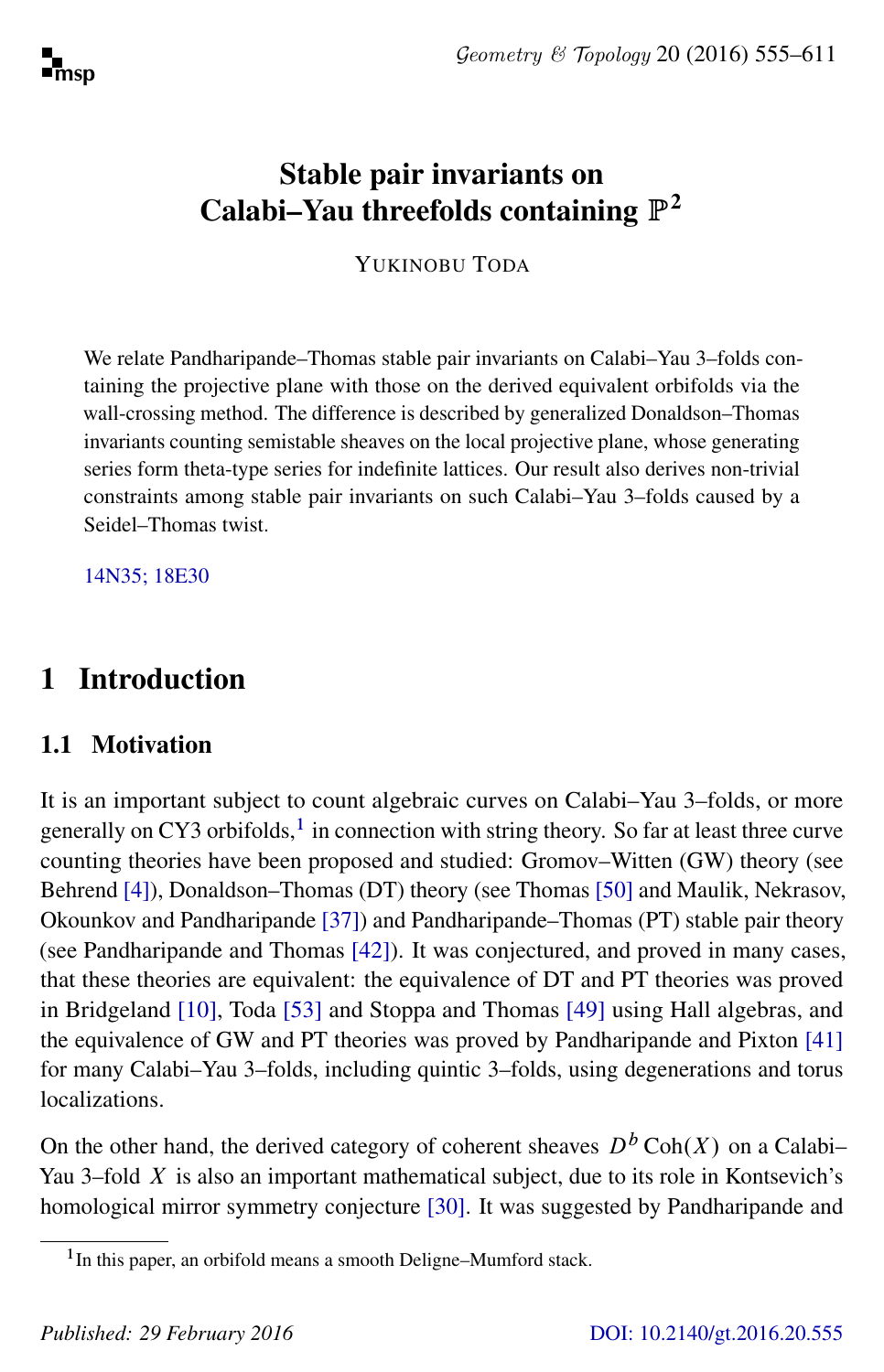Thomas [\[42\]](#page-55-1) that the derived category also plays a crucial role in curve counting, as their stable pair invariants count two-term complexes

$$
(\mathcal{O}_X \xrightarrow{S} F) \in D^b \operatorname{Coh}(X),
$$

where  $F$  is a pure one-dimensional sheaf and s is surjective in dimension one. In this paper, we are concerned with how symmetries in the derived categories affect stable pair invariants. More precisely, we are interested in the following questions:

- <span id="page-1-0"></span>Question 1.1 (i) How are stable pair invariants on two Calabi–Yau 3–folds or orbifolds related, if they have equivalent derived categories?
	- (ii) How are stable pair invariants on a Calabi–Yau 3–fold constrained, due to the presence of non-trivial autoequivalences of the derived category?

The purpose of this paper is to study [Question 1.1](#page-1-0) for stable pair invariants on Calabi– Yau 3-folds X which contain  $\mathbb{P}^2$ , and their derived equivalent CY3 orbifolds  $\mathcal{Y}$ . Our results include new progress on [Question 1.1:](#page-1-0) (i) the relation of stable pair invariants on X and  $\mathcal{Y}$ , where  $\mathcal{Y}$  does *not* satisfy the hard Lefschetz (HL) condition<sup>[2](#page-1-1)</sup> (ii) constraints of stable pair invariants on X caused by a Seidel–Thomas twist [\[48\]](#page-55-5). The relation of our work with existing works will be discussed in [Section 1.3.](#page-3-0)

### 1.2 Main result

Let  $X$  be a smooth projective Calabi–Yau 3–fold which contains a divisor

$$
\mathbb{P}^2 \cong D \subset X.
$$

We have two phenomena related to (i) and (ii) in [Question 1.1:](#page-1-0)

(i) The divisor D is contracted by a birational morphism  $f: X \rightarrow Y$  to an orbifold singularity with type  $\frac{1}{3}(1, 1, 1)$ . The associated smooth Deligne–Mumford stack  $\mathcal{Y} \rightarrow Y$  is derived equivalent to X:

$$
\Phi: D^b \operatorname{Coh}(\mathcal{Y}) \stackrel{\sim}{\longrightarrow} D^b \operatorname{Coh}(X).
$$

(ii) The object  $\mathcal{O}_D$  is a spherical object in  $D^b \text{Coh}(X)$ , and we have the associated autoequivalence, called a *Seidel–Thomas twist* [\[48\]](#page-55-5):

$$
\mathrm{ST}_{\mathcal{O}_D}: D^b \operatorname{Coh}(X) \xrightarrow{\sim} D^b \operatorname{Coh}(X).
$$

<span id="page-1-1"></span><sup>&</sup>lt;sup>2</sup> The HL condition on a CY3 orbifold is equivalent to the crepant resolution of its coarse moduli space having at most one-dimensional fibers.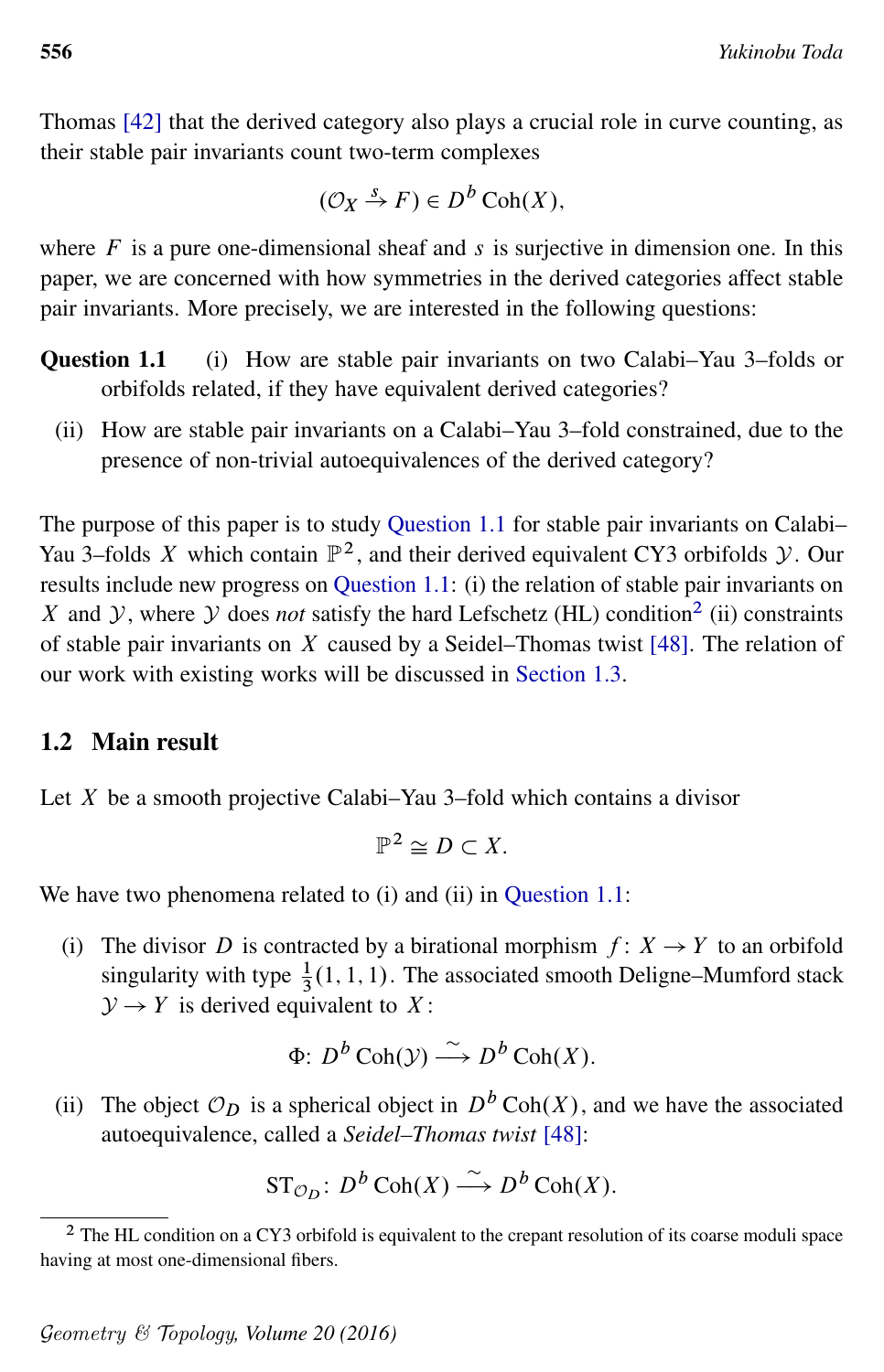Contrary to the 3-fold flop case as in Toda [\[56\]](#page-56-0) and Calabrese [\[17\]](#page-53-1), curves on  $Y$  and  $X$ may be transformed to objects with two-dimensional supports under the equivalences  $\Phi$  and  $ST<sub>On</sub>$ , respectively. In order to deal with this issue, we also involve generalized DT invariants (see Joyce and Song [\[25\]](#page-54-2) and Kontsevich and Soibelman [\[31\]](#page-54-3))

$$
(1) \tDT(r, c, m) \in \mathbb{Q}
$$

on the non-compact Calabi–Yau 3–fold  $\pi$ :  $\omega_{\mathbb{P}^2} \to \mathbb{P}^2$ . The invariant [\(1\)](#page-2-0) counts semistable sheaves E on  $\omega_{\mathbb{P}^2}$  satisfying

<span id="page-2-0"></span>
$$
rank(\pi_* E) = r
$$
,  $c_1(\pi_* E) = c$ ,  $ch_2(\pi_* E) = m$ .

<span id="page-2-2"></span>The following is a rough statement of our main result:

Theorem 1.2 [\(Theorem 5.11,](#page-44-0) [Theorem 5.20\)](#page-49-0) Assuming [Conjecture 1.3](#page-2-1) below, we have the following:

- (i) The stable pair invariants on  $\mathcal Y$  are described as explicit polynomials of stable pair invariants on X and generalized DT invariants [\(1\)](#page-2-0) on  $\omega_{\mathbb{P}^2}$ .
- (ii) If there is  $\mathcal{L} \in Pic(X)$  with  $\mathcal{L}|_D \cong \mathcal{O}_D(1)$ , then there exist explicit polynomial relations among stable pair invariants on  $X$  and generalized DT invariants [\(1\)](#page-2-0) on  $\omega_{\mathbb{P}^2}$  caused by  $ST_{\mathcal{O}_D} \circ \otimes \mathcal{L}$ .

The result of [Theorem 1.2\(](#page-2-2)i) in particular derives a recursion formula for stable pair invariants on X with curve classes proportional to [I] for a line  $l \subset D$  (in other words, stable pair invariants on  $\omega_{\mathbb{P}^2}$ ), whose coefficients involve the invariants [\(1\)](#page-2-0) (see [Corollary 5.14\)](#page-45-0). The result of [Theorem 1.2\(](#page-2-2)ii) implies a stronger statement: the stable pair invariants on X with curve classes  $\beta$  satisfying  $D \cdot \beta < 0$  are described in terms of those with curve classes  $\beta - c[l]$  for  $c > 0$ , with coefficients involving [\(1\)](#page-2-0) (see [Remark 5.21\)](#page-50-0).

In the previous paper [\[57\]](#page-56-1), the author proved a recursion formula for the generating series of the invariants [\(1\)](#page-2-0) with  $r > 0$  in terms of theta-type series for indefinite lattices. It is also possible to describe the invariants [\(1\)](#page-2-0) with  $r = 0, c > 0$  in terms of stable pair invariants on X with curve classes proportional to  $[l]$  (see [Lemma 3.15\)](#page-22-0). These results imply that, in principle, one can compute the relations between stable pair invariants concerning [Question 1.1](#page-1-0) for the derived equivalences  $\Phi$  and  $ST<sub>Op</sub>$ . The resulting formulas in Theorems [5.11](#page-44-0) and [5.20](#page-49-0) are complicated, and we leave it to a future work to give a more conceptual understanding of our result.

<span id="page-2-1"></span>We should mention that the result of [Theorem 1.2](#page-2-2) is still conditional on the following conjecture, which was also assumed in the author's previous work [\[56\]](#page-56-0).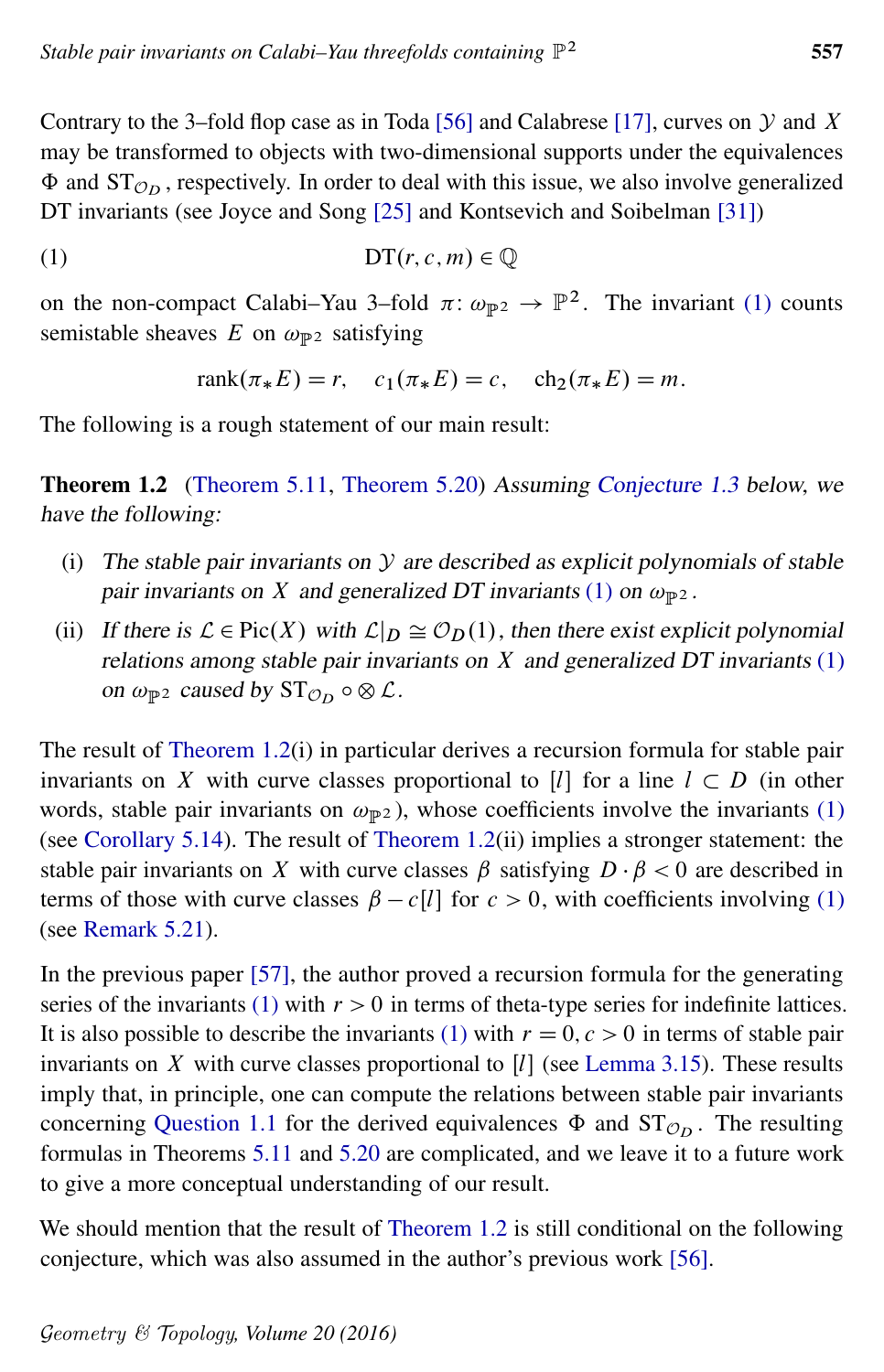**Conjecture 1.3** Let M be the moduli stack of objects  $E \in D^b \text{Coh}(X)$  satisfying  $\text{Ext}^{<0}(E, E) = 0$ . For  $[E] \in \mathcal{M}$ , let G be a maximal reductive subgroup of Aut(E). Then there is a G-invariant analytic open neighborhood V of 0 in  $Ext^1(E, E)$ , a G–invariant holomorphic function  $f: V \to \mathbb{C}$  with  $f(0) = df|_0 = 0$ , and a smooth morphism of complex-analytic stacks

$$
\Phi\colon [\{df = 0\}/G] \to \mathcal{M}
$$

of relative dimension dim  $Aut(E) - dim G$ .

This conjecture has been a technical obstruction to generalizing Joyce and Song's wallcrossing formula for DT invariants [\[25\]](#page-54-2) for coherent sheaves to the derived category. It was proved for  $E \in \text{Coh}(X)$  by Joyce and Song [\[25\]](#page-54-2), and announced by Behrend and Getzler. There is more recent progress toward it, which will be reviewed in the next subsection. Without assuming [Conjecture 1.3,](#page-2-1) we can prove the Euler characteristic version of [Theorem 1.2](#page-2-2) (ie results for the naive Euler characteristics of stable pair moduli spaces), as stated in [Section 5.7.](#page-51-0)

### <span id="page-3-0"></span>1.3 Related works

In Toda [\[56\]](#page-56-0) and Calabrese [\[17\]](#page-53-1), the flop transformation formula of stable pair invariants was obtained from the categorical viewpoint, giving an answer to [Question 1.1\(](#page-1-0)i) for birational Calabi–Yau 3–folds. In the orbifold case, let Y be a Calabi–Yau 3–fold with Gorenstein quotient singularities and  $X \rightarrow Y$  its crepant resolution. Under the HL condition on the associated Deligne–Mumford stack  $\mathcal{Y} \to Y$ , Bryan, Cadman and Young [\[13\]](#page-53-2) formulated a conjectural relationship between DT invariants on X and those on  $\mathcal Y$ . Combined with the DT/PT correspondence (see Bridgeland [\[10\]](#page-53-0), Toda [\[53\]](#page-55-2) and Stoppa and Thomas [\[49\]](#page-55-3)) on  $X$ , and Bayer's announced work on it for CY3 orbifolds with HL condition, we have a conjectural answer to [Question 1.1\(](#page-1-0)i) in this situation. The conjecture in [\[13\]](#page-53-2) is still open, but some progress toward it is obtained in Calabrese [\[18\]](#page-53-3), Bryan and Steinberg [\[15\]](#page-53-4) and Ross [\[45\]](#page-55-6).

In the above HL case, the resulting formula should be described by a product formula for the generating series of stable pair invariants. In our situation of [Theorem 1.2,](#page-2-2) the stack  $Y$  does not satisfy the HL condition, and it seems unlikely that the results are formulated as product formulas for the generating series. From the categorical viewpoint, the main difference from the HL case is the non-triviality of the Euler pairings between objects supported on the fibers of  $X \rightarrow Y$ . Due to this non-triviality, the combinatorics of the wall-crossing becomes complicated, and it seems hard to understand the result in terms of the generating series. In any case, we hope that the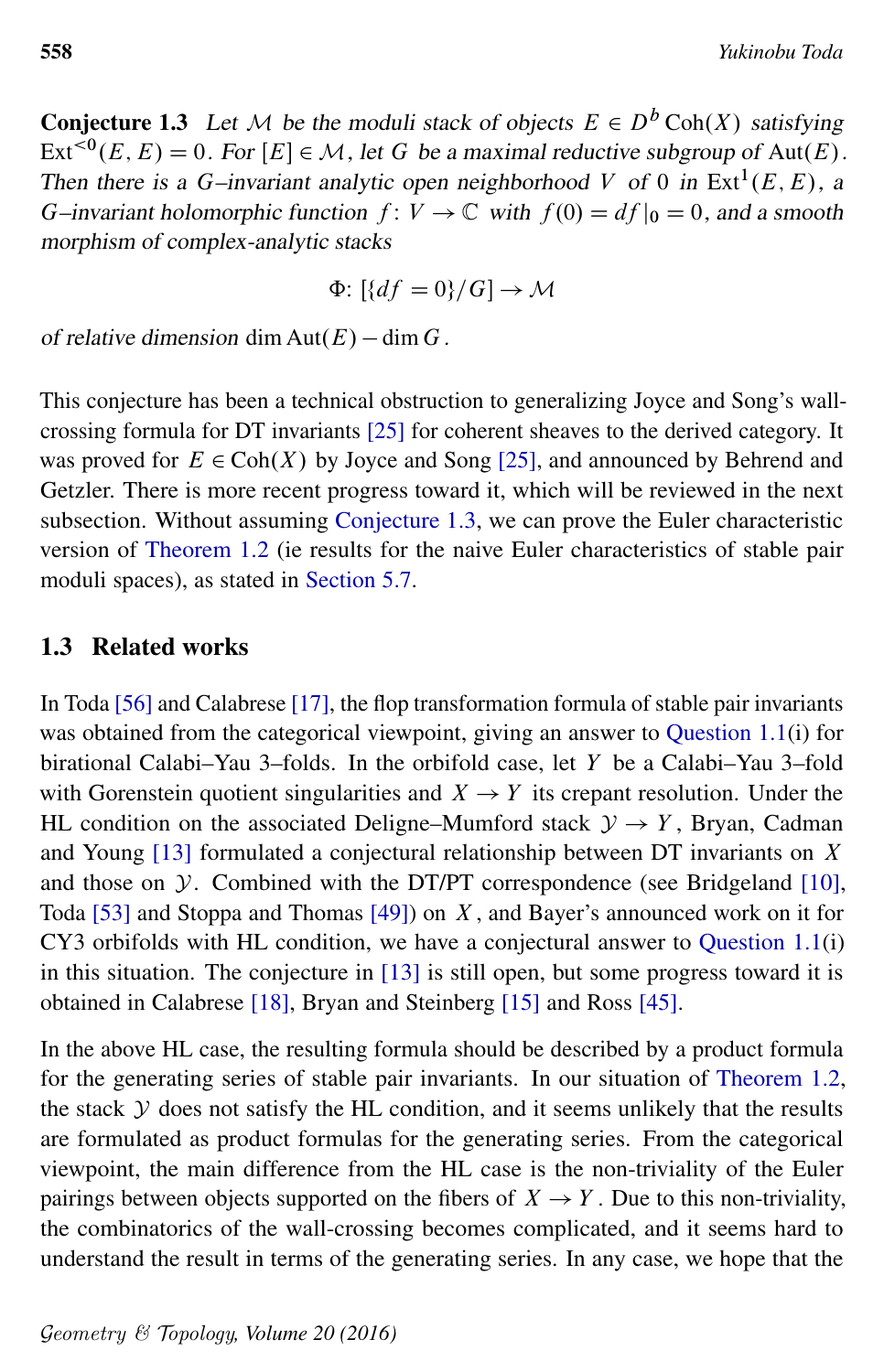result of [Theorem 1.2](#page-2-2) would give a hint toward a generalization of the conjecture in Bryan, Cadman and Young [\[13\]](#page-53-2) without the HL condition.

There exist few works concerning [Question 1.1\(](#page-1-0)ii) so far. We can say that the rationality of the generating series of stable pair invariants, conjectured in Pandharipande and Thomas [\[42\]](#page-55-1) and proved in Toda [\[54\]](#page-55-7) and Bridgeland [\[10\]](#page-53-0), is interpreted to be an answer to [Question 1.1\(](#page-1-0)ii) for the derived dualizing functor. Also, the automorphic property of sheaf-counting invariants on local K3 surfaces under Hodge isometries, together with product expansion of the generating series of stable pair invariants on them (see Toda [\[55\]](#page-55-8)) in terms of the former invariants, is interpreted to be an answer to [Question 1.1\(](#page-1-0)ii) for autoequivalences of K3 surfaces; see Toda [\[51;](#page-55-9) [55\]](#page-55-8). The result of [Theorem 1.2\(](#page-2-2)ii) provides a further example of such phenomena.

In GW theory, an analogue of [Question 1.1\(](#page-1-0)i) has been one of the central themes. Since birational Calabi–Yau 3–folds or orbifolds should be derived equivalent (see Bridgeland [\[7\]](#page-53-5), Bridgeland, King and Reid [\[11\]](#page-53-6) and Kawamata [\[27\]](#page-54-4)), [Question 1.1\(](#page-1-0)i) for GW theory is related to the analytic continuation problem for quantum cohomologies discussed in Ruan [\[47\]](#page-55-10), Bryan and Graber [\[14\]](#page-53-7) and Coates, Iritani and Tseng [\[19\]](#page-53-8). Also, we expect that [Question 1.1\(](#page-1-0)ii) is related to the modularity problem for partition functions of GW invariants, as the action of autoequivalences on the derived category should correspond to the monodromy action under the mirror symmetry. We refer to Okounkov and Pandharipande [\[40\]](#page-55-11) and Milanov, Ruan and Shen [\[38\]](#page-54-5) for works on modularity in GW theory.

In recent years, we have seen progress toward an algebraic version of [Conjecture 1.3](#page-2-1) using derived algebraic geometry. By the work of Pantev, Toën, Vaquie and Vezzosi [\[44\]](#page-55-12), the stack  $M$  is shown to be a derived stack with a  $(-1)$ –shifted symplectic structure. Using this fact, Ben-Bassat, Brav, Bussi and Joyce  $[6]$  showed that M has Zariskilocally an atlas which is written as a critical locus of a certain algebraic function. Still, this is not enough to conclude [Conjecture 1.3.](#page-2-1) However, under the assumption that M is Zariski-locally written as a quotient stack of the form  $[S/\operatorname{GL}_n(\mathbb{C})]$  for some complex scheme S, Bussi  $[16,$  Theorem 4.3] showed a result which is very similar to [Conjecture 1.3.](#page-2-1) Indeed, her result implies relevant Behrend function identities for objects in  $M$ , which are enough for our applications. At this moment, the author does not know how to eliminate the local quotient stack assumption, nor prove it in the situations we are interested in.

### <span id="page-4-0"></span>1.4 Ideas behind the proof of [Theorem 1.2](#page-2-2)

[Theorem 1.2](#page-2-2) follows from a wall-crossing argument in the space of weak stability conditions, as in the author's previous papers [\[53;](#page-55-2) [56;](#page-56-0) [55\]](#page-55-8). In order to explain the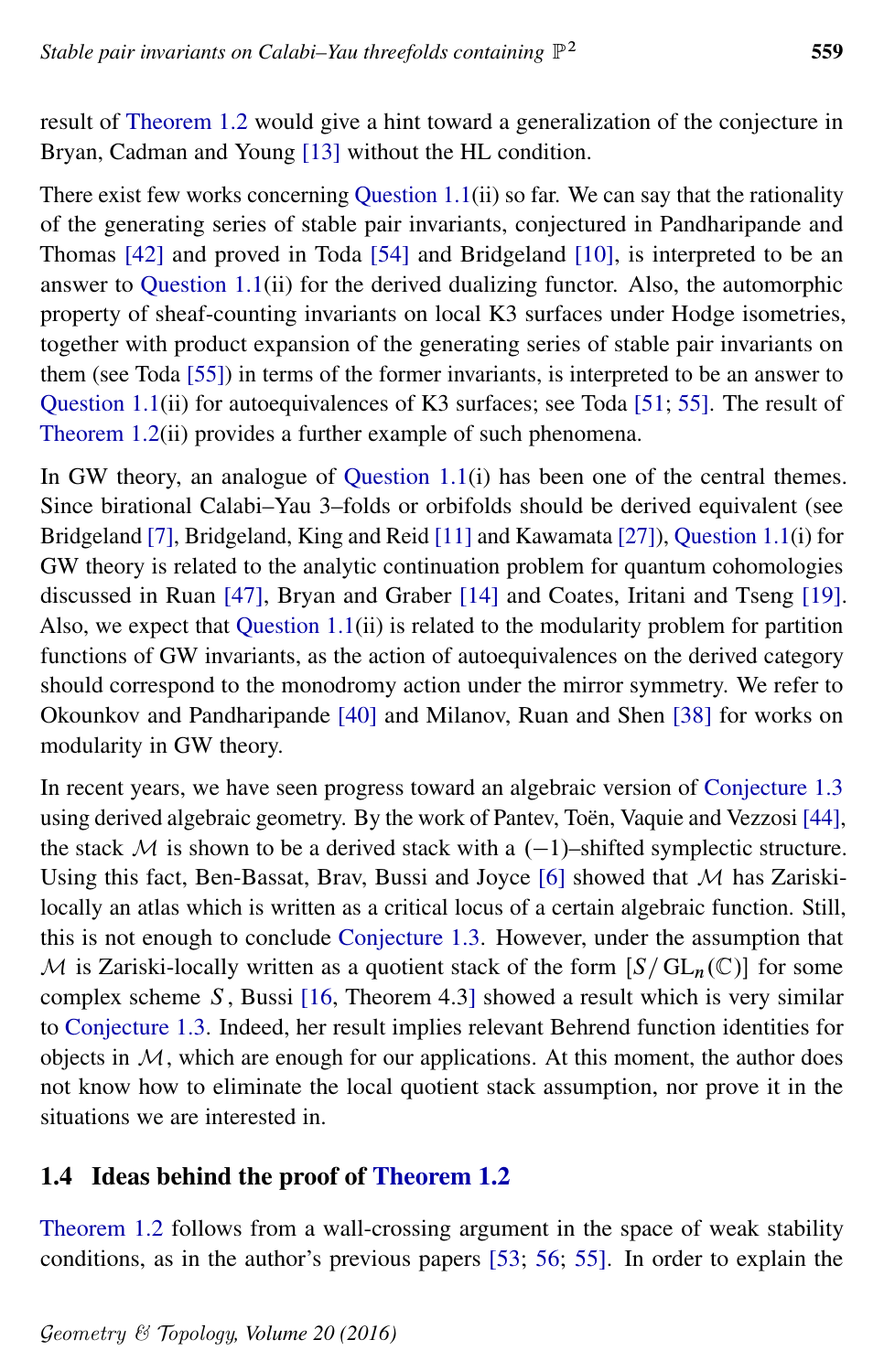<span id="page-5-0"></span>

Figure 1: The space of stability conditions on  $\omega_{\mathbb{P}^2}$ .

argument, we first recall Bayer and Macrì's description of the space Stab $(\omega_{\mathbb{P}^2})$  of Bridgeland stability conditions on  $D^b \text{Coh}(\omega_{\mathbb{P}^2})$  in [\[1\]](#page-52-1). They showed that the double quotient stack of Stab $(\omega_{\mathbb{P}2})$  by the actions of Aut  $D^b \text{Coh}(\omega_{\mathbb{P}2})$  and the additive group  $\mathbb C$  contains the parameter space of the mirror family of  $\omega_{\mathbb P^2}$ . The latter space has three special points: the large volume limit, a conifold point and an orbifold point (see [Figure 1\)](#page-5-0). Near the large volume limit, the semistable objects consist of (essentially) Gieseker semistable sheaves on  $\omega_{\mathbb{P}^2}$ . At the orbifold point, the semistable objects consist of representations of the McKay quiver under the derived McKay correspondence; see Bridgeland, King and Reid [\[11\]](#page-53-6). By taking a path connecting the orbifold point with the large volume limit, one can relate representations of the McKay quiver with semistable sheaves on  $\omega_{\mathbb{P}^2}$  by wall-crossing phenomena: there is a finite number of walls on this path such that the sets of semistable objects are constant on the interval, but jump at walls.

Let us return to our global situation. In the situation of [Theorem 1.2,](#page-2-2) we define the triangulated category

$$
\mathcal{D}_{X/Y} := \langle \mathcal{O}_X, D^b \operatorname{Coh}_{\leq 1}(X/Y) \rangle_{\text{tr}}.
$$

Here  $\text{Coh}_{\leq 1}(X/Y)$  is the category of coherent sheaves on X which are at most onedimensional outside  $D$ . Our strategy is to construct a path similar to [Figure 1](#page-5-0) in the space of weak stability conditions on  $\mathcal{D}_{X/Y}$ ,

$$
\sigma_t \in \mathrm{Stab}_{\Gamma_{\bullet}}(\mathcal{D}_{X/Y}), \quad t \in \mathbb{R}_{\geq 0}.
$$

This one-parameter family is an analogue of the path in [Figure 1,](#page-5-0) ie  $\lim_{t\to\infty} \sigma_t$ corresponds to the large volume limit, and  $\sigma_0$  corresponds to the orbifold point. We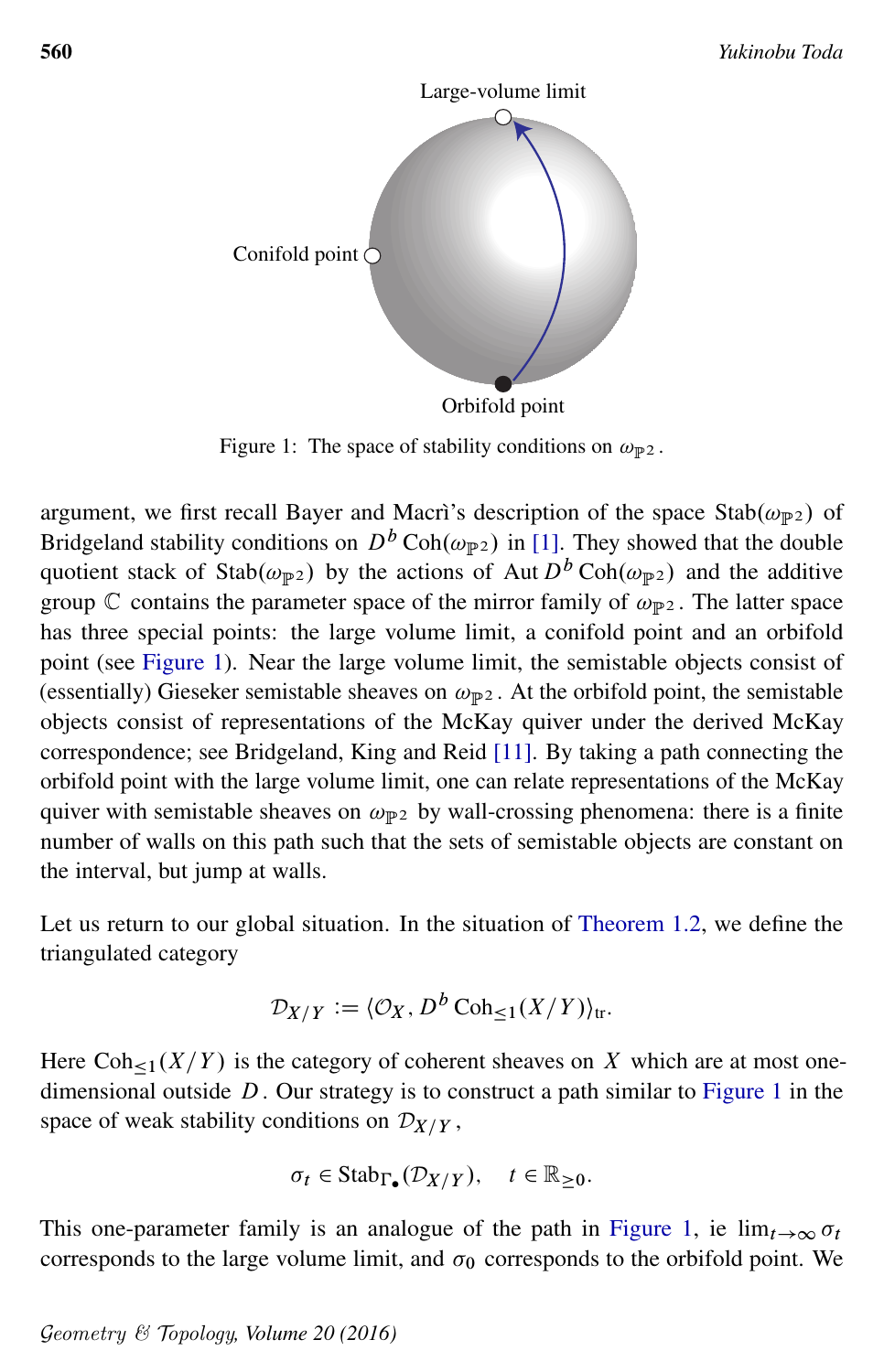<span id="page-6-0"></span>show that the rank-one  $\sigma_t$ –stable objects for  $t \gg 1$  consist of objects of the form

(2) 
$$
\mathcal{O}_X(rD) \otimes (\mathcal{O}_X \to F)
$$

<span id="page-6-1"></span>for  $r \in \mathbb{Z}$  and a stable pair  $(\mathcal{O}_X \to F)$  on X. We also show that the rank-one  $\sigma_0$ -stable objects consist of objects of the form

$$
\Phi(\mathcal{O}_{\mathcal{Y}} \to F)
$$

for a stable pair  $(\mathcal{O}_{\mathcal{Y}} \to F)$  on  $\mathcal{Y}$ . Then we can relate the objects [\(2\)](#page-6-0) and [\(3\)](#page-6-1) by wallcrossing phenomena. If we assume [Conjecture 1.3,](#page-2-1) then Joyce and Song's wall-crossing formula  $[25]$  applies in our setting. It relates stable pair invariants on  $\mathcal Y$  with those on  $X$  together with the invariants [\(1\),](#page-2-0) giving [Theorem 1.2\(](#page-2-2)i).

We now explain the idea of [Theorem 1.2\(](#page-2-2)ii). It follows from a general principle explained in Toda [\[58,](#page-56-2) Section 1]. In general, suppose that there is a stability condition  $\tau$  on the derived category of a Calabi–Yau 3–fold which has a symmetric property with respect to an autoequivalence  $\Theta$  in a certain sense. In [\[58\]](#page-56-2), such a stability condition  $\tau$  was called *Gepner-type* with respect to  $\Theta$ . Let  $DT_{\tau}(v)$  be the DT-type invariant (if it exists) counting  $\tau$ -semistable objects with numerical class v. The Gepner-type property of  $\tau$ would yield

<span id="page-6-2"></span>(4) 
$$
\mathbf{DT}_{\tau}(v) = \mathbf{DT}_{\tau}(\Theta_*v).
$$

On the other hand, one may relate both sides of [\(4\)](#page-6-2) with classical DT invariants counting sheaves or curves by wall-crossing. Combined with the identity [\(4\),](#page-6-2) one may obtain non-trivial constraints among classical DT invariants caused by  $\Theta$ .

In [Figure 1,](#page-5-0) the orbifold point is known to be Gepner-type with respect to  $\Theta =$  $ST_{\mathcal{O}_D} \circ \otimes \mathcal{L}$ . Since the weak stability condition  $\sigma_0$  on  $\mathcal{D}_{X/Y}$  is an analogue of the orbifold point, one expects that the above general philosophy may be applied to obtain constraints among stable pair invariants on X caused by  $\Theta$ . In our situation, the equivalence  $\Theta$  does not preserve  $\mathcal{D}_{X/Y}$ , so  $\sigma_0$  is not Gepner-type in a strict sense. However, one can prove that  $\Theta$  takes  $\sigma_0$ –stable objects to similar stable objects in another triangulated category

$$
\mathcal{D}_{X/Y}^{\mathcal{L}} := \langle \mathcal{L}, D^b \operatorname{Coh}_{\leq 1}(X/Y) \rangle_{\text{tr}}.
$$

Namely, there also exists a one-parameter family  $\sigma_t^{\mathcal{L}}$  of weak stability conditions on  $\mathcal{D}_{X/Y}^{\mathcal{L}}$  such that  $\sigma_0$ -stable objects and  $\sigma_0^{\mathcal{L}}$ -stable objects coincide under the equivalence  $\Theta$ . We then apply the similar wall-crossing formula in  $\mathcal{D}_{X/Y}^{\mathcal{L}}$  from  $\sigma_0^{\mathcal{L}}$  to  $\sigma_t^{\mathcal{L}}$  for  $t \gg 1$ . It implies another description of stable pair invariants on Y in terms of those on  $X$  and the invariants [\(1\).](#page-2-0) By comparing it with the result of [Theorem 1.2\(](#page-2-2)i), we obtain the constraints in [Theorem 1.2\(](#page-2-2)ii).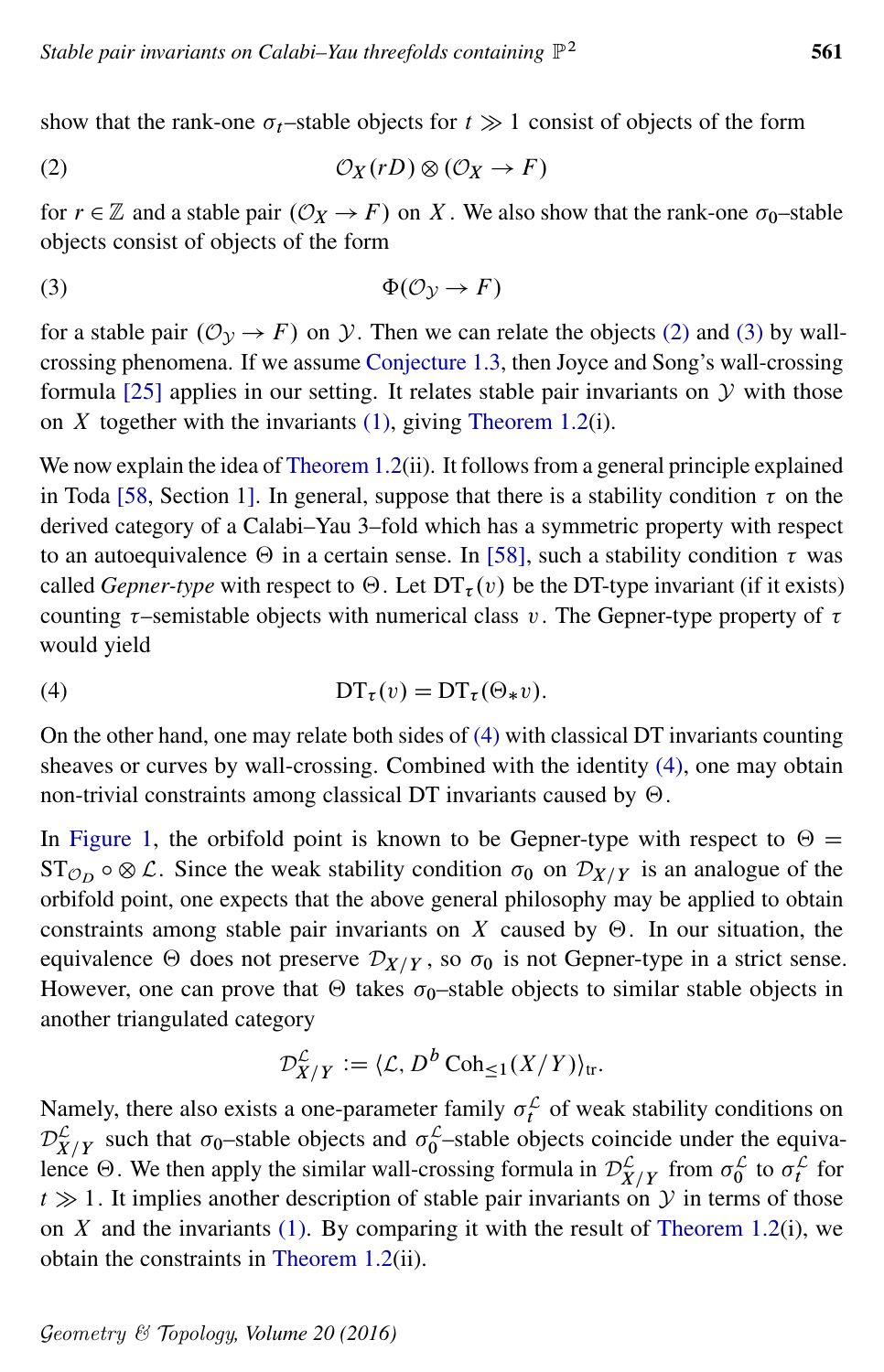### 1.5 Plan of the paper

In [Section 2,](#page-7-0) we recall derived equivalences concerning Calabi–Yau 3–folds containing  $\mathbb{P}^2$ , and fix some notation. In [Section 3,](#page-14-0) we recall stable pair invariants, generalized DT invariants on local  $\mathbb{P}^2$ , and their properties. In [Section 4,](#page-24-0) we construct a oneparameter family of weak stability conditions on the triangulated category  $\mathcal{D}_{X/Y}$ . In [Section 5,](#page-33-0) we describe the wall-crossing phenomena with respect to our weak stability conditions, and prove [Theorem 1.2.](#page-2-2)

#### 1.6 Notation and convention

In this paper, all the varieties or stacks are defined over  $\mathbb C$ . For a *d*-dimensional variety X, we denote by  $H^*(X, \mathbb{Q})$  the even part of the singular cohomology of X, and write its elements as  $(v^0, v^1, \ldots, v^d)$  for  $v^i \in H^{2i}(X, \mathbb{Q})$ . We sometimes omit  $\mathbb Q$  and just write  $H^{2i}(X, \mathbb{Q})$ ,  $H_{2i}(X, \mathbb{Q})$  as  $H^{2i}(X)$ ,  $H_{2i}(X)$ . For a triangulated category  $\mathcal D$ and a set of objects S in D, we denote by  $\langle S \rangle_{tr}$  the triangulated closure, ie the smallest triangulated category of D which contains S. Also  $\langle S \rangle_{ex}$  is the extension closure, ie the smallest extension-closed subcategory in  $D$  which contains S. For a Deligne– Mumford stack  $Y$ , we denote by  $Coh(Y)$  the abelian category of coherent sheaves on *y*. For  $d \in \mathbb{Z}$ , we denote by  $Coh_{\leq d}(y) \subset Coh(y)$  the subcategory of objects  $E \in \text{Coh}(\mathcal{Y})$  satisfying dim Supp $(E) \le d$ . If  $d = 0$ , we write the subscript "  $\le 0$ " just as "0", eg we write  $\text{Coh}_{\leq 0}(X)$  as  $\text{Coh}_{0}(X)$ , etc. For  $E \in D^{b} \text{Coh}(\mathcal{Y})$ , we denote by  $\mathcal{H}^i(E) \in \text{Coh}(\mathcal{Y})$  its *i*<sup>th</sup> cohomology.

Acknowledgments I would like to thank Arend Bayer for explaining his announced work. I also would like to thank the referee for the careful check of the manuscript, and many comments for improvement. This work is supported by World Premier International Research Center Initiative (WPI initiative), MEXT, Japan. This work is also supported by Grant In Aid for Scientific Research (No. 26287002) from the Ministry of Education, Culture, Sports, Science and Technology, Japan.

# <span id="page-7-0"></span> $2$  The derived category of Calabi–Yau 3–folds containing  $\mathbb{P}^2$

## 2.1 Geometry of Calabi–Yau 3–folds containing  $\mathbb{P}^2$

Let  $X$  be a smooth projective Calabi–Yau 3–fold, ie

$$
K_X = 0, \quad H^1(X, \mathcal{O}_X) = 0.
$$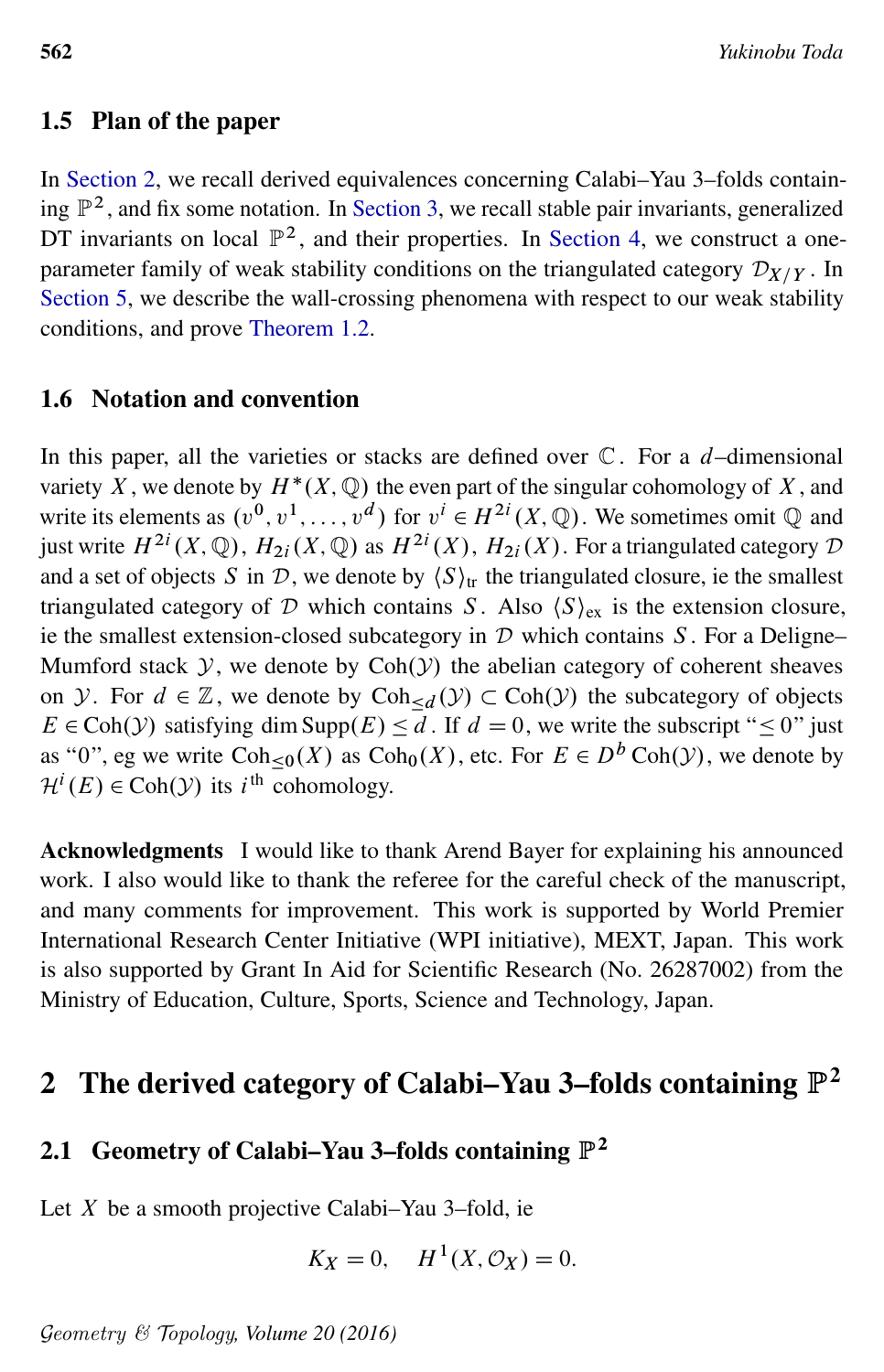We always assume that there is a closed embedding

$$
i\colon \mathbb{P}^2 \hookrightarrow X,
$$

whose image we denote by  $D$ . There exist several examples of such Calabi–Yau 3–folds, as follows:

<span id="page-8-0"></span>**Example 2.1** Let X be the hypersurface in  $\mathbb{P}^3 \times \mathbb{P}^1$  given by

$$
X = \left\{ y_1 \left( \sum_{i=1}^4 x_i^4 \right) + y_2 \prod_{i=1}^4 x_i = 0 \right\}.
$$

Here  $x_i$ ,  $1 \le i \le 4$  are homogeneous coordinates of  $\mathbb{P}^3$  and  $y_i$ ,  $1 \le i \le 2$  are those of  $\mathbb{P}^1$ . Then X is a smooth Calabi–Yau 3–fold which contains planes  $(y_1 = x_i = 0)$ for each  $1 \le i \le 4$ .

<span id="page-8-1"></span>**Example 2.2** Let  $S_1 \subset \mathbb{P}^3$  be a plane,  $S_7 \subset \mathbb{P}^3$  a smooth hypersurface of degree seven, such that the divisor  $S_1 + S_7$  is a normal crossing divisor. Let  $Z \to \mathbb{P}^3$  be the double cover branched along  $S_1 + S_7$ . Then Z has  $A_1$ -singularities along the pullback of  $S_1 \cap S_7$ . Let

$$
X \to Z
$$

be the blow-up along the singular locus. Then  $X$  is a smooth Calabi–Yau 3–fold, and the pullback of  $S_1$  contains  $\mathbb{P}^2$  as an irreducible component. See [\[26,](#page-54-6) Section 4.2].

<span id="page-8-2"></span>**Example 2.3** Let  $E$  be the elliptic curve which admits an automorphism of order 3. The group  $G = \mathbb{Z}/3\mathbb{Z}$  acts on  $E \times E \times E$  diagonally. Then the crepant resolution

$$
X \to (E \times E \times E)/G
$$

is a smooth Calabi–Yau 3–fold which contains 27 planes. See [\[3,](#page-52-2) Section 2].

Since  $K_X = 0$ , we have  $\omega_D \cong \mathcal{O}_D(D)$  by the adjunction. Therefore, for a line  $l \subset D$ , we have

<span id="page-8-3"></span>
$$
D \cdot l = -3
$$
,  $D^2 = -3[l]$ ,  $D^3 = 9$ .

If H is an ample divisor on X, the divisor  $3H + (H \cdot l)D$  is obviously nef and big on  $X$ . By the basepoint-free theorem (see [\[29,](#page-54-7) Theorem 3.3]), some multiple of it gives a birational morphism

$$
(5) \t\t f: X \to Y
$$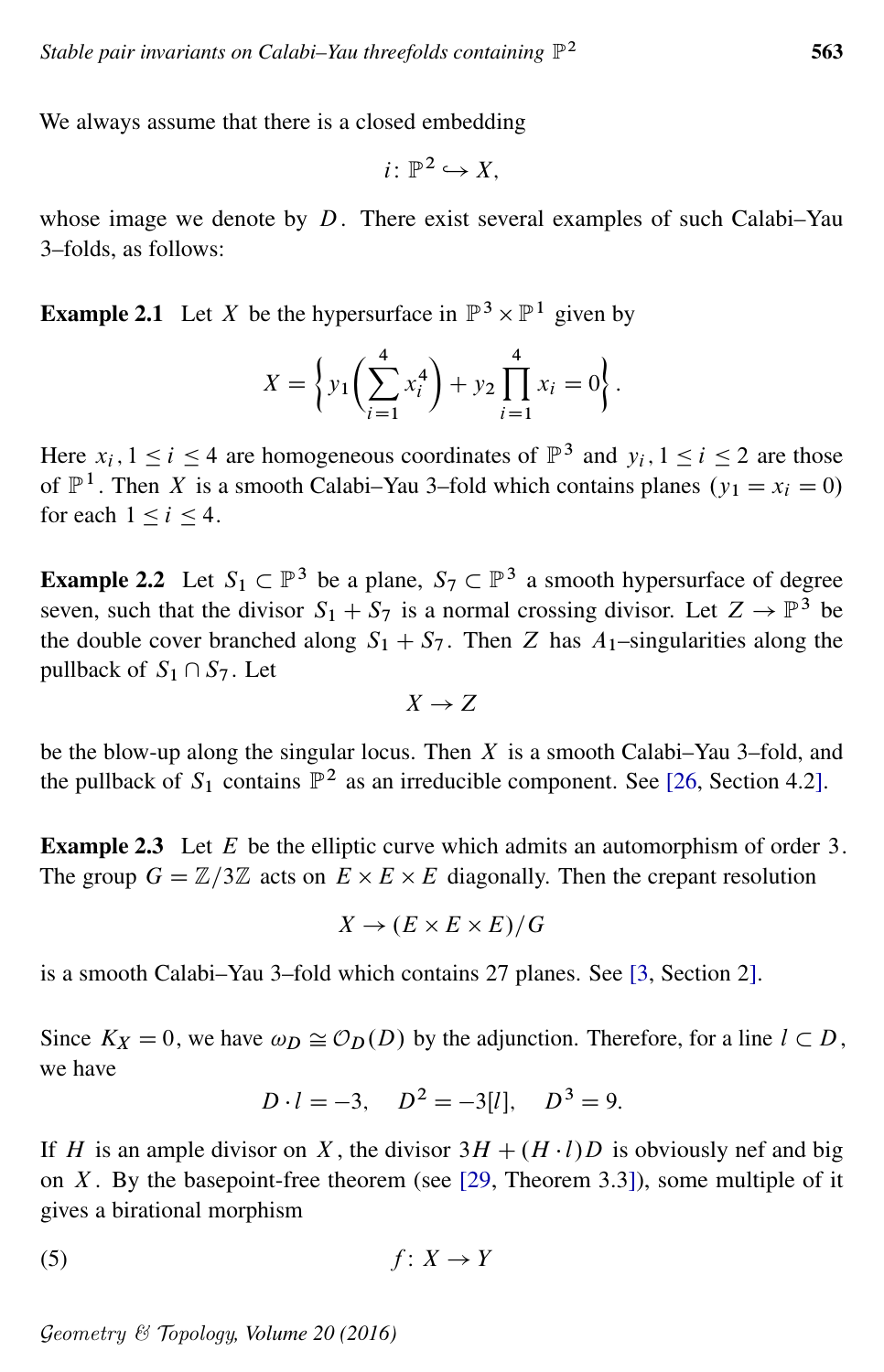<span id="page-9-3"></span>which contracts a divisor  $D \subset X$  to a point  $p \in Y$ . It is well-known that<sup>[3](#page-9-0)</sup>

(6) 
$$
\widehat{\mathcal{O}}_{Y,p} \cong \mathbb{C}[\![x,y,z]\!]^G.
$$

<span id="page-9-7"></span>Here  $G := \mathbb{Z}/3\mathbb{Z}$  acts on  $\mathbb{C}[[x, y, z]]$  via the weight  $(1, 1, 1)$ . Since  $p \in Y$  is a quotient singularity, we have the associated smooth Deligne–Mumford stack $4$ 

<span id="page-9-5"></span>
$$
(7) \t\t\t g: \mathcal{Y} \to Y
$$

whose coarse moduli space is isomorphic to  $Y$ . The diagram



<span id="page-9-4"></span>is pulled back via Spec  $\hat{\mathcal{O}}_{Y,p} \to Y$  to the pullback via Spec  $\hat{\mathcal{O}}_{\mathbb{C}^3/G,0} \to \mathbb{C}^3/G$  of the standard McKay diagram<sup>[5](#page-9-2)</sup> of local  $\mathbb{P}^2$ :



<span id="page-9-6"></span>Here  $Bl_0 \mathbb{C}^3 \to \mathbb{C}^3$  is the blow-up at the origin, which admits the G-action since G fixes the origin. Also

(10) 
$$
\pi: U = \omega_{\mathbb{P}^2} \to \mathbb{P}^2
$$

is the total space of the canonical line bundle of  $\mathbb{P}^2$ , which is the coarse moduli space of the quotient stack  $[Bl_0 \mathbb{C}^3/G]$ .

<span id="page-9-1"></span><span id="page-9-0"></span><sup>3</sup>For example, the argument of [\[39,](#page-55-13) (3.3.5)] shows the isomorphism [\(6\).](#page-9-3)

<sup>&</sup>lt;sup>4</sup>We refer to [\[27,](#page-54-4) Definition 2.1] for the construction of *y*. We note that *Y* satisfies the condition  $(*)$ in [\[27,](#page-54-4) Definition 2.1] since  $p \in Y$  is a quotient singularity.

<span id="page-9-2"></span> ${}^{5}$ By abuse of notation, in the diagram [\(9\),](#page-9-4) we use the same notation for the morphisms used in the diagram [\(8\).](#page-9-5)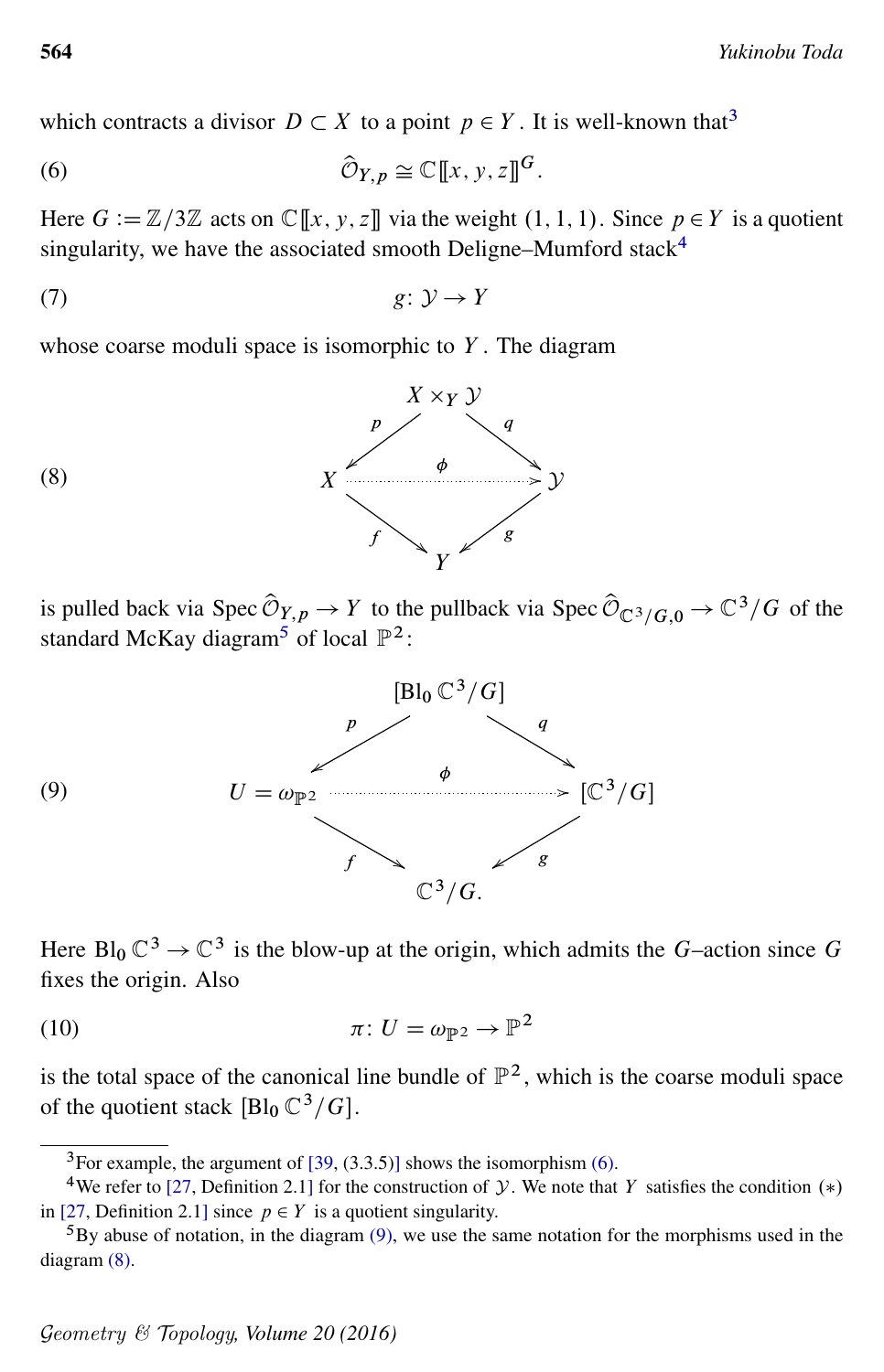### 2.2 Derived equivalence

Since the diagram  $(9)$  is toric, we can apply [\[27,](#page-54-4) Theorem 4.2] (also see [\[11\]](#page-53-6)) to show the derived equivalence

(11) 
$$
\Phi := \mathbf{R} p_* \mathbf{L} q^* : D^b \operatorname{Coh}(\mathcal{Y}) \stackrel{\sim}{\longrightarrow} D^b \operatorname{Coh}(X).
$$

Let  $\rho_i$  be the one-dimensional representation of G with weight j. The objects

<span id="page-10-5"></span><span id="page-10-3"></span> $S_j := \rho_{-j} \otimes \mathcal{O}_0 \in \mathrm{Coh}_G(\mathbb{C}^3)$ 

naturally define the objects  $S_j \in \text{Coh}(\mathcal{Y})$ . Here  $\text{Coh}_G(\mathbb{C}^3)$  is the category of  $G$ equivariant coherent sheaves on  $\mathbb{C}^3$ , which coincides with the category of coherent sheaves on  $[\mathbb{C}^3/G]$ . Also, we set

(12) 
$$
T_0 := \mathcal{O}_D, \quad T_1 := \Omega_D(1)[1], \quad T_2 := \mathcal{O}_D(-1)[2].
$$

<span id="page-10-4"></span>We have the following lemma.

**Lemma 2.4** We have  $\Phi(\mathcal{O}_{\mathcal{Y}}) \cong \mathcal{O}_X$  and  $\Phi(S_i) \cong T_i$  for  $0 \leq j \leq 2$ .

**Proof** It is enough to prove the same claim for the local derived equivalence

 $\Phi = \mathbf{R} p_* L q^*$ :  $D^b \text{Coh}_G(\mathbb{C}^3) \stackrel{\sim}{\longrightarrow} D^b \text{Coh}(\omega_{\mathbb{P}^2})$ .

Let  $\mathcal E$  be the vector bundle on  $U = \omega_{\mathbb{P}^2}$  given by

<span id="page-10-1"></span><span id="page-10-0"></span>
$$
\mathcal{E} = \mathcal{O}_U \oplus \mathcal{O}_U(1) \oplus \mathcal{O}_U(2).
$$

It is well-known that we have the derived equivalence (see [\[8\]](#page-53-11))

(13) 
$$
\mathbf{R} \operatorname{Hom}(\mathcal{E}, -): D^b \operatorname{Coh}(U) \xrightarrow{\sim} D^b \operatorname{mod}(B),
$$

where B is the non-commutative algebra defined by  $\text{End}(\mathcal{E})$ . The algebra B is the path algebra of a quiver with three vertices and some relations. Under the equivalence [\(13\),](#page-10-0) the objects  $T_0$ ,  $T_1$ ,  $T_2$  are sent to the simple objects corresponding to the three vertices. Therefore, the isomorphism  $\Phi(S_i) \cong T_i$  follows if we show that

(14) 
$$
\mathbf{R} \operatorname{Hom}(\mathcal{O}_U(k), \Phi(S_j)) = \mathbb{C}^{\delta_{jk}}
$$

for  $0 \le j, k \le 2$ . Let  $p' : Bl_0(\mathbb{C}^3) \to U$  be the Galois G-cover. Then we have

<span id="page-10-2"></span>
$$
p'_{*}\mathcal{O}_{\mathrm{Bl}_0(\mathbb{C}^3)}\cong \mathcal{O}_U\oplus \mathcal{O}_U(1)\otimes \rho_1\oplus \mathcal{O}_U(2)\otimes \rho_2.
$$

It follows that

(15) 
$$
\Phi(\mathcal{O}_{\mathbb{C}^3} \otimes \rho_{-k}) \cong (\mathcal{O}_U \otimes \rho_{-k} \oplus \mathcal{O}_U(1) \otimes \rho_{1-k} \oplus \mathcal{O}_U(2) \otimes \rho_{2-k})^G \cong \mathcal{O}_U(k)
$$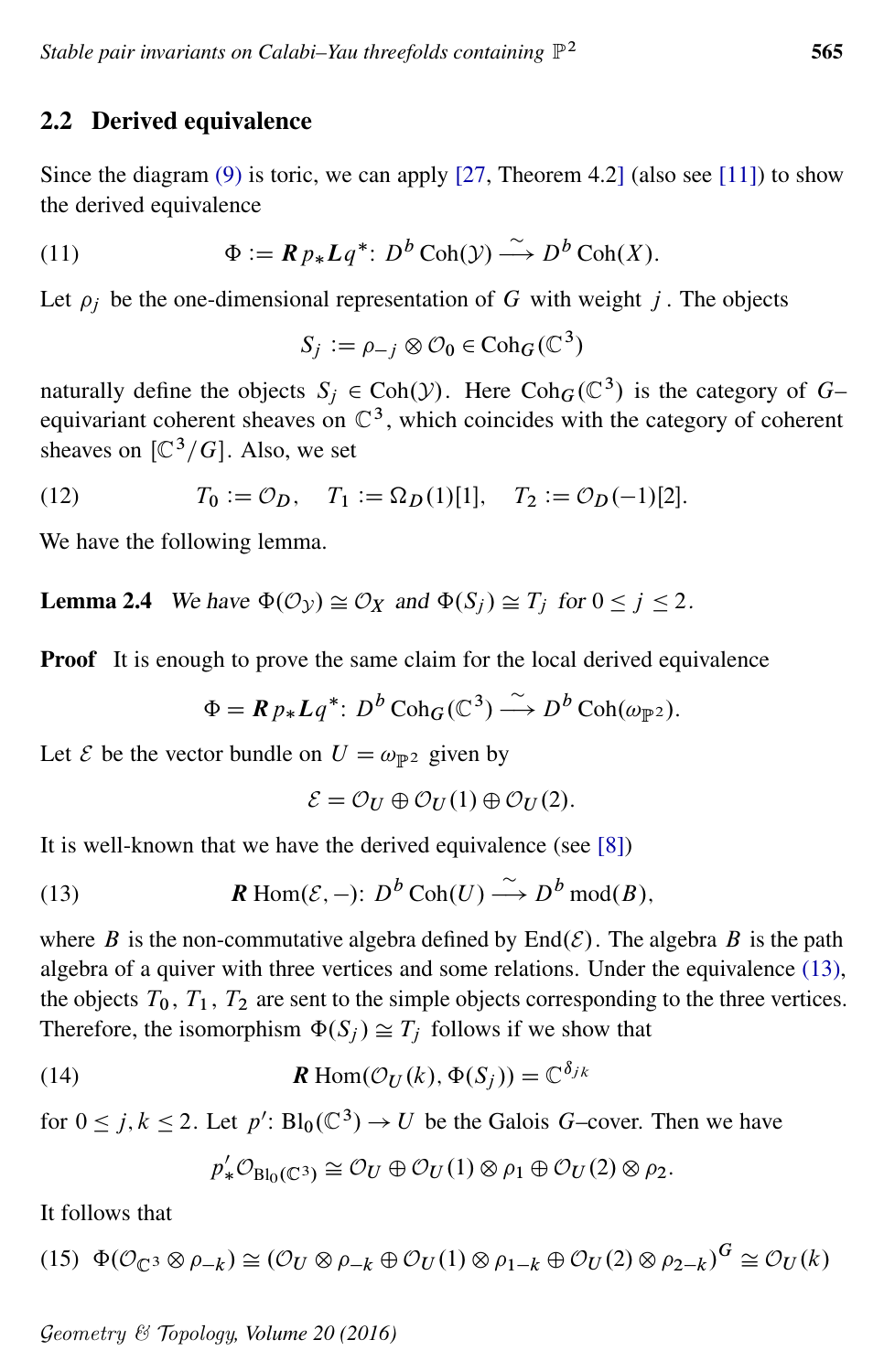for  $0 \le k \le 2$ . Therefore [\(14\)](#page-10-1) holds. The isomorphism  $\Phi(\mathcal{O}_V) \cong \mathcal{O}_X$  also follows from the isomorphism [\(15\)](#page-10-2) for  $k = 0$ .  $\Box$ 

<span id="page-11-3"></span>We define the abelian category

(16) 
$$
\operatorname{Coh}_{\leq d}(X/Y) := \{ E \in \operatorname{Coh}(X) : \dim \operatorname{Supp} f_* E \leq d \}.
$$

By the construction of  $\Phi$ , we have the commutative diagram<sup>[6](#page-11-0)</sup>

$$
(17)
$$
\n
$$
D^{b} \text{Coh}_{0}(\mathcal{Y}) \longrightarrow D^{b} \text{Coh}_{\leq 1}(\mathcal{Y}) \longrightarrow D^{b} \text{Coh}(\mathcal{Y})
$$
\n
$$
\downarrow \Phi \qquad \qquad \downarrow \Phi \qquad \qquad \downarrow \Phi
$$
\n
$$
D^{b} \text{Coh}_{0}(X/Y) \longrightarrow D^{b} \text{Coh}_{\leq 1}(X/Y) \longrightarrow D^{b} \text{Coh}(X)
$$

where each vertical arrow is an equivalence. Moreover, the definition of the equivalence [\(11\)](#page-10-3) easily implies that the following diagram also commutes:

<span id="page-11-2"></span>

### 2.3 Numerical Grothendieck groups

Let  $D$  be a  $\mathbb{C}$ –linear triangulated category satisfying

<span id="page-11-1"></span>
$$
\sum_{i\in\mathbb{Z}}\dim\operatorname{Hom}(E,F[i])<\infty
$$

for all  $E, F \in \mathcal{D}$ . Under this condition, the following Euler pairing is well-defined:

(18) 
$$
\chi(E, F) := \sum_{i \in \mathbb{Z}} (-1)^i \dim \text{Hom}(E, F[i]).
$$

This pairing descends to the pairing on the Grothendieck group  $K(D)$  of  $D$ . Two elements  $E_1, E_2 \in K(D)$  are called *numerically equivalent* if we have  $\chi(E_1, F) =$  $\chi(E_2, F)$  for any  $F \in K(D)$ . The *numerical Grothendieck group*  $N(D)$  of  $D$  is defined to be the group of numerical equivalence classes of  $K(D)$ . By definition, the Euler pairing [\(18\)](#page-11-1) descends to a perfect pairing on  $N(D)$ .

<span id="page-11-0"></span><sup>&</sup>lt;sup>6</sup>It is well-known that, for a variety Y and  $d \in \mathbb{Z}_{\geq 0}$ , the category  $D^b \text{Coh}_{\leq d}(Y)$  is equivalent to the full subcategory of  $D^b$  Coh(Y) whose objects have cohomologies in Coh $\leq_d(Y)$ . This fact follows from [\[46,](#page-55-14) Lemma 7.40].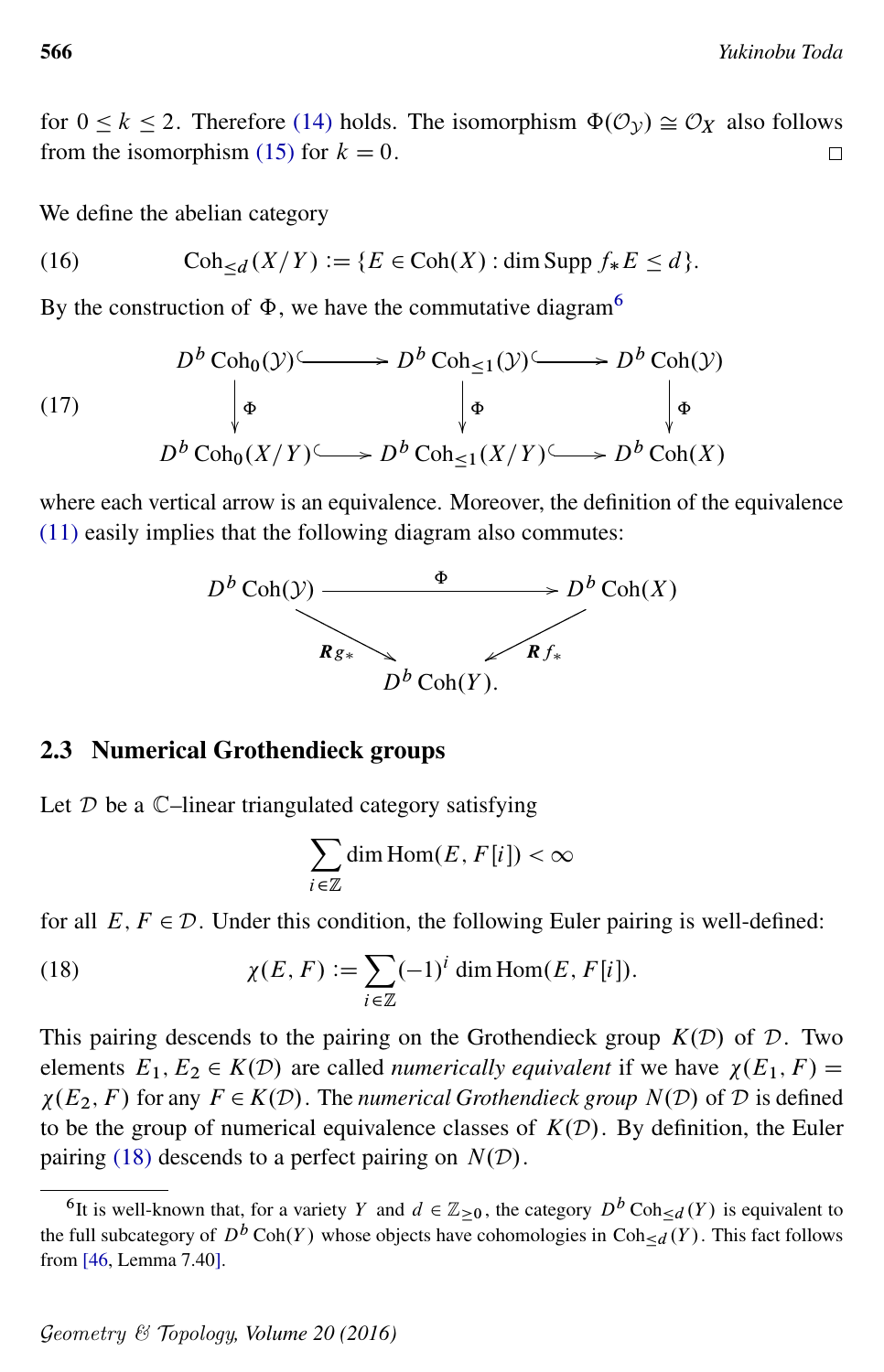Let  $X$ ,  $Y$  be as in the previous subsections. We set

<span id="page-12-1"></span>
$$
N(X) := N(Db \text{Coh}(X)), \quad N(Y) := N(Db \text{Coh}(Y)).
$$

The equivalence [\(11\)](#page-10-3) induces the isomorphism

(19) 
$$
\Phi_*: N(\mathcal{Y}) \xrightarrow{\sim} N(X).
$$

Since  $X$  is a smooth projective 3–fold, it satisfies the Hodge conjecture by the hard Lefschetz theorem. Together with the Riemann–Roch theorem, the Chern character map from  $K(X)$  descends to the injective homomorphism

(20) ch: 
$$
N(X) \hookrightarrow H^*(X, \mathbb{Q})
$$
.

In particular, both  $N(X)$  and  $N(Y)$  are finitely generated free abelian groups. The Euler paring [\(18\)](#page-11-1) on  $N(X)$  is described as

(21) 
$$
\chi(E, F) = \sum_{j=0}^{3} (-1)^{j} ch_{j}(E) ch_{3-j}(F) + \frac{c_{2}(X)}{12} (ch_{0}(E) ch_{1}(F) - ch_{1}(E) ch_{0}(F)).
$$

We set

<span id="page-12-3"></span>
$$
N_{\leq d}(\mathcal{Y}) \coloneqq \text{Im}(K(\text{Coh}_{\leq d}(\mathcal{Y})) \to N(\mathcal{Y})),
$$
  

$$
N_{\leq d}(X/Y) \coloneqq \text{Im}(K(\text{Coh}_{\leq d}(X/Y)) \to N(X)).
$$

By the diagram [\(17\),](#page-11-2) we have the commutative diagram

$$
\begin{aligned}\n &\stackrel{2}{\bigoplus} \mathbb{Z}[S_j] \xrightarrow{\cong} N_0(\mathcal{Y}) \xrightarrow{\cong} N_{\leq 1}(\mathcal{Y}) \xrightarrow{\cong} N(\mathcal{Y}) \\
&\stackrel{\cong}{=} \left| \mathfrak{S}_j \right| \mapsto [T_j] \\
&\stackrel{2}{\longrightarrow} \left| \mathfrak{S}_k \right| \\
&\stackrel{I*}{\longrightarrow} N_0(X/Y) \xrightarrow{\cong} N_{\leq 1}(X/Y) \xrightarrow{\cong} N(X) \\
&\stackrel{I*}{\longrightarrow} N_0(X/Y) \xrightarrow{\cong} N_{\leq 1}(X/Y) \xrightarrow{\cong} N(X) \\
&\stackrel{I*}{\longrightarrow} \left| \mathfrak{S}_k \right| \\
&\stackrel{I*}{\longrightarrow} \left| \mathfrak{S}_k \right| \\
&\stackrel{I*}{\longrightarrow} \left| \mathfrak{S}_k \right| \\
&\stackrel{I*}{\longrightarrow} \left| \mathfrak{S}_k \right| \\
&\stackrel{I*}{\longrightarrow} \left| \mathfrak{S}_k \right| \\
&\stackrel{I*}{\longrightarrow} \left| \mathfrak{S}_k \right| \\
&\stackrel{I*}{\longrightarrow} \left| \mathfrak{S}_k \right| \\
&\stackrel{I*}{\longrightarrow} \left| \mathfrak{S}_k \right| \\
&\stackrel{I*}{\longrightarrow} \left| \mathfrak{S}_k \right| \\
&\stackrel{I*}{\longrightarrow} \left| \mathfrak{S}_k \right| \\
&\stackrel{I*}{\longrightarrow} \left| \mathfrak{S}_k \right| \\
&\stackrel{I*}{\longrightarrow} \left| \mathfrak{S}_k \right| \\
&\stackrel{I*}{\longrightarrow} \left| \mathfrak{S}_k \right| \\
&\stackrel{I*}{\longrightarrow} \left| \mathfrak{S}_k \right| \\
&\stackrel{I*}{\longrightarrow} \left| \mathfrak{S}_k \right| \\
&\stackrel{I*}{\longrightarrow} \left| \mathfrak{S}_k \right| \\
&\stackrel{I*}{\longrightarrow} \left| \mathfrak{S}_k \right| \\
&\stackrel{I*}{\longrightarrow} \left| \mathfrak{S}_k \right| \\
&\stackrel{I*}{\longrightarrow} \left| \mathfrak{S}_k \right| \\
&\stackrel{I*}{\longrightarrow} \left|
$$

<span id="page-12-2"></span>**Remark 2.5** It is well-known that  $K(\mathbb{P}^2) \cong \mathbb{Z}^3$ , and the Euler paring on it is perfect. This fact easily shows that the map  $i_*: K(\mathbb{P}^2) \to N_0(X/Y)$  is an isomorphism.

<span id="page-12-0"></span>In what follows, we fix the isomorphism

(22)  $\mathbb{Q}^{\oplus 3} \stackrel{\cong}{\to} H^*(\mathbb{P}^2, \mathbb{Q}), \quad (r, c, m) \mapsto (r, c \cdot h, m \cdot h^2),$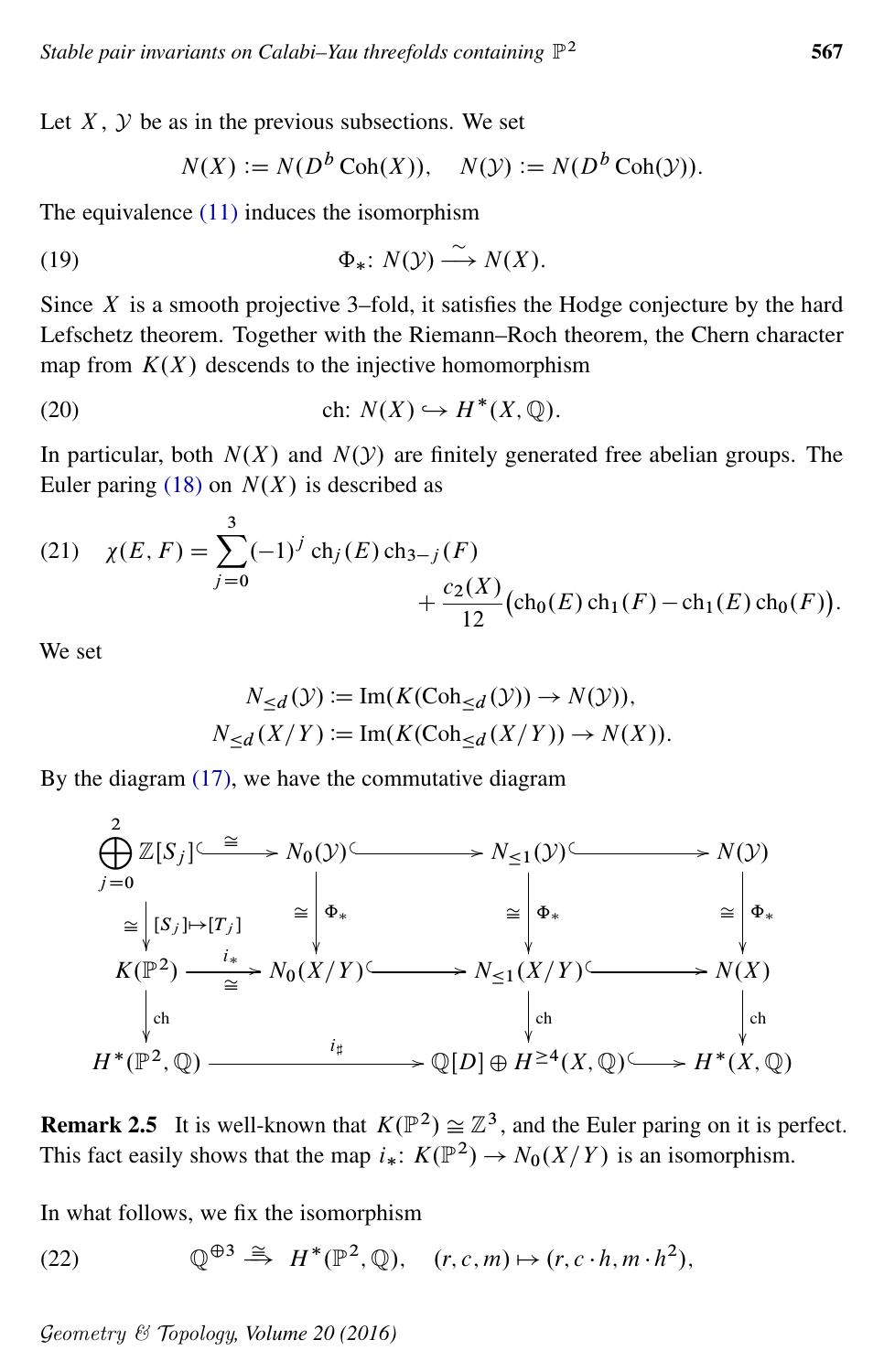where  $h = c_1(\mathcal{O}_{\mathbb{P}^2}(1))$ , and write elements of  $H^*(\mathbb{P}^2, \mathbb{Q})$  as  $(r, c, m) \in \mathbb{Q}^3$  via [\(22\).](#page-12-0) In this notation, the map  $i_{\sharp}$  is given by

(23) 
$$
i_{\sharp}(r, c, m) = (0, r[D], (\frac{3}{2}r + c)[l], \frac{3}{2}r + \frac{3}{2}c + m)
$$

by the Grothendieck–Riemann–Roch theorem.

### <span id="page-13-6"></span>2.4 Seidel–Thomas twist

The object  $\mathcal{O}_D \in \text{Coh}(X)$  is a spherical object, ie

<span id="page-13-5"></span>
$$
Ext_X^i(\mathcal{O}_D, \mathcal{O}_D) = \begin{cases} \mathbb{C} & i = 0, 3, \\ 0 & i \neq 0, 3. \end{cases}
$$

By [\[48\]](#page-55-5), there is the associated autoequivalence

<span id="page-13-4"></span><span id="page-13-0"></span>
$$
\mathrm{ST}_{\mathcal{O}_D}: D^b \operatorname{Coh}(X) \stackrel{\sim}{\longrightarrow} D^b \operatorname{Coh}(X),
$$

called the *Seidel–Thomas twist*. For any  $E \in D^b \text{Coh}(X)$ , the object  $ST_{\mathcal{O}_D}(E)$  fits into the distinguished triangle

(24) 
$$
\mathbf{R} \operatorname{Hom}(\mathcal{O}_D, E) \otimes \mathcal{O}_D \to E \to \operatorname{ST}_{\mathcal{O}_D}(E).
$$

We now assume that there is a line bundle  $\mathcal L$  on  $X$  satisfying the condition

$$
(25) \t i^* \mathcal{L} \cong \mathcal{O}_{\mathbb{P}^2}(1).
$$

**Remark 2.6** Note that the image of the restriction map  $Pic(X) \to Pic(D)$  contains  $\mathcal{O}_X(D)|_D \cong \mathcal{O}_D(3)$ . Hence the existence of a line bundle  $\mathcal L$  satisfying [\(25\)](#page-13-0) is equivalent to the existence of a line bundle  $\mathcal{L}'$  such that  $\mathcal{L}'|_D \cong \mathcal{O}_D(a)$  for some  $a \in \mathbb{Z}$  which is coprime to 3. For example, such a line bundle  $\mathcal L$  exists in Examples [2.1,](#page-8-0) [2.2,](#page-8-1) [2.3.](#page-8-2) However, we are not sure about the existence of such a line bundle  $\mathcal L$  in general. The assumption on the existence of  $\mathcal L$  will be used in [Section 5.6.](#page-47-0)

<span id="page-13-7"></span>The isomorphism [\(15\)](#page-10-2) for  $k = 1$  shows that the object

$$
(26) \t\t \mathcal{L}^{\dagger} := \Phi^{-1}(\mathcal{L})
$$

<span id="page-13-3"></span>is also a line bundle on  $\mathcal Y$ . We set

(27) 
$$
\Theta := \mathrm{ST}_{\mathcal{O}_D} \circ \otimes \mathcal{L} : D^b \operatorname{Coh}(X) \xrightarrow{\sim} D^b \operatorname{Coh}(X).
$$

### <span id="page-13-2"></span><span id="page-13-1"></span>Lemma 2.7 The equivalence

(28) 
$$
\Theta^{\dagger} := \Phi^{-1} \circ \Theta \circ \Phi \colon D^{b} \operatorname{Coh}(\mathcal{Y}) \to D^{b} \operatorname{Coh}(\mathcal{Y})
$$

restricts to the autoequivalence of Coh(Y) given by  $-\infty_{\mathcal{O}_{\mathcal{Y}}} \mathcal{L}^{\dagger}$ .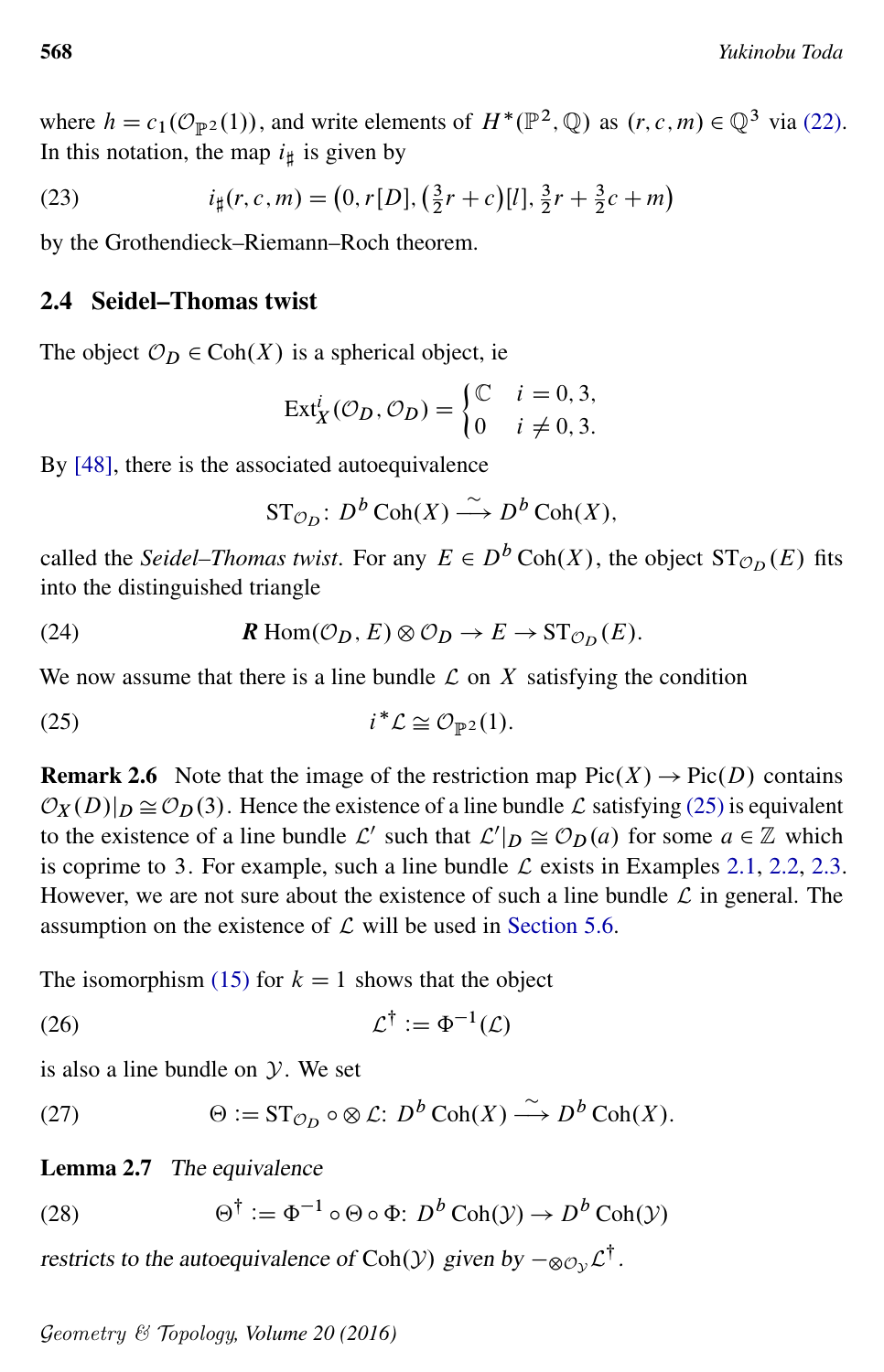*Stable pair invariants on Calabi–Yau threefolds containing*  $\mathbb{P}^2$ 

**Proof** We have the local autoequivalence

(29) 
$$
\Theta^{\dagger}: D^b \operatorname{Coh}_{G}(\mathbb{C}^3) \to D^b \operatorname{Coh}_{G}(\mathbb{C}^3)
$$

constructed in the same way as [\(28\),](#page-13-1) replacing  $\mathcal L$  by  $\mathcal O_U(1)$ . By the isomorphism [\(15\)](#page-10-2) for  $k = 1$ , it is enough to prove that the functor [\(29\)](#page-14-1) is isomorphic to tensoring by  $\mathcal{O}_{\mathbb{C}^3} \otimes \rho_{-1}$ . A direct computation easily shows that

$$
\Theta(\mathcal{O}_U) \cong \mathcal{O}_U(1), \quad \Theta(\mathcal{O}_U(1)) \cong \mathcal{O}_U(2), \quad \Theta(\mathcal{O}_U(2)) \cong \mathcal{O}_U.
$$

Here  $\Theta = \text{ST}_{\mathcal{O}_{\mathbb{P}^2}} \circ \otimes \mathcal{O}_U(1)$  by abuse of notation. This implies that

<span id="page-14-3"></span><span id="page-14-1"></span>
$$
\Theta^{\dagger}(\mathcal{O}_{\mathbb{C}^3} \otimes \rho_{-j}) \cong \mathcal{O}_{\mathbb{C}^3} \otimes \rho_{-j-1}
$$

for  $j \in \mathbb{Z}/3\mathbb{Z}$ . Hence the functor [\(29\)](#page-14-1) is isomorphic to tensoring by  $\mathcal{O}_{\mathbb{C}^3} \otimes \rho_{-1}$  on the objects  $\mathcal{O}_{\mathbb{C}^3} \otimes \rho_{-i}$ . Since the objects  $\mathcal{O}_{\mathbb{C}^3} \otimes \rho_{-i}$  for  $0 \leq j \leq 2$  are projective objects of  $\text{Coh}_G(\mathbb{C}^3)$  which generate  $\text{Coh}_G(\mathbb{C}^3)$ , we obtain the result.  $\Box$ 

Let  $\text{Coh}_{\le d}(X/Y)$  be the abelian category defined by [\(16\).](#page-11-3) By [Lemma 2.7,](#page-13-2) we have the commutative diagram

(30)  
\n
$$
\operatorname{Coh}_{\leq d}(\mathcal{Y}) \longrightarrow D^b \operatorname{Coh}_{\leq d}(\mathcal{Y}) \stackrel{\Phi}{\longrightarrow} D^b \operatorname{Coh}_{\leq d}(X/Y)
$$
\n
$$
\downarrow \otimes \mathcal{L}^{\dagger} \qquad \qquad \downarrow \otimes \mathcal{L}^{\dagger} \qquad \qquad \downarrow \oplus
$$
\n
$$
\operatorname{Coh}_{\leq d}(\mathcal{Y}) \longrightarrow D^b \operatorname{Coh}_{\leq d}(\mathcal{Y}) \stackrel{\Phi}{\longrightarrow} D^b \operatorname{Coh}_{\leq d}(X/Y)
$$

<span id="page-14-4"></span>where each vertical arrow is an equivalence. The equivalence [\(27\)](#page-13-3) also induces the commutative diagram

(31)  
\n
$$
N_{\leq 1}(X/Y) \xrightarrow{\Theta_{*}} N_{\leq 1}(X/Y)
$$
\n
$$
\downarrow_{\text{ch}}
$$
\n
$$
\mathbb{Q}[D] \oplus H^{\geq 4}(X, \mathbb{Q}) \xrightarrow{\Theta_{\sharp}} \mathbb{Q}[D] \oplus H^{\geq 4}(X, \mathbb{Q}).
$$

<span id="page-14-2"></span>Using the triangle [\(24\),](#page-13-4) the linear isomorphism  $\Theta_{\sharp}$  is calculated as

(32) 
$$
\Theta_{\sharp}(r[D], \beta, n) = \left( \left( \frac{5}{2}r + \beta D \right)[D], \beta + \left( \frac{13}{4}r + \frac{3}{2}\beta D \right)[l], n + \frac{11}{4}r + \frac{3}{2}\beta D + c_1(\mathcal{L})\beta \right).
$$

### <span id="page-14-0"></span>3 Stable pairs and generalized DT invariants

In this section, we recall stable pairs, generalized DT invariants, and their properties.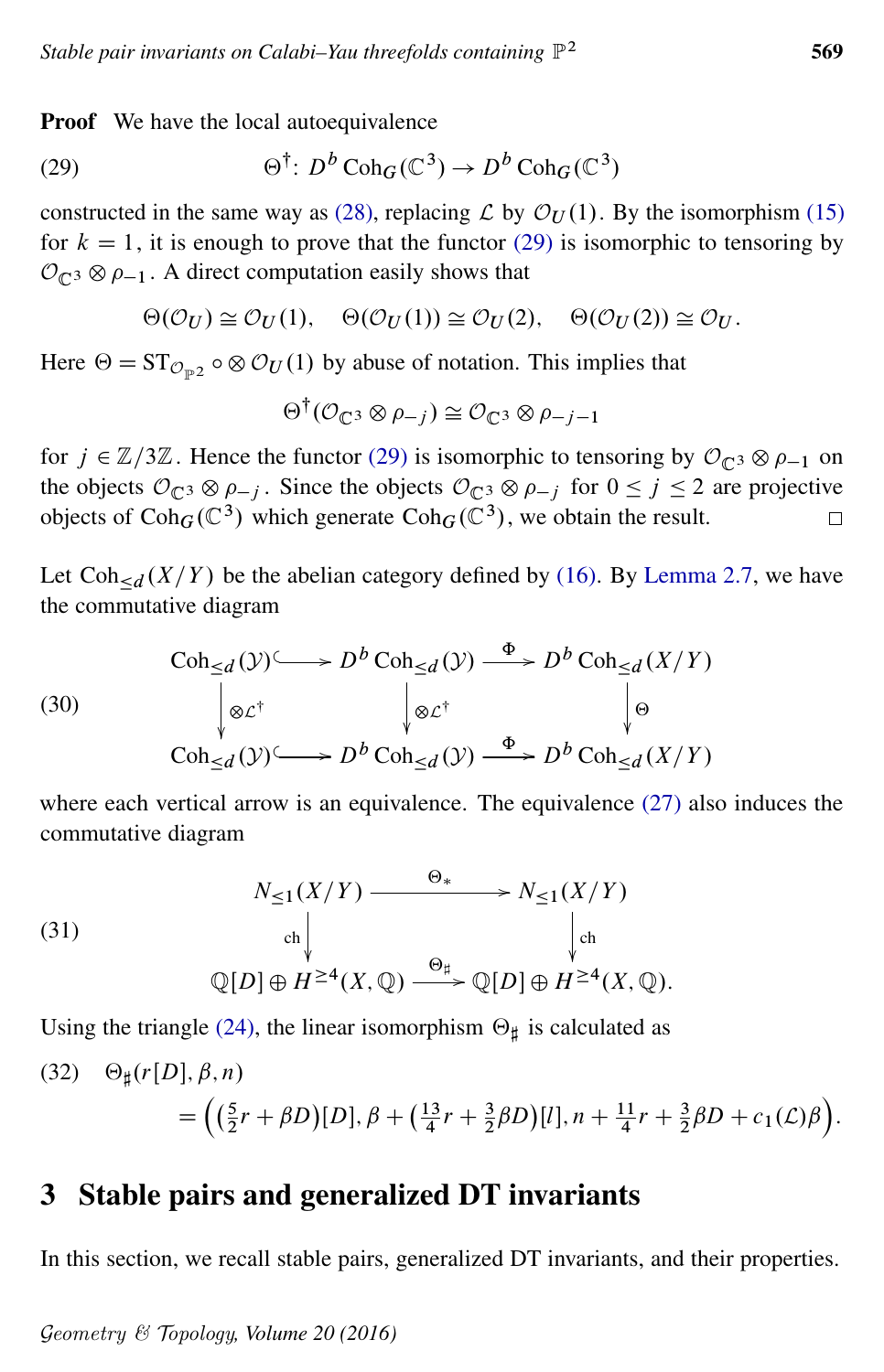### 3.1 Stable pair invariants

First we recall the definition of stable pairs on a Calabi–Yau 3–fold X introduced by Pandharipande and Thomas:

#### **Definition 3.1** [\[42\]](#page-55-1) A stable pair on X consists of data

$$
(33) \t\t s: \mathcal{O}_X \to F,
$$

where  $F \in \text{Coh}_{\leq 1}(X)$  is pure one-dimensional, and  $\text{Cok}(s) \in \text{Coh}_{0}(X)$ .

For  $n \in \mathbb{Z}$  and  $\beta \in H_2(X, \mathbb{Z})$ , let

<span id="page-15-0"></span>
$$
P_n(X,\beta)
$$

be the moduli space of stable pairs [\(33\)](#page-15-0) with  $[F] = \beta^7$  $[F] = \beta^7$  and  $\chi(F) = n$ . The moduli space  $P_n(X, \beta)$  is a projective scheme with a symmetric perfect obstruction theory. It is also regarded as a moduli space of two-term complexes  $(\mathcal{O}_X \stackrel{s}{\rightarrow} F)$ , satisfying the condition

$$
ch(\mathcal{O}_X \to F) = (1, 0, -\beta, -n).
$$

Here  $\mathcal{O}_X$  is located in degree zero, and  $H_2(X)$  is identified with  $H^4(X)$  by Poincaré duality. Let v be the Behrend constructible function [\[5\]](#page-53-12) on  $P_n(X, \beta)$ . The stable pair invariant  $P_{n,\beta}(X)$  is defined by

$$
P_{n,\beta}(X) := \int_{P_n(X,\beta)} \nu \, d\chi.
$$

Here, for a constructible function  $\nu$  on a variety M, we define

<span id="page-15-2"></span>
$$
\int_M v \, d\chi := \sum_{m \in \mathbb{Z}} m \cdot \chi(v^{-1}(m)).
$$

<span id="page-15-3"></span>Remark 3.2 By the injectivity of [\(20\),](#page-12-1) the map

(34)  $N_{\leq 1}(X) \to H_2(X, \mathbb{Z}) \oplus \mathbb{Z}$ 

sending F to  $([F], \chi(F))$  is injective. Therefore, if  $P_n(X, \beta) \neq \emptyset$ , we may write it as  $P(X, \alpha)$ , and  $P_{n,\beta}(X)$  as  $P_{\alpha}(X)$ , for  $\alpha \in N_{\leq 1}(X)$  corresponding to  $(\beta, n)$ under [\(34\).](#page-15-2)

<span id="page-15-4"></span><span id="page-15-1"></span><sup>&</sup>lt;sup>7</sup>If we write  $[F] = \beta$ , it means that the fundamental homology class determined by F equals to  $\beta$ . By abuse of notation, we also use the notation  $[F]$  for the class of F in the numerical Grothendieck group.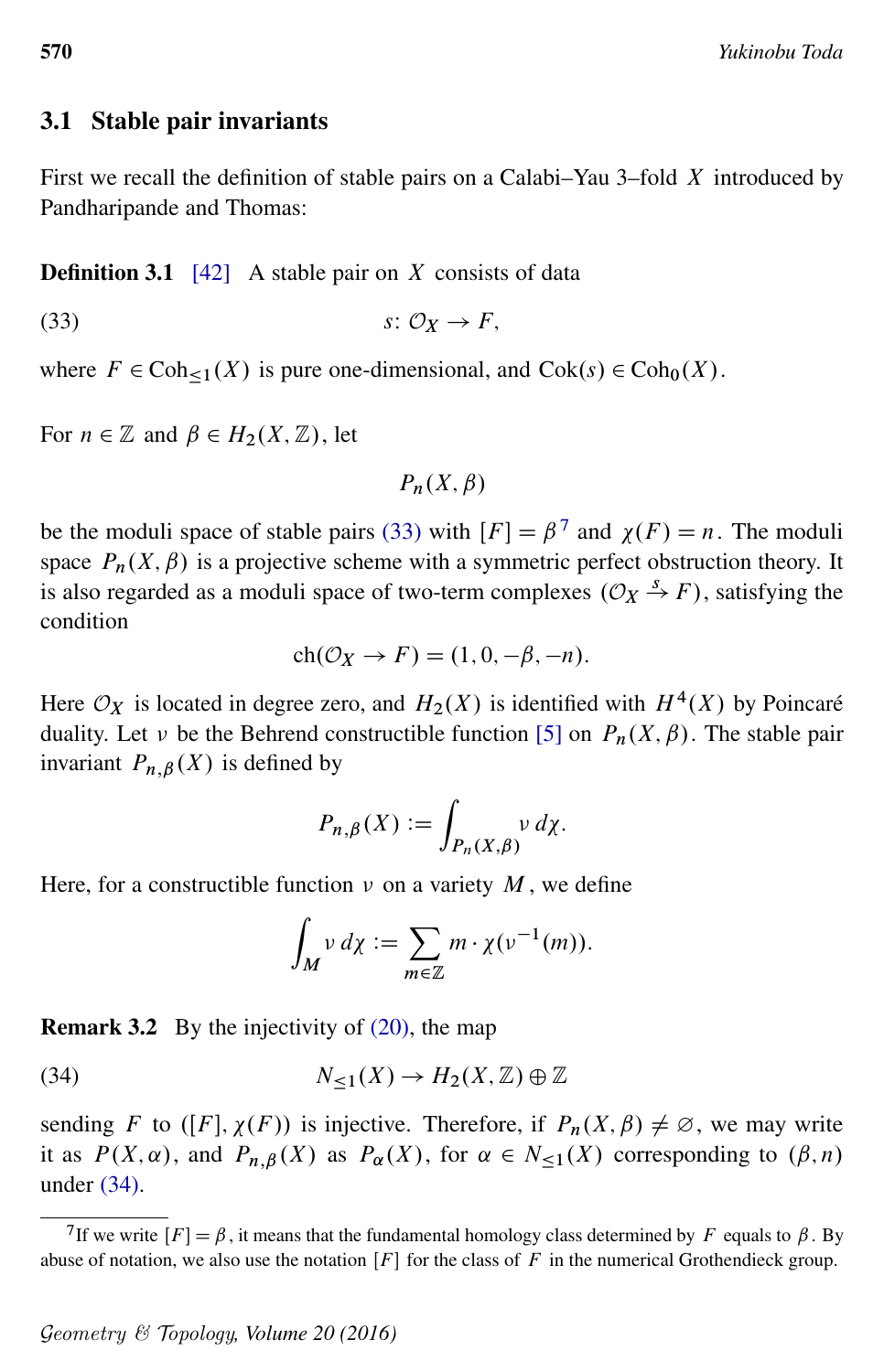**Remark 3.3** Suppose that X contains a divisor  $D \cong \mathbb{P}^2$ . For a line  $l \subset D$ , set  $\beta$ above to be  $\beta = c[l]$  for  $c > 0$ . Then, for any stable pair  $(\mathcal{O}_X \to F) \in P_n(X, c[l])$ , the sheaf F is supported on D. Since the formal neighborhoods of  $D \subset X$  and of the zero section  $\mathbb{P}^2 \subset \omega_{\mathbb{P}^2}$  are isomorphic, the invariant  $P_{n,c}[i](X)$  coincides with the stable pair invariant on  $\omega_{\mathbb{P}^2}$ .

It is straightforward to generalize the notion of stable pairs to a CY3 orbifold  $\mathcal{Y}$ .

**Definition 3.4** An orbifold stable pair on  $\mathcal Y$  consists of data

(35)  $s: \mathcal{O}_v \to F$ ,

where  $F \in \text{Coh}_{\leq 1}(\mathcal{Y})$  is pure, ie  $\text{Hom}(\text{Coh}_0(\mathcal{Y}), F) = 0$ , and  $\text{Cok}(s) \in \text{Coh}_0(\mathcal{Y})$ .

Similarly to [Remark 3.2,](#page-15-3) we denote by

<span id="page-16-2"></span><span id="page-16-0"></span> $P(Y, y)$ 

for  $\gamma \in N_{\leq 1}(\mathcal{Y})$  the moduli space of orbifold stable pairs [\(35\)](#page-16-0) satisfying  $[F] = \gamma$  in  $N_{\leq 1}(y)$ . In this paper, we don't pursue the foundation of orbifold stable pair moduli spaces, eg a GIT construction of  $P(Y, Y)$ . At least we have the following lemma, which is enough for our purpose.

**Lemma 3.5** The moduli space  $P(y, y)$  is a finite-type open algebraic subspace of the moduli space of simple objects in  $D^b$  Coh( $\mathcal Y$ ).

Proof The result is an immediate consequence of [Proposition 5.2](#page-34-0) and [Proposition 5.4](#page-38-0) proven later.  $\Box$ 

Using the Behrend function  $\nu$  on  $P(\mathcal{Y}, \gamma)$ , the orbifold stable pair invariant is defined by

(36) 
$$
P_{\gamma}(\mathcal{Y}) := \int_{P(\mathcal{Y}, \gamma)} \nu \, d\chi.
$$

Note that  $P_{\nu}(\mathcal{Y}) = 0$  for  $0 \neq \gamma \in N_0(\mathcal{Y})$  by the definition of orbifold stable pairs.

### <span id="page-16-1"></span>3.2 Generalized DT invariants

We recall the construction of generalized DT invariants on a Calabi–Yau 3–fold  $X$ , following [\[25\]](#page-54-2). Let  $Coh(X)$  be the moduli stack of all the objects in  $Coh(X)$ . The stacktheoretic Hall algebra  $H(X)$  is Q-spanned by the isomorphism classes of the symbols

(37) 
$$
[\rho: \mathcal{X} \to \mathcal{C}oh(X)],
$$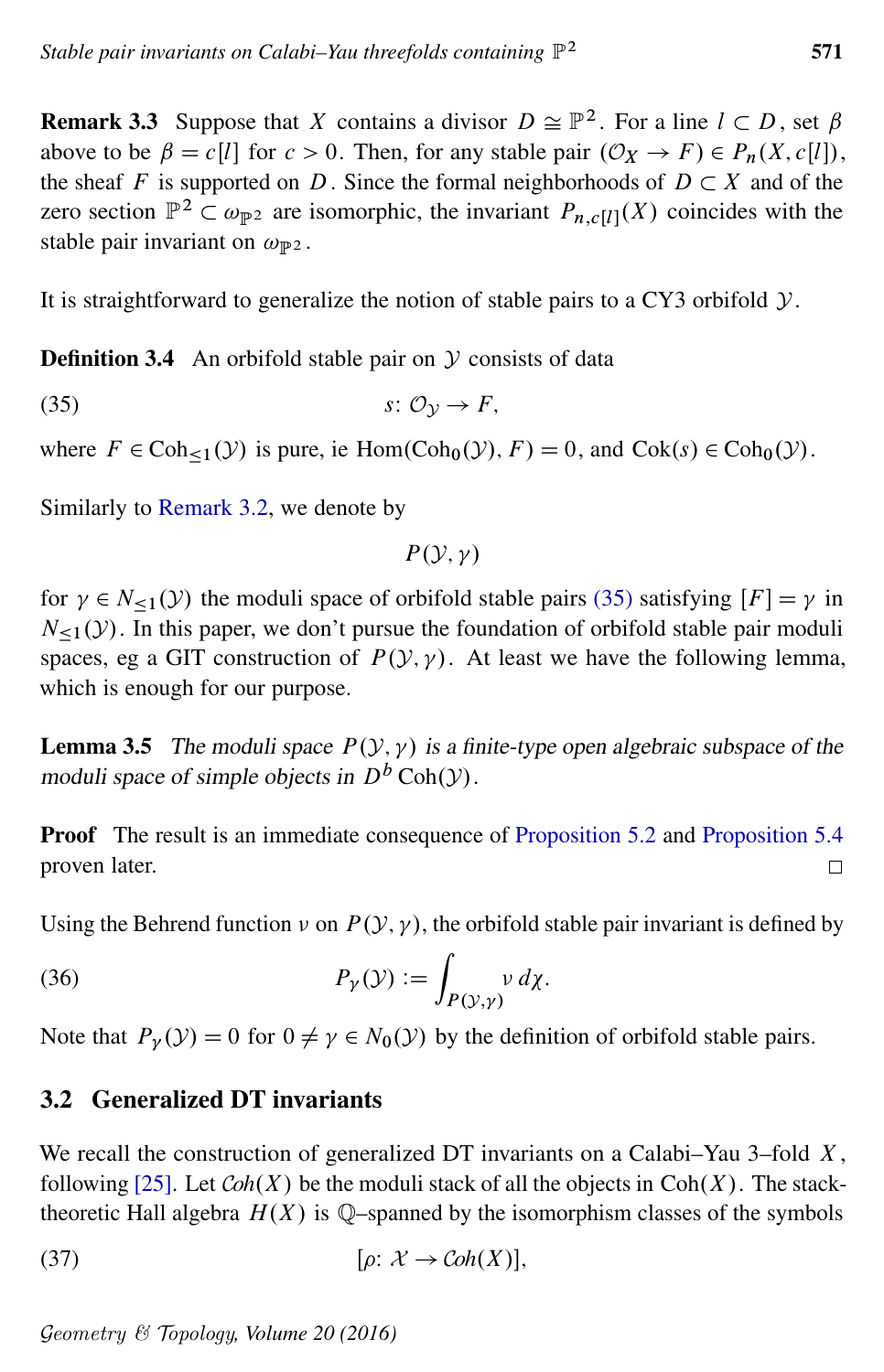where  $X$  is an Artin stack of finite type over  $\mathbb C$  with affine geometric stabilizers and  $\rho$  is a 1–morphism. The relation is generated by

(38) 
$$
[\rho: \mathcal{X} \to \mathcal{C}oh(X)] \sim [\rho]_{\mathcal{Y}}: \mathcal{Y} \to \mathcal{C}oh(X)] + [\rho]_{\mathcal{U}}: \mathcal{U} \to \mathcal{C}oh(X)],
$$

where  $\mathcal{Y} \subset \mathcal{X}$  is a closed substack and  $\mathcal{U} := \mathcal{X} \setminus \mathcal{Y}$ . There is an associative \*-product on  $H(X)$  based on the Ringel–Hall algebras (see [\[23,](#page-54-8) Section 5.1]). The unit is given by

<span id="page-17-3"></span>
$$
1 = [\text{Spec } \mathbb{C} \to \text{Coh}(X)],
$$

which corresponds to  $0 \in \text{Coh}(X)$ . Also, there is a Lie subalgebra

$$
H^{\mathrm{Lie}}(X) \subset H(X)
$$

consisting of elements supported on *virtual indecomposable objects*. We refer to [\[23,](#page-54-8) Section 5.2] for the details of the definition of  $H^{Lie}(X)$ .

Let  $C(X)$  be the Lie algebra

<span id="page-17-4"></span><span id="page-17-2"></span>
$$
C(X) := \bigoplus_{v \in N(X)} \mathbb{Q} \cdot c_v
$$

with bracket given by

(39) 
$$
[c_{v_1}, c_{v_2}] := (-1)^{\chi(v_1, v_2)} \chi(v_1, v_2) c_{v_1 + v_2}.
$$

By [\[25,](#page-54-2) Theorem 5.12], there is a Lie algebra homomorphism

(40) 
$$
\Pi: H^{\text{Lie}}(X) \to C(X)
$$

such that if X is a  $\mathbb{C}^*$ -gerbe over an algebraic space  $\mathcal{X}'$  we have

$$
\Pi([\rho: \mathcal{X} \to \mathcal{C}oh_{\nu}(X)]) = -\left(\sum_{k \in \mathbb{Z}} k \cdot \chi(\nu^{-1}(k))\right) c_{\nu}.
$$

Here  $Coh<sub>v</sub>(X)$  is the stack of sheaves with numerical class v,  $\rho$  is an open immersion and v is Behrend's constructible function on  $\mathcal{X}'$ .

Let H be an ample divisor on X. For  $v \in N(X)$ , let<sup>[8](#page-17-0)</sup>

(41) 
$$
\mathcal{M}^{\text{s}(ss)}(v) \subset \mathcal{C}oh(X)
$$

be the open substack of H–Gieseker (semi)stable sheaves  $E \in \text{Coh}(X)$  satisfying  $[E] = v$ . The stack [\(41\)](#page-17-1) determines the element

<span id="page-17-1"></span>
$$
\delta(v) := [\mathcal{M}^{ss}(v) \subset \mathcal{C}oh(X)] \in H(X).
$$

<span id="page-17-0"></span> $8$ We omit H in the subscript of the moduli spaces and invariants, as its choice does not matter in the situation of [Section 3.3.](#page-18-0)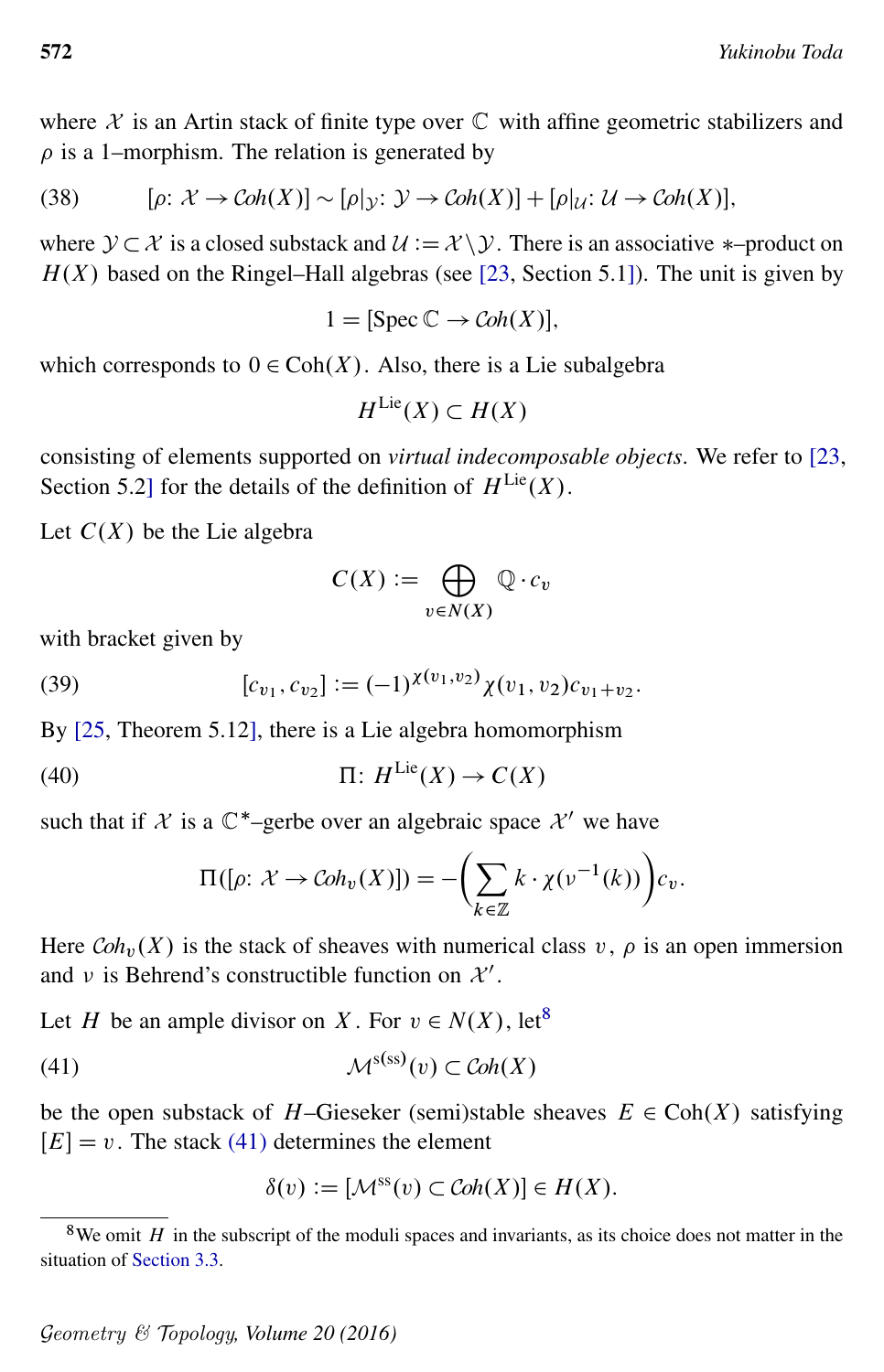This element also defines the element of  $H^{\text{Lie}}(X)$ 

$$
\epsilon(v) := \sum_{\substack{k \geq 1, v_1 + \dots + v_k = v \\ p(v_i) = p(v)}} \frac{(-1)^{k-1}}{k} \delta(v_1) * \dots * \delta(v_k).
$$

Here  $p(v)$  is the reduced Hilbert polynomial of a sheaf E with  $|E| = v$ .

**Definition 3.6** The generalized DT invariant  $DT(v) \in \mathbb{Q}$  is defined by the formula

$$
\Pi(\epsilon(v)) = -DT(v)\cdot c_v.
$$

**Remark 3.7** If  $\mathcal{M}^s(v) = \mathcal{M}^{ss}(v)$ , then they are  $\mathbb{C}^*$ -gerbes over a quasi-projective scheme  $M^{s}(v)$ . In this case, the invariant DT $(v)$  is written as

$$
DT(v) = \int_{M^s(v)} v \, d\chi,
$$

where v is the Behrend function on  $M<sup>s</sup>(v)$ .

It has been expected that the above arguments generalize to the derived category setting. Namely, we expect that we can replace the category of coherent sheaves by the heart of a t-structure  $A \subset D^b \text{Coh}(X)$ , and Gieseker stability by Bridgeland stability [\[9\]](#page-53-13) or weak stability [\[53\]](#page-55-2). The arguments are almost parallel, except that we need one technical result on the local description of the moduli stack of objects in the derived category, proven for coherent sheaves in [\[25,](#page-54-2) Theorem 5.3]. [Conjecture 1.3](#page-2-1) in the introduction is required to show the existence of a Lie algebra homomorphism [\(40\)](#page-17-2) in the derived category setting.

## <span id="page-18-0"></span>3.3 Generalized DT invariants on local  $\mathbb{P}^2$

The construction of generalized DT invariants also applies to the non-compact Calabi– Yau 3–fold  $U = \omega_{\mathbb{P}^2}$ . Let  $\text{Coh}_c(U)$  be the category of coherent sheaves on U with compact supports, and set

$$
\Lambda := \text{Im}(\text{ch: Coh}(\mathbb{P}^2) \setminus \{0\} \to H^*(\mathbb{P}^2, \mathbb{Q})).
$$

Under the isomorphism [\(22\),](#page-12-0) we have

$$
\Lambda \subset \left\{ (r, c, m) \in \mathbb{Z}^2 \oplus \frac{1}{2}\mathbb{Z} : r = 0, c > 0 \text{ or } \atop r = c = 0, m > 0 \right\}.
$$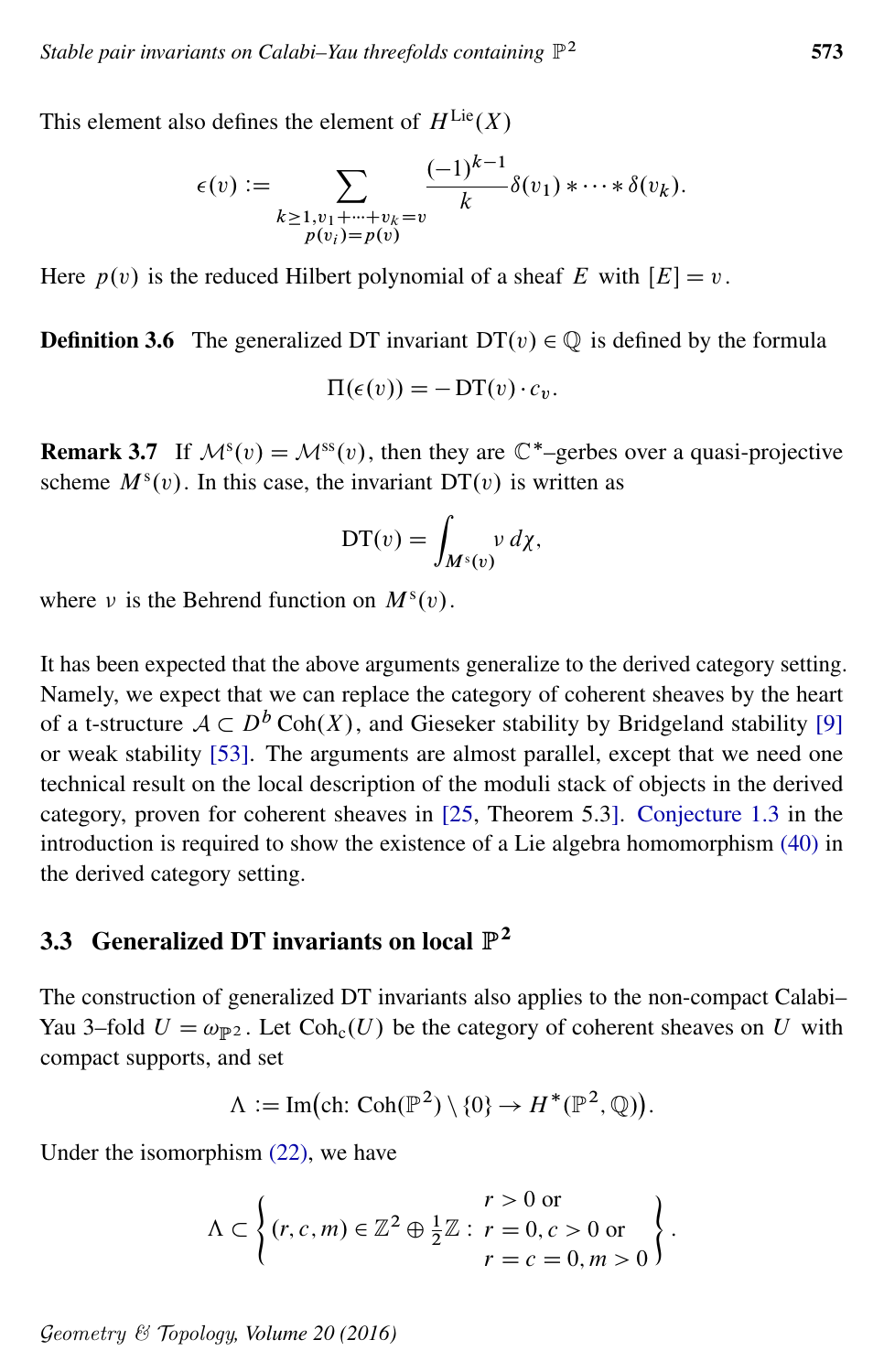By replacing  $Coh(X)$  by  $Coh<sub>c</sub>(U)$  in [Section 3.2,](#page-16-1) we obtain the invariant

$$
\mathsf{DT}(r,c,m) \in \mathbb{Q}
$$

which counts Gieseker semistable sheaves  $F \in \text{Coh}_{c}(U)$  satisfying

$$
ch(\pi_* F) = (r, c, m).
$$

Here  $(r, c, m) \in \Lambda$ , and  $\pi$  is the projection [\(10\).](#page-9-6) We also define DT $(r, c, m)$  for elements  $(r, c, m) \notin \Lambda$  by

$$
DT(r, c, m) := \begin{cases} DT(-r, -c, -m) & (r, c, m) \in -\Lambda, \\ 0 & \pm (r, c, m) \notin \Lambda. \end{cases}
$$

**Remark 3.8** If  $(r, c, m) \in -\Lambda$ , then DT $(r, c, m)$  counts objects  $F[1] \in D^b(\text{Coh}_0(U))$ for semistable sheaves  $F \in \text{Coh}_0(U)$  with  $\text{ch}(\pi_* F) = -(r, c, m)$ .

<span id="page-19-5"></span>**Remark 3.9** By the Bogomolov inequality, the invariant  $DT(r, c, m)$  is non-zero only if  $c^2 \geq 2rm$ .

<span id="page-19-2"></span>**Remark 3.10** If  $r > 0$ , the invariant DT $(r, c, m)$  coincides with the analogous invariant obtained by replacing Gieseker stability with slope stability. See [\[57,](#page-56-1) Lemma 2.10].

<span id="page-19-4"></span>**Remark 3.11** For a Gieseker semistable sheaf  $F \in Coh<sub>c</sub>(U)$ , the sheaf  $F \otimes \mathcal{O}_U(\pm 1)$ is also Gieseker semistable. This implies

(42) 
$$
DT(r, c, m) = DT(r, c + r, m + c + \frac{1}{2}r).
$$

We also have the following lemma:

Lemma 3.12 We have the equality

(43) 
$$
DT(r, c, m) = DT(r, -c, m).
$$

**Proof** If  $r = 0$  and  $c > 0$ , then the result follows since  $F \mapsto \mathcal{E}xt_{\mathbb{P}^2}^1(F, \mathcal{O}_{\mathbb{P}^2})$  gives an isomorphism between  $\mathcal{M}^{ss}(0, c, m)$  and  $\mathcal{M}^{ss}(0, c, -m)$ . (For example, see the proof of [\[43,](#page-55-15) Proposition 2.2].) Hence we may assume that  $r > 0$ . Let us set  $\mu = c/r$  and  $10^{-10}$  $10^{-10}$ 

<span id="page-19-3"></span>
$$
\mathcal{B}_{\mu} := \left\langle F, \mathrm{Coh}_0(U)[-1] : \begin{array}{l} F \in \mathrm{Coh}_{\mathrm{c}}(U) \text{ is slope} \\ \text{semistable with slope } \mu \end{array} \right\rangle_{\mathrm{ex}}.
$$

<span id="page-19-0"></span><sup>&</sup>lt;sup>9</sup>Indeed, such sheaves are scheme-theoretically supported on the zero section of  $\pi$ , if  $r > 0$  or  $r = 0$ ,  $c > 0$ . See [\[57,](#page-56-1) Lemma 2.3].

<span id="page-19-1"></span><sup>&</sup>lt;sup>10</sup>The slope function on  $F \in \text{Coh}_{\mathcal{C}}(U)$  is defined by that of  $\pi_* F$ . See [Section 4.1.](#page-24-1)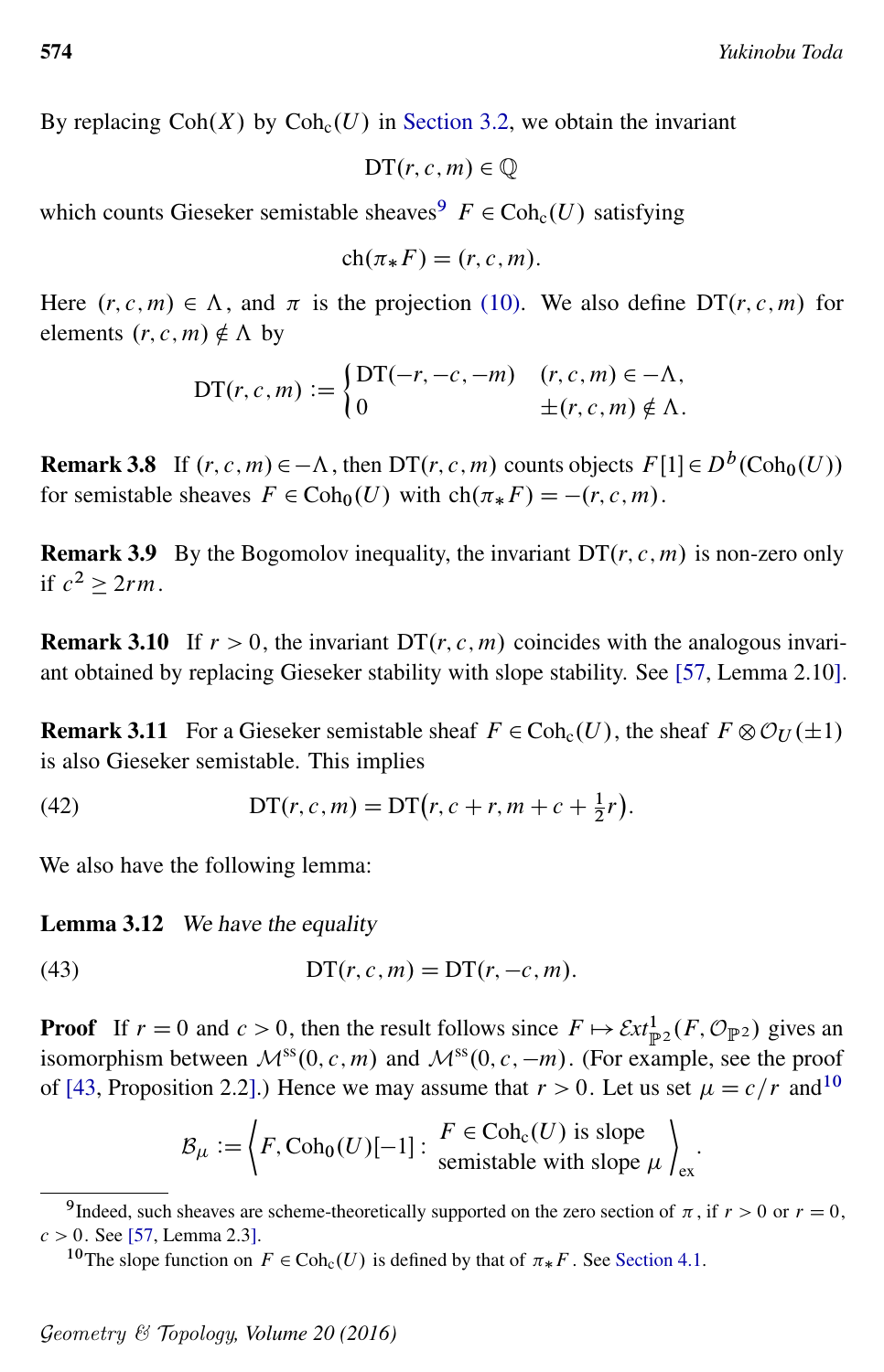Let  $H(U)$  be the Hall algebra of Coh<sub>c</sub> $(U)$ ; it is Q-spanned by the symbols [\(37\),](#page-16-2) replacing  $Coh(X)$  by the stack  $Coh<sub>c</sub>(U)$  of objects in  $Coh<sub>c</sub>(U)$ . We consider its completion

$$
\widehat{H}(U) := \prod_{c^2 \geq 2rm} H_{(r,c,m)}(U),
$$

where  $H_{(r,c,m)}(U)$  is the subspace of  $H(U)$  spanned by symbols [\(37\)](#page-16-2) such that  $\rho(x)$ for any  $x \in \mathcal{X}$  corresponds to an object  $E \in \text{Coh}_{c}(U)$  with  $\text{ch}(\pi_{*} E) = (r, c, m)$ . Similarly to [Section 3.2,](#page-16-1) the moduli stacks of objects in  $B<sub>u</sub>$ , slope semistable sheaves in Coh<sub>c</sub> $(U)$  with slope  $\mu$ , and objects in Coh<sub>0</sub> $(U)[-1]$  determine elements

$$
\delta_{\mathcal{B}_\mu}, \delta_{\mathcal{M}_\mu}, \delta_0 \in \hat{H}(U),
$$

respectively. By the definition of  $\mathcal{B}_{\mu}$ , any object  $E \in \mathcal{B}_{\mu}$  fits into an exact sequence

<span id="page-20-0"></span>
$$
0 \to F \to E \to Q[-1] \to 0,
$$

where  $F \in \text{Coh}_{c}(U)$  is a slope semistable sheaf with slope  $\mu$ , and  $Q \in \text{Coh}_{0}(U)$ . This exact sequence is unique up to an isomorphism, hence we have the following relation in  $\hat{H}(U)$ :

(44) 
$$
(1 + \delta_{\mathcal{B}_{\mu}}) = (1 + \delta_{\mathcal{M}_{\mu}}) * (1 + \delta_{0}).
$$

Let  $\Psi$  be the autoequivalence of  $D^b \text{Coh}_c(U)$ , given by

$$
\Psi(F) = \mathbf{R} \text{Hom}_U(F, \mathcal{O}_U(3))[1].
$$

Then an object  $F \in D^b \text{Coh}_c(U)$  satisfies  $\text{ch}(\pi * F) = (r, c, m)$  if and only if

$$
ch(\pi_*\Psi(F)) = (r, -c, m).
$$

<span id="page-20-1"></span>Moreover, the proof of [\[55,](#page-55-8) Lemma 9.1] shows that  $\Psi$  restricts to the equivalence between  $\mathcal{B}_{-\mu}$  and  $\mathcal{B}_{\mu}$ . Replacing  $\mu$  by  $-\mu$  in [\(44\)](#page-20-0) and applying  $\Psi_{*}$ , we obtain the relation

(45) 
$$
1 + \delta_{\mathcal{B}_{\mu}} = \Psi_*(1 + \delta_{\mathcal{B}_{-\mu}}) = (1 + \delta_0) * \Psi_*(1 + \delta_{\mathcal{M}_{-\mu}}).
$$

We set  $\epsilon_{\mathcal{M}_{\mu}} = \log(1 + \delta_{\mathcal{M}_{\mu}})$  and  $\epsilon_0 = \log(1 + \delta_0)$ . The relations [\(44\),](#page-20-0) [\(45\)](#page-20-1) imply that

<span id="page-20-2"></span>
$$
\Psi_* \epsilon_{\mathcal{M}-\mu} = \log(\exp(-\epsilon_0) * \exp(\epsilon_{\mathcal{M}_\mu}) * \exp(\epsilon_0)).
$$

By the Baker–Campbell–Hausdorff formula, we obtain

(46) 
$$
\Psi_* \epsilon_{\mathcal{M}_{-\mu}} = \epsilon_{\mathcal{M}_{\mu}} + \begin{pmatrix} \text{multiple commutators} \\ \text{of } \epsilon_{\mathcal{M}_{\mu}} \text{ and } \epsilon_0 \end{pmatrix}.
$$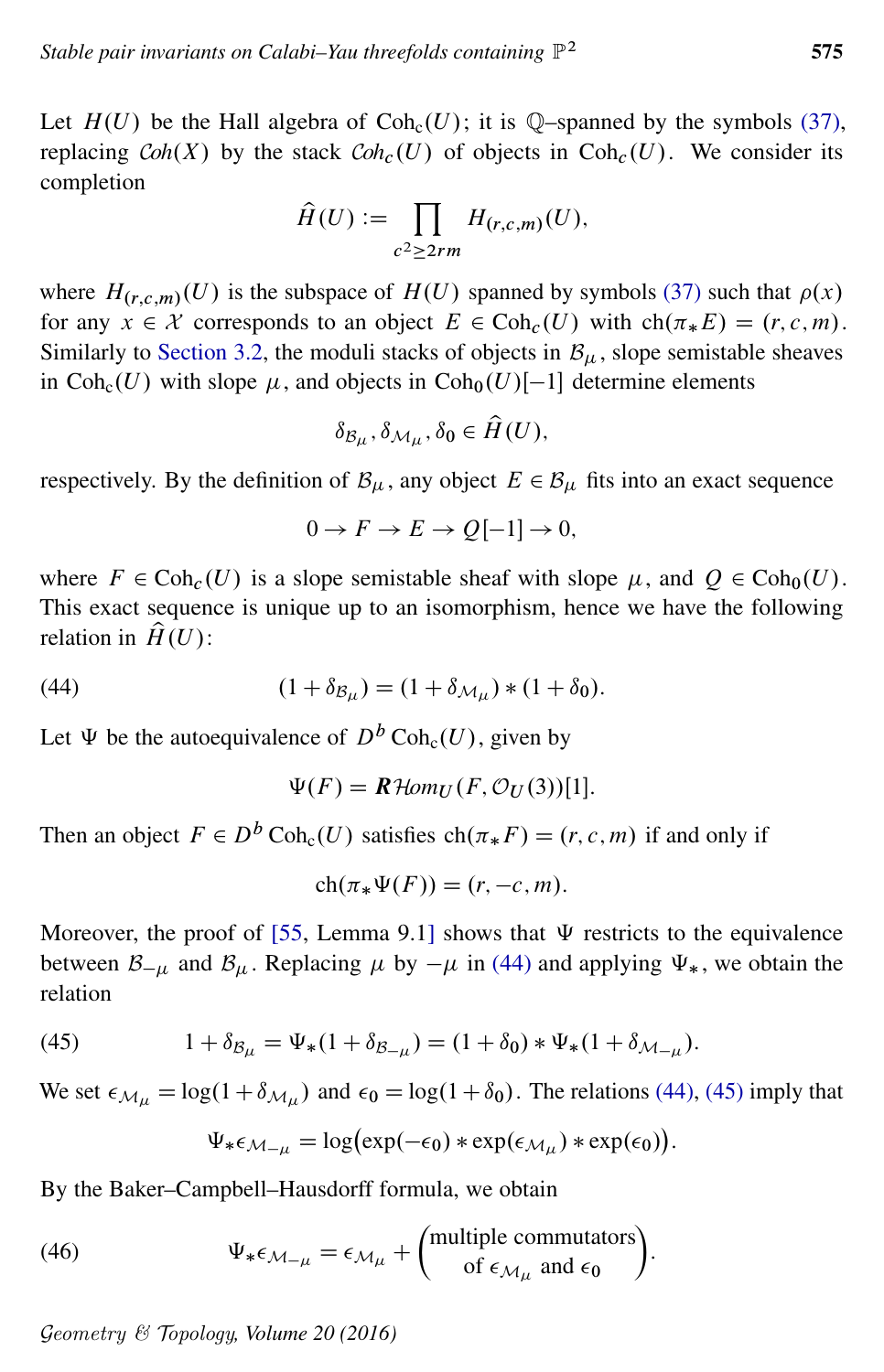Because  $\chi(F, F') = 0$  for any  $F, F' \in \mathcal{B}_{\mu}$ , the multiple-commutator parts of [\(46\)](#page-20-2) vanish after applying the integration map [\(40\)](#page-17-2) for  $H(U)$ . By [Remark 3.10,](#page-19-2) we obtain the desired identity [\(43\).](#page-19-3)  $\Box$ 

### 3.4 The invariants  $DT(r, c, m)$  for  $r > 0$

<span id="page-21-1"></span>In this subsection, we review the work of  $[57]$ <sup>[11](#page-21-0)</sup> on the invariants DT $(r, c, m)$  with  $r > 0$ . For  $r > 0$ , we define the generating series

(47) 
$$
\mathrm{DT}(r,c) := \sum_{m} \mathrm{DT}(r,c,m) (-q^{\frac{1}{2r}})^{c^2 - 2rm}.
$$

If the pair  $(r, c)$  is coprime, then the series [\(47\)](#page-21-1) is the generating series of Euler numbers of moduli spaces of stable sheaves on  $\mathbb{P}^2$  studied in the context of Vafa and Witten's S-duality conjecture [\[59\]](#page-56-3). We give some examples of the series [\(47\).](#page-21-1)

**Example 3.13** If  $r = 1$ , the work of Göttsche [\[20\]](#page-53-14) on Hilbert schemes of points yields

(48) 
$$
\mathsf{DT}(1,c) = q^{\frac{\chi(S)}{24}} \eta(q)^{-\chi(S)}.
$$

Here  $\eta(q) = q^{1/24} \prod_{k \ge 1} (1 - q^k)$  is the Dedekind eta function.

**Example 3.14** The case where  $r = 2$  and  $c = 1$  has been studied in several articles [\[28;](#page-54-9) [60;](#page-56-4) [61;](#page-56-5) [21;](#page-53-15) [35;](#page-54-10) [12;](#page-53-16) [32\]](#page-54-11). From these articles, one can show that

<span id="page-21-3"></span><span id="page-21-2"></span>
$$
DT(2, 1) = q^{\frac{1}{4}} \eta(q)^{-6} \frac{1}{\sum_{k \in \mathbb{Z}} q^{k^2}} \sum_{\substack{(a, b) \in (0, 1/2) + \mathbb{Z}^2 \\ a > b > 0}} (2a - 6b) q^{a^2 - b^2}.
$$

Proposition 3.6 of [\[55\]](#page-55-8) shows that the series  $DT(r, c)$  satisfies a certain recursion formula in terms of modular forms and theta-type series for indefinite lattices. In the notation of that result, the recursion formula is

(49) 
$$
DT(r, c) = \sum_{\substack{k \geq 2, r_1, \dots, r_k \in \mathbb{Z} \geq 1 \\ r_1 + \dots + r_k = r}} \sum_{\substack{\overline{\beta}_i = (c_i, a_i) \in \text{NS}_{\leq r_i}(\hat{\mathbb{P}}^2) \\ 1 \leq i \leq k}} \sum_{G \in G(k)} \frac{(-1)^k}{2^{k-1}}
$$

$$
\cdot U_{(r_1, \overline{\beta}_1), \dots, (r_k, \overline{\beta}_k)}^{\overline{c}, G}(q) \cdot \vartheta_{r, 1 - c}(q)^{-1} \prod_{i = 1}^k \vartheta_{r_i, a_i}(q) \cdot \prod_{i = 1}^k DT(r_i, c_i).
$$

<span id="page-21-0"></span><sup>&</sup>lt;sup>11</sup> More recently, Manschot [\[36\]](#page-54-12) described a closed formula for the Betti numbers of moduli spaces of semistable sheaves on  $\mathbb{P}^2$ .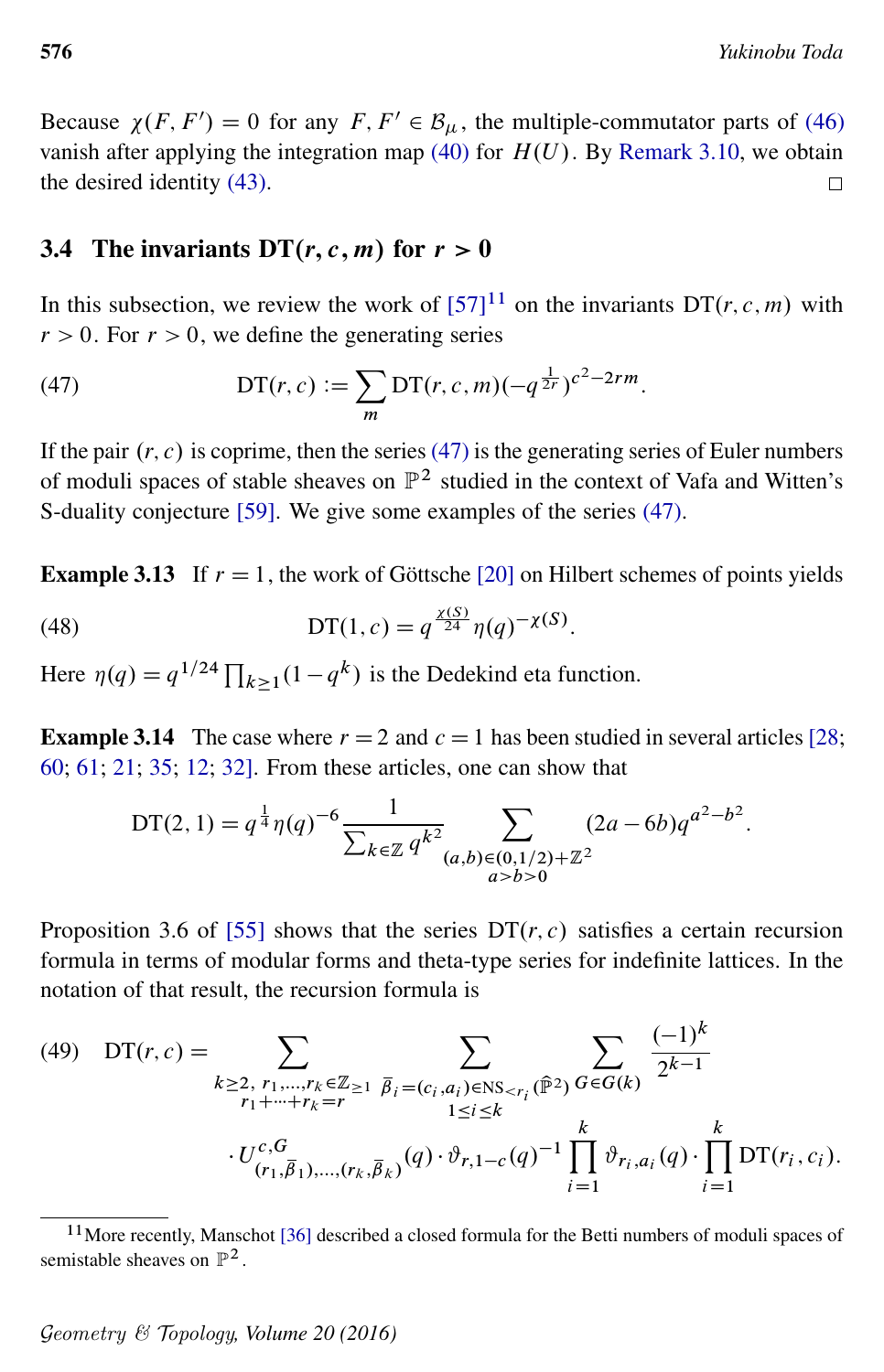We briefly explain the notation used in [\(49\).](#page-21-2) Let

<span id="page-22-2"></span><span id="page-22-1"></span>
$$
\rho\colon \widehat{\mathbb{P}}^2 \to \mathbb{P}^2
$$

be the blow-up at a point and C the exceptional locus of  $\rho$ . We identity  $\mathbb{Z}^2$  with  $NS(\hat{\mathbb{P}}^2)$  via  $(x, y) \mapsto x \cdot \rho^* h + y \cdot [C]$ . The set  $NS_{\leq r}(\hat{\mathbb{P}}^2)$  is a finite subset of  $NS(\hat{\mathbb{P}}^2)$ given by

$$
NS_{< r}(\hat{\mathbb{P}}^2) := \{(x, y) \in \mathbb{Z}^2 : 0 \le x < r, \ 0 \le y < r\}.
$$

The set  $G(k)$  is a finite set of certain oriented graphs, defined by

(50) 
$$
G(k) := \begin{cases} \text{connected and simply connected oriented graphs} \\ \text{with vertices } \{1, 2, ..., k\}, \ i \rightarrow j \text{ implies } i < j \end{cases}.
$$

We also have the series (see [\[55,](#page-55-8) Definition 3.2])

(51) 
$$
U_{(r_1,\bar{\beta}_1),..., (r_k,\bar{\beta}_k)}^{c,G}(q) := \sum_{\substack{\beta_i \in \text{NS}(\hat{\mathbb{P}}^2), \beta_i \equiv \bar{\beta}_i \pmod{r_i} \\ \beta_1 + \dots + \beta_k = (c, 1-c)}} U(\{(r_i, \beta_i)\}_{i=1}^m, H, F_+)
$$

$$
\cdot \prod_{i \to j \text{ in } G} K_{\hat{\mathbb{P}}^2}(r_j \beta_i - r_i \beta_j) q^{-\sum_{1 \le i < j \le k} \frac{(r_j \beta_i - r_i \beta_j)^2}{2rr_ir_j}}.
$$

The coefficient  $U(\{(r_i, \beta_i)\}_{i=1}^k, H, F_+) \in \mathbb{Q}$  is Joyce's combinatorial coefficient (see [\[24,](#page-54-13) Definition 4.4]), which is complicated but explicit. The series [\(51\)](#page-22-1) is a sum of certain theta-type series for indefinite lattices which converges absolutely for  $|q|$  < 1 (see [\[57,](#page-56-1) Proposition 3.3]). Finally, the series  $\vartheta_{r,a}(q)$  is a classical theta series

$$
\vartheta_{r,a}(q) := \sum_{(k_1,\ldots,k_{r-1}) \in (a/r,\ldots,a/r) + \mathbb{Z}^{r-1}} q^{\sum_{1 \le i \le j \le r-1} k_i k_j}.
$$

The three sums in [\(49\)](#page-21-2) are finite sums, and  $r_i \in \mathbb{Z}_{\geq 1}$  in the right-hand side of (49) satisfies  $r_i < r$ . By induction on r and the formula [\(48\)](#page-21-3) for  $r = 1$ , we are in principle able to compute  $DT(r, c, m)$  for any  $r \ge 1$  and c, m. By the convergence of the series [\(51\),](#page-22-1) the series [\(47\)](#page-21-1) also converges absolutely for  $|q| < 1$ .

### 3.5 The invariants DT $(0, c, m)$  with  $c > 0$

<span id="page-22-0"></span>The  $r = 0$  case was not treated in [\[55\]](#page-55-8). In this case, we can describe  $DT(0, c, m)$  with  $c > 0$  in terms of stable pair invariants on X with curve classes proportional to [*l*], ie stable pair invariants on  $\omega_{\mathbb{P}^2}$  (see [Remark 3.3\)](#page-15-4). Using the results of [\[54;](#page-55-7) [10\]](#page-53-0), we have the following lemma: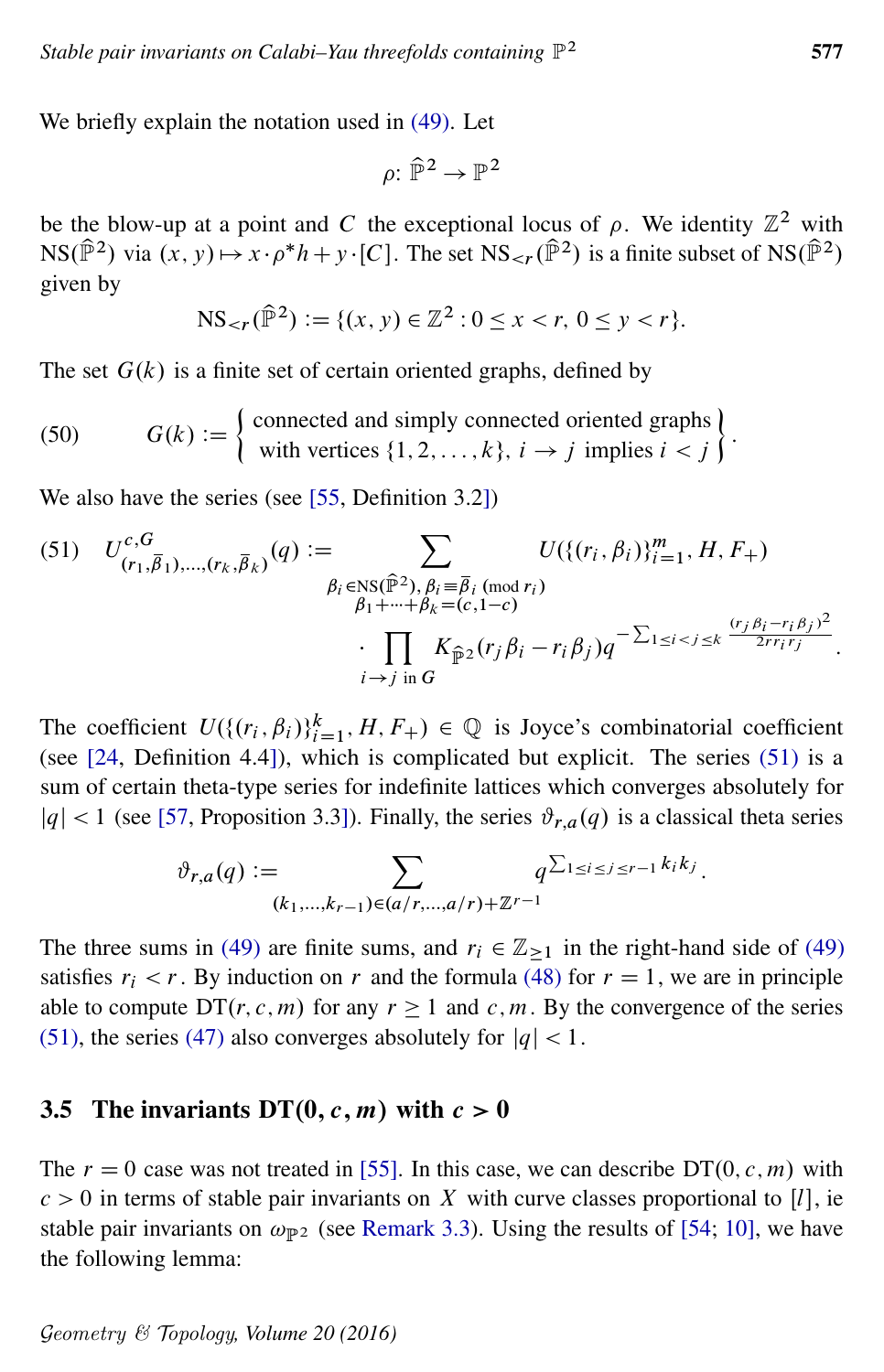**Lemma 3.15** For  $c > 0$  and  $3c + 2m \neq 0$ , we have the identity

 $DT(0, c, m)$ 

$$
= \sum_{\substack{k \ge 1, (c_j, n_j) \in \mathbb{Z}^2, 1 \le j \le k \\ (c_1, n_1) + \dots + (c_k, n_k) = (c, \frac{3}{2}c + m)}} \frac{2(-1)^{\frac{3}{2}c + m - k}}{(3c + 2m)k} \left( \prod_{j=1}^k P_{n_j, c_j[l]}(X) - \prod_{j=1}^k P_{-n_j, c_j[l]}(X) \right).
$$

**Proof** For  $n \in \mathbb{Z}$  and  $\beta \in H_2(X, \mathbb{Z})$ , let  $N_{n,\beta}(X) \in \mathbb{Q}$  be the generalized DT invariant on X given by  $12$ 

<span id="page-23-2"></span><span id="page-23-1"></span>
$$
N_{n,\beta}(X) := DT(0,0,\beta,n).
$$

Since any one-dimensional sheaf F on X with  $[F] = c[l]$  on X is supported on D, we have the equality

(52) 
$$
\mathop{\rm DT}\nolimits(0, c, m) = N_{\frac{3}{2}c + m, c[l]}(X).
$$

By the results of [\[54;](#page-55-7) [10\]](#page-53-0), we have the formula

(53) 
$$
1 + \sum_{n \in \mathbb{Z}, c > 0} P_{n,c[l]}(X) q^n t^c
$$
  
= 
$$
\prod_{n > 0, c > 0} \exp((-1)^{n-1} N_{n,c[l]}(X) q^n t^c)^n \left( \sum_{n,c} L_{n,c[l]}(X) q^n t^c \right).
$$

Here  $L_{n, c[[t]]}(X) \in \mathbb{Q}$  is a certain invariant, which satisfies  $L_{n, c[[t]]}(X) = L_{-n, c[[t]]}(X)$ and is zero for  $|n| \gg 0$  for fixed c. By taking the logarithm of [\(53\),](#page-23-1) replacing q by  $q^{-1}$ and taking the difference, we obtain the formula

$$
\sum_{n \in \mathbb{Z}, c>0} (-1)^{n-1} n N_{n,c[l]}(X) q^n t^c
$$
  
=  $\log \left( 1 + \sum_{n \in \mathbb{Z}, c>0} P_{n,c[l]}(X) q^n t^c \right) - \log \left( 1 + \sum_{n \in \mathbb{Z}, c>0} P_{n,c[l]}(X) q^{-n} t^c \right).$ 

Here we have used the fact that  $N_{n,c}[i](X) = N_{-n,c}[i](X)$  (see [\[54,](#page-55-7) Lemma 4.3 (i)]). Combined with [\(52\),](#page-23-2) we obtain the desired identity.  $\Box$ 

**Remark 3.16** By [\(42\),](#page-19-4) one can replace DT(0, c, m) with DT(0, c,  $m + kc$ ) for  $k \in \mathbb{Z}$ so that  $3c + 2(m + kc) \neq 0$  holds. Then applying [Lemma 3.15,](#page-22-0) one can describe DT(0, c, m) in terms of  $P_{n, c[t]}(X)$  even if  $3c + 2m = 0$ .

<span id="page-23-0"></span><sup>&</sup>lt;sup>12</sup>The invariant  $N_{n,\beta}(X)$  does not depend on the choice of an ample divisor H. See [\[25,](#page-54-2) Theorem 6.16].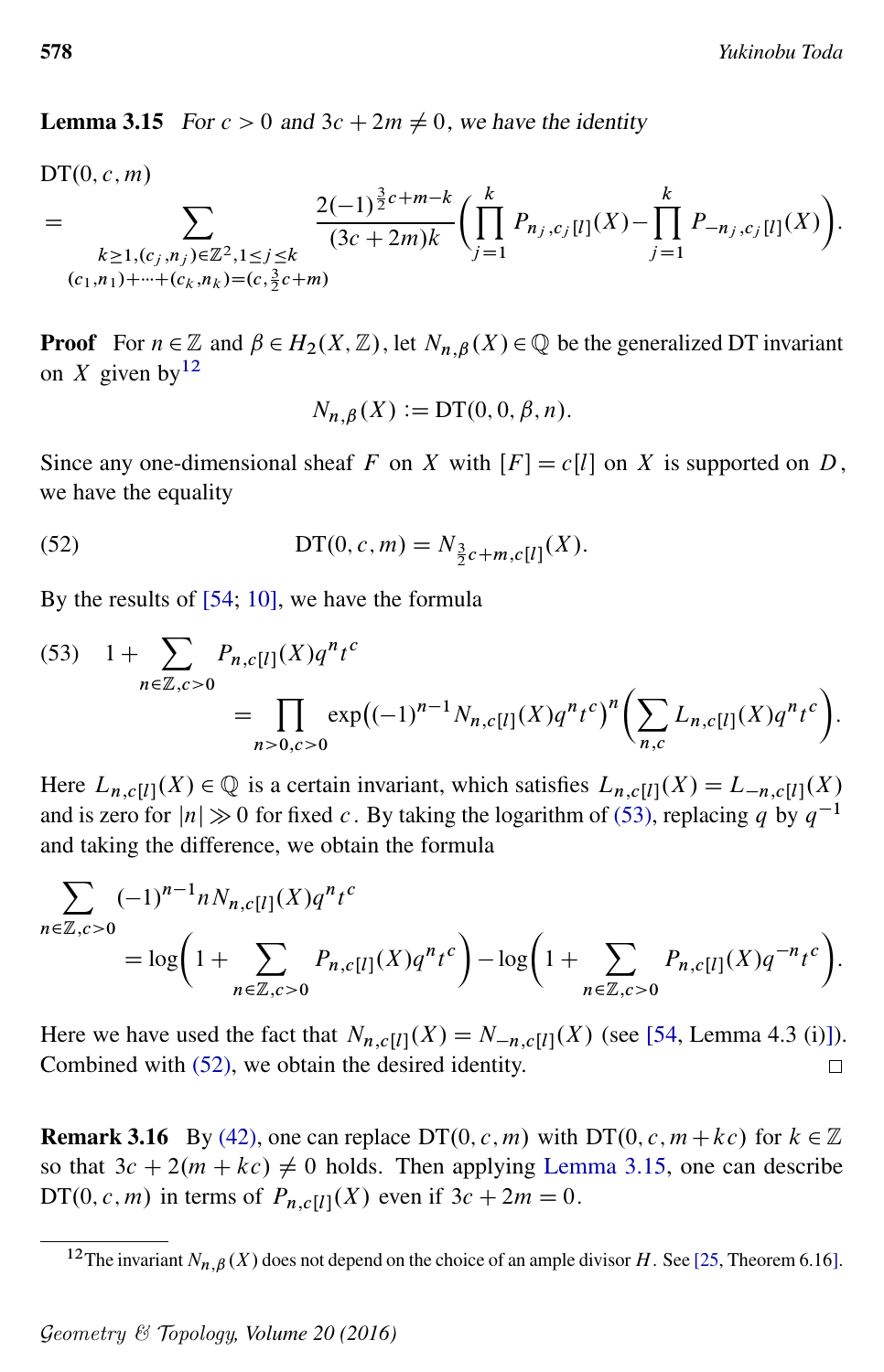## <span id="page-24-0"></span>4 The space of weak stability conditions

Let X be a smooth projective Calabi–Yau 3–fold containing a divisor  $D \cong \mathbb{P}^2$ . In this section, we construct a one-parameter family of weak stability conditions on a triangulated category  $\mathcal{D}_{X/Y}$  associated to the birational contraction [\(5\).](#page-8-3)

## <span id="page-24-1"></span>4.1 Tilting of  $Coh_{\le d}(X/Y)$

For  $0 \neq F \in \text{Coh}(\mathbb{P}^2)$ , let  $\mu(F)$  be its slope, given by

<span id="page-24-2"></span>
$$
\mu(F) := \frac{c_1(F) \cdot h}{\text{rank}(F)} \in \mathbb{Q} \cup \{\infty\}.
$$

Here  $h = c_1(\mathcal{O}_{\mathbb{P}^2}(1))$  and  $\mu(F) = \infty$  if rank $(F) = 0$ . The above slope function defines the notion of  $\mu$ –semistable sheaves on  $\mathbb{P}^2$  in the usual way.

Let  $Coh_{< d}(X/Y)$  be the abelian subcategory of  $Coh(X)$  defined by [\(16\).](#page-11-3) We define the pair of subcategories  $(\mathcal{T}_{\leq d}, \mathcal{F})$  on Coh $_{\leq d}(X/Y)$  in the following way:

(54)  
\n
$$
\mathcal{T}_{\leq d} := \left\{ \text{Coh}_{\leq d}(X), i_{*}T : T \in \text{Coh}(\mathbb{P}^{2}) \text{ is } \mu\text{-semistable} \right\}_{\text{ex}},
$$
\n
$$
\mathcal{F} := \left\{ i_{*}F : F \in \text{Coh}(\mathbb{P}^{2}) \text{ is } \mu\text{-semistable} \right\}_{\text{ext}}.
$$

In what follows, we assume that  $d \in \{0, 1\}$ . We have the following lemma:

**Lemma 4.1** The subcategories  $(T_{\leq d}, F)$  form a torsion pair of Coh<sub> $\leq d$ </sub>  $(X/Y)$ , ie  $Hom(\mathcal{T}_{\leq d}, \mathcal{F}) = 0$  and any object  $E \in Coh_{\leq d}(X/Y)$  fits into an exact sequence

$$
(55) \t\t 0 \to T \to E \to F \to 0
$$

for  $T \in \mathcal{T}_{\le d}$ ,  $F \in \mathcal{F}$ .

**Proof** The condition Hom $(\mathcal{T}_{\leq d}, \mathcal{F}) = 0$  is obvious from the definition of  $(\mathcal{T}_{\leq d}, \mathcal{F})$ . We check the condition [\(55\).](#page-24-2) For  $E \in \text{Coh}_{\le d}(X/Y)$ , there is an exact sequence of sheaves

<span id="page-24-3"></span>(56) 
$$
0 \to T' \to E \to F' \to 0,
$$

where  $T' \in \text{Coh}_{\leq d}(X)$  and  $F'$  is pure two-dimensional (if it is non-zero) supported on  $D$ . Note that any pure two-dimensional semistable sheaf on  $X$  supported on  $D$  is scheme-theoretically supported on  $D$  (see [\[55,](#page-55-8) Lemma 2.3]). Therefore, by truncating the Harder–Narasimhan filtration of  $F'$ , and combining the exact sequence [\(56\),](#page-24-3) we obtain the desired exact sequence [\(55\).](#page-24-2)  $\Box$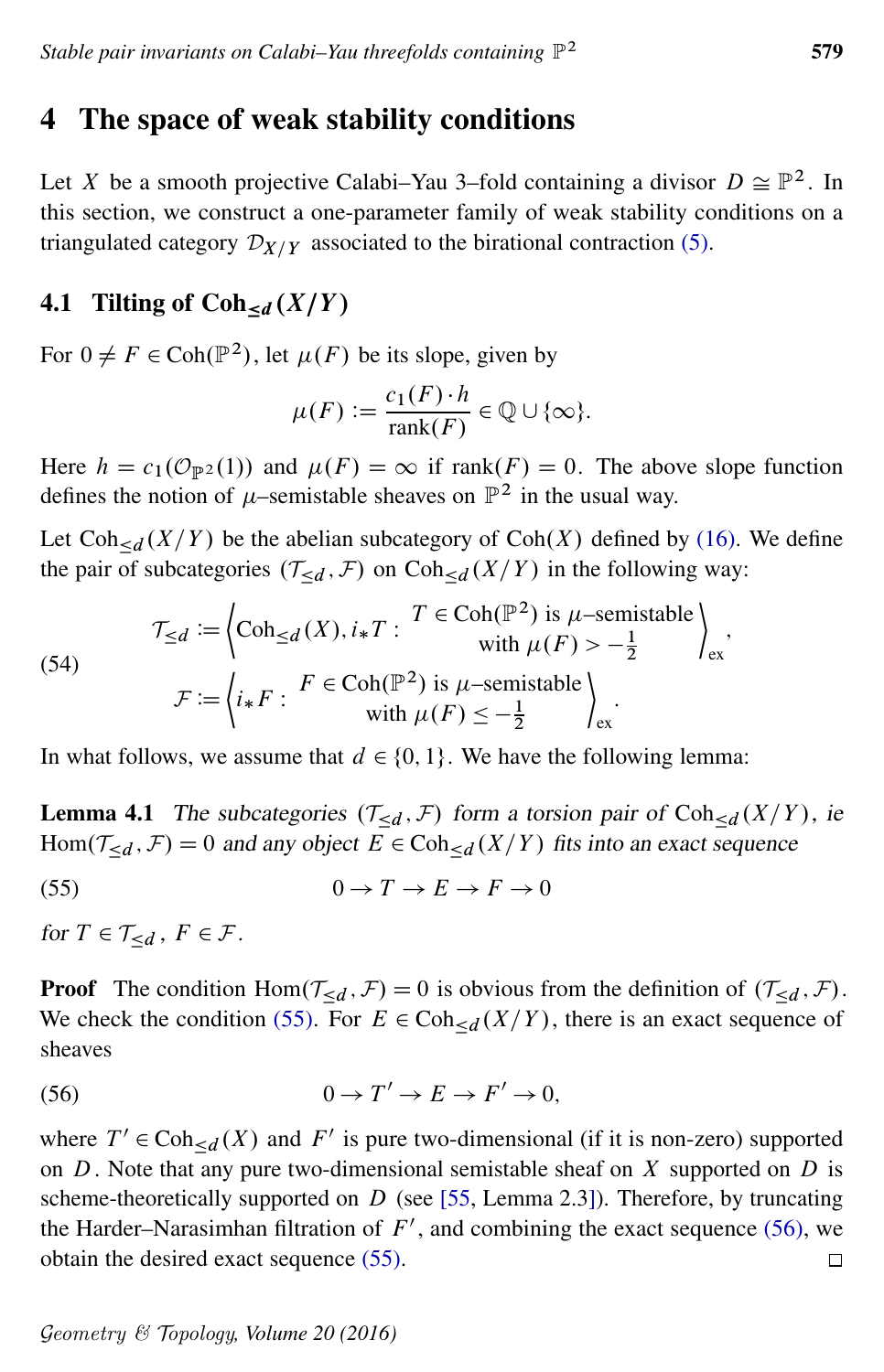By taking the tilting (see [\[22\]](#page-54-14)) with respect to the torsion pair  $(\mathcal{T}_{\le d}, \mathcal{F})$ , we obtain the heart of a bounded t-structure on  $D^b \text{Coh}_{\leq d}(X/Y)$ :

$$
\mathcal{B}_{\leq d} := \langle \mathcal{F}[1], \mathcal{T}_{\leq d} \rangle_{\text{ex}} \subset D^b \operatorname{Coh}_{\leq d}(X/Y).
$$

Note that we have

<span id="page-25-3"></span>
$$
\mathcal{B}_0 = \mathcal{B}_{\leq 1} \cap D^b \operatorname{Coh}_0(X/Y).
$$

### 4.2 Relation of  $\mathcal{B}_{\le d}$  and  $Coh_{\le d}(\mathcal{Y})$

Let  $\Phi$  be the derived equivalence [\(11\).](#page-10-3) Note that  $\Phi(\text{Coh}_{\leq d}(\mathcal{Y}))$  is the heart of a bounded t-structure on  $\overline{D}^b \text{Coh}_{\le d}(X/Y)$  by the diagram [\(17\).](#page-11-2) We set

(57) 
$$
\mathcal{T}^{\dagger} := \Phi(\text{Coh}_{\leq d}(\mathcal{Y})) \cap \mathcal{B}_{\leq d}[1],
$$

$$
\mathcal{F}_{\leq d}^{\dagger} := \Phi(\text{Coh}_{\leq d}(\mathcal{Y})) \cap \mathcal{B}_{\leq d}.
$$

<span id="page-25-2"></span>Note that  $\mathcal{T}^{\dagger}$  does not depend on the choice of  $d \in \{0, 1\}$ .

#### **Proposition 4.2** The pair  $(\mathcal{T}^{\dagger}, \mathcal{F}_{\leq})$  $\mathcal{A}_{\leq d}^{d}$ ) is a torsion pair of  $\Phi(\text{Coh}_{\leq d}(\mathcal{Y}))$  such that  $\mathcal{B}_{\leq d} = \langle \mathcal{F}^{\dagger}_{<}$  $\sum_{i=1}^{n}$ ,  $\mathcal{T}^{\dagger}[-1]$ <sub>ex</sub>.

**Proof** Let  $\mathcal{H}_{\mathcal{B}_{\leq d}}^i(*)$  be the *i*<sup>th</sup> cohomology functor on  $D^b$  Coh<sub> $\leq d$ </sub>  $(X/Y)$  with respect to the t-structure with heart  $\mathcal{B}_{\le d}$ . The claim is equivalent to either one of the following conditions (see [\[2,](#page-52-3) Proposition 2.3.2]):

<span id="page-25-0"></span>(58) 
$$
\mathcal{H}_{\mathcal{B}_{\leq d}}^i(\Phi(F)) = 0, \quad i \neq -1, 0, \text{ for any } F \in \text{Coh}_{\leq d}(\mathcal{Y}),
$$

<span id="page-25-1"></span>(59) 
$$
\mathcal{H}^{i}(\Phi^{-1}(F)) = 0, \quad i \neq 0, 1, \text{ for any } F \in \mathcal{B}_{\leq d}.
$$

We first check [\(58\)](#page-25-0) for  $d = 0$ . Since Coh<sub>0</sub>(*y*) is the extension closure of  $\mathcal{O}_x$  for  $x \neq p$  and  $S_j$  with  $j = 0, 1, 2$ , we may assume that F is either one of the above objects. Obviously [\(58\)](#page-25-0) is satisfied for  $F = \mathcal{O}_x$  for  $x \neq p$ . We have  $\Phi(S_i) = T_i$  by [Lemma 2.4,](#page-10-4) and the definition of  $T_j$  in [\(12\)](#page-10-5) yields

$$
T_0 \in \mathcal{T}_0, \quad T_1 \in \mathcal{F}[1], \quad T_2 \in \mathcal{F}[2].
$$

Therefore [\(58\)](#page-25-0) is satisfied for  $F = S_j$  with  $0 \le j \le 2$ .

Next we prove [\(59\)](#page-25-1) for  $d = 1$ . By definition, the category  $\mathcal{B}_{\leq 1}$  is the extension closure of objects in  $\mathcal{B}_0$  and objects in Coh<sub><1</sub>(X). Since [\(58\)](#page-25-0) holds for  $d = 0$ , the condition [\(59\)](#page-25-1) also holds for  $d = 0$ . Therefore it is enough to show that the condition (59) holds for any  $F \in \text{Coh}_{\leq 1}(X)$ . Note that  $\mathcal{H}^i(\Phi^{-1}(F))$  is supported on  $p \in \mathcal{Y}$  for  $i \neq 0$ , and the subcategory of objects in  $Coh<sub>0</sub>( $\mathcal{Y}$ ) supported on  $p$  is generated by  $S<sub>j</sub>$  for$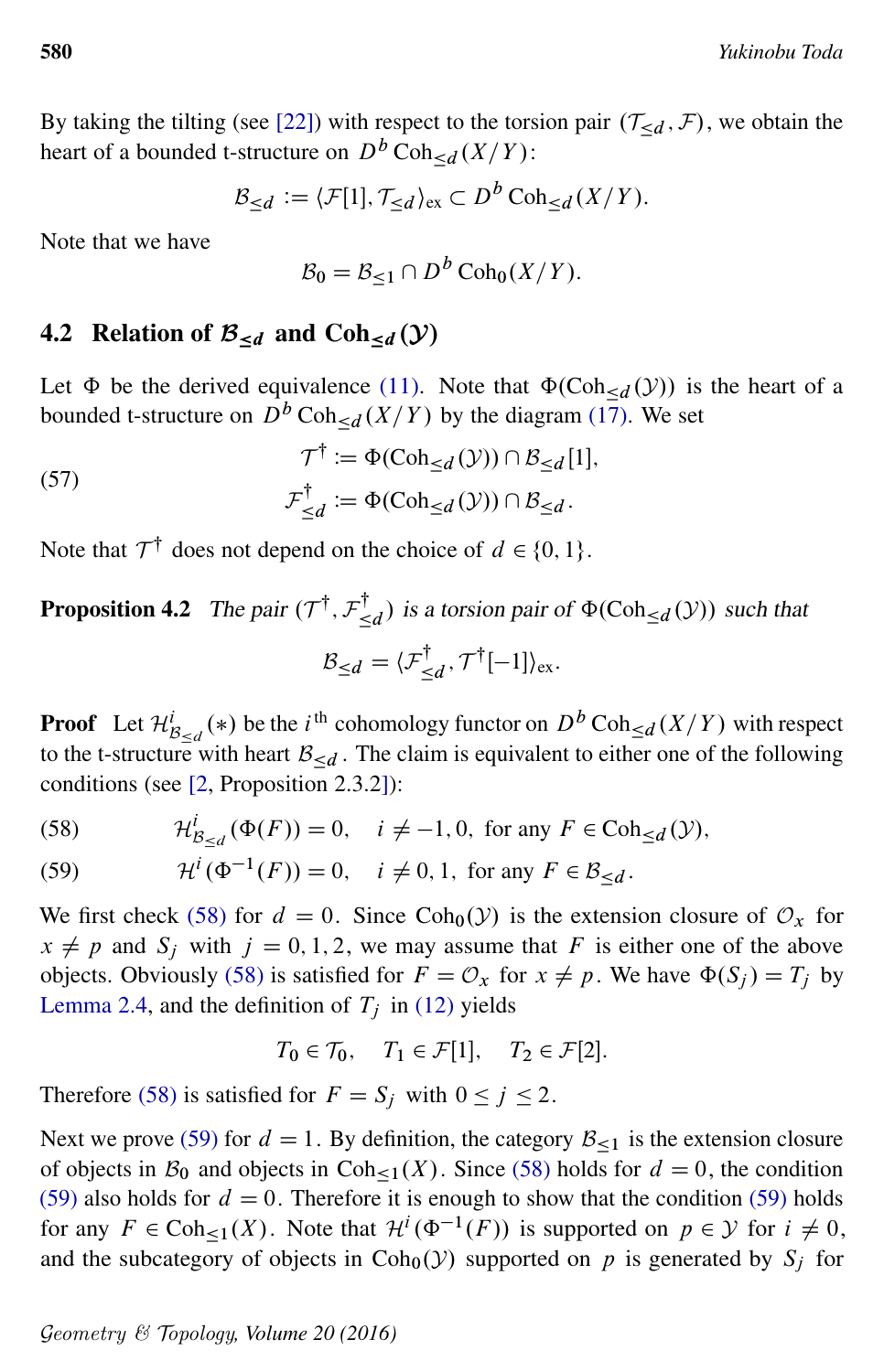$0 \le j \le 2$ . Hence it is enough to check the vanishing of the following spaces for any  $0 < j < 2$  and  $k > 0$ :

<span id="page-26-0"></span>(60) 
$$
\text{Hom}(S_j[k], \Phi^{-1}(F)) \cong \text{Ext}^{-j-k}_X(T_j[-j], F),
$$

<span id="page-26-1"></span>(61) 
$$
\text{Hom}(\Phi^{-1}(F), S_j[-k-1]) \cong \text{Ext}^{j-k-1}_X(F, T_j[-j]).
$$

Here we have used [Lemma 2.4.](#page-10-4) Since  $T_j[-j]$  is a sheaf, the space [\(60\)](#page-26-0) obviously vanishes as  $-i - k < 0$  and [\(61\)](#page-26-1) also vanishes for the same reason except when  $j = 2$ and  $k = 1$ . If  $(j, k) = (2, 1)$ , the space [\(61\)](#page-26-1) is Hom $(F, T_2[-2])$ , which also vanishes since  $T_2[-2]$  is a pure two-dimensional sheaf. Therefore we obtain [\(59\)](#page-25-1) for  $d = 1$ .  $\Box$ 

<span id="page-26-3"></span>We have the following corollary of this proposition:

**Corollary 4.3** For any pure one-dimensional  $F \in \text{Coh}_{\leq 1}(\mathcal{Y})$ , we have  $\Phi(F) \in \mathcal{B}_{\leq 1}$ .

**Proof** Since  $F \in \text{Coh}_{\leq 1}(\mathcal{Y})$  is pure, we have Hom $(\mathcal{T}^{\dagger}, \Phi(F)) = 0$ . By [Proposition 4.2,](#page-25-2) we have  $\Phi(F) \in \mathcal{F}_{\leq 1}^{\dagger} \subset \mathcal{B}_{\leq 1}$ .  $\Box$ 

### 4.3 The abelian category  $A_{X/Y}$

We define the triangulated category  $\mathcal{D}_{X/Y}$  in the following way:

$$
\mathcal{D}_{X/Y} := \langle \mathcal{O}_X, D^b \operatorname{Coh}_{\leq 1}(X/Y) \rangle_{\text{tr}} \subset D^b \operatorname{Coh}(X).
$$

This triangulated category plays a crucial role in our main purpose. Let  $A_{X/Y}$  be the subcategory of  $\mathcal{D}_{X/Y}$  defined by

$$
\mathcal{A}_{X/Y} := \langle \mathcal{O}_X, \mathcal{B}_{\leq 1}[-1] \rangle_{\text{ex}} \subset \mathcal{D}_{X/Y}.
$$

<span id="page-26-4"></span>We have the following lemma:

**Lemma 4.4** There is a bounded t-structure on  $\mathcal{D}_{X/Y}$  whose heart is given by  $\mathcal{A}_{X/Y}$ . In particular,  $A_{X/Y}$  is an abelian category.

**Proof** Let  $\mathcal{F}'$  be the subcategory of  $Coh(X)$  defined by

<span id="page-26-2"></span>
$$
\mathcal{F}' := \{ E \in \text{Coh}(X) : \text{Hom}(\mathcal{T}_{\leq 1}, E) = 0 \}.
$$

Since  $\mathcal{T}_{\leq 1} \subset \text{Coh}(X)$  is closed under quotients and  $\text{Coh}(X)$  is noetherian, the pair  $(\mathcal{T}_{\leq 1}, \mathcal{F}')$  forms a torsion pair of Coh $(X)$  (see [\[56,](#page-56-0) Lemma 2.15 (i)]). We set

(62) 
$$
\mathcal{A} := \langle \mathcal{F}', \mathcal{T}_{\leq 1}[-1] \rangle_{\text{ex}} \subset D^b \operatorname{Coh}(X).
$$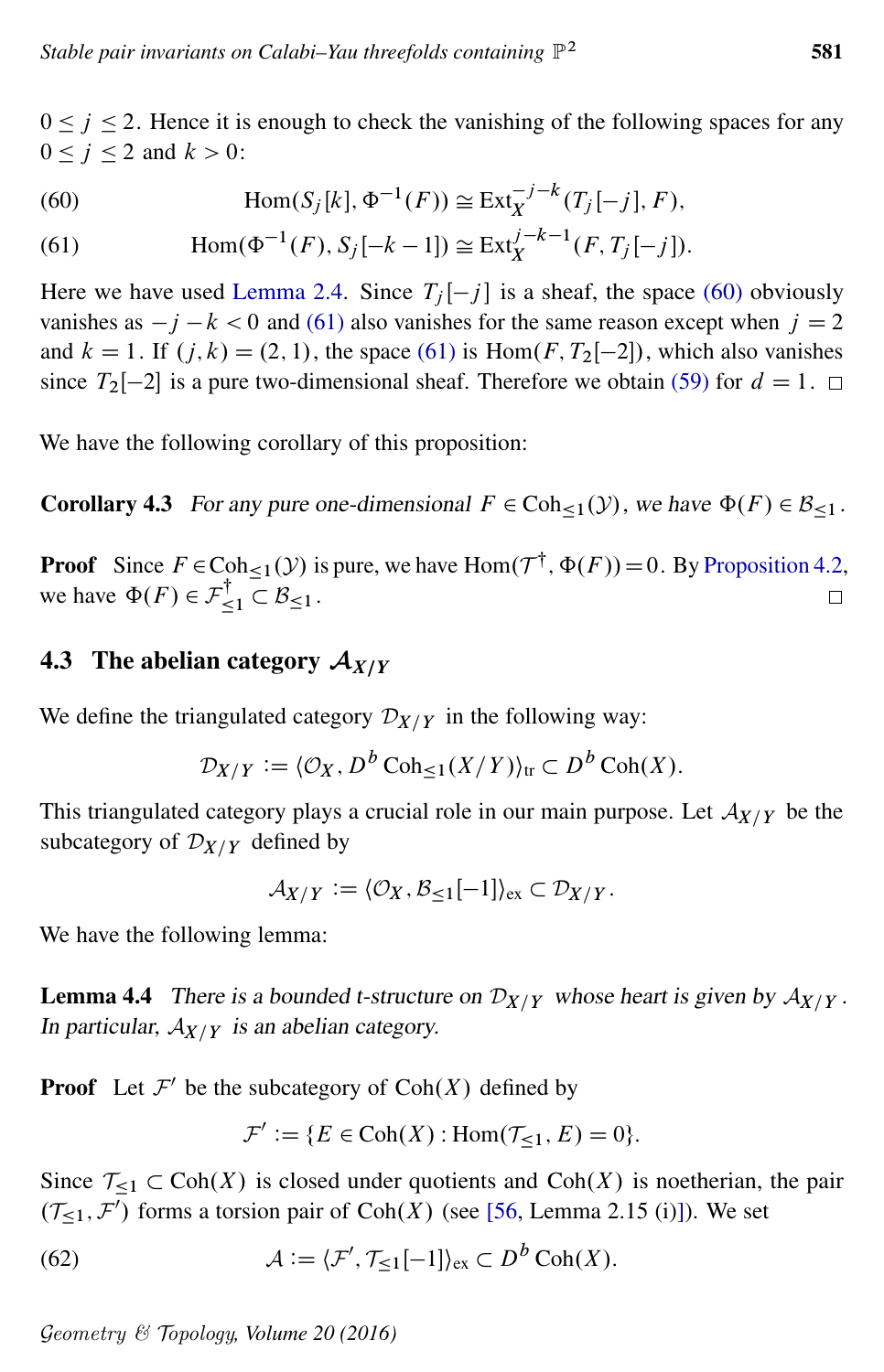Note that A is the heart of a bounded t-structure on  $D^b \text{Coh}(X)$ , and

$$
\mathcal{A} \cap D^b \operatorname{Coh}_{\leq 1}(X/Y) = \mathcal{B}_{\leq 1}[-1].
$$

We apply [Proposition 4.5](#page-27-0) below for

$$
\mathcal{D} = D^b \operatorname{Coh}(X), \quad L = \mathcal{O}_X, \quad \mathcal{D}' = D^b \operatorname{Coh}_{\leq 1}(X/Y), \quad \mathcal{A}' = \mathcal{B}_{\leq 1}[-1].
$$

It is obvious that  $A'$  is closed under subobjects and quotients in  $A$ . The condition [\(63\)](#page-27-1) below is equivalent to the vanishings

$$
Hom(\mathcal{O}_X, \mathcal{F}) = 0, \quad Hom(\mathcal{T}_{\leq 1}[-1], \mathcal{O}_X) = 0.
$$

The vanishing of Hom $(\mathcal{O}_X, \mathcal{F})$  is equivalent to the vanishing of Hom $(\mathcal{O}_X, i_*F)$  for any  $\mu$ -semistable  $F \in \text{Coh}(\mathbb{P}^2)$  with  $\mu(F) \leq -\frac{1}{2}$ . This is equivalent to the vanishing of Hom $(\mathcal{O}_D, F)$ , which follows from the  $\mu$ -semistability of F and the inequalities

$$
\mu(\mathcal{O}_D) = 0 > -\frac{1}{2} \ge \mu(F).
$$

The vanishing of Hom $(\mathcal{T}_{\leq 1}[-1], \mathcal{O}_X)$  is equivalent to the vanishings

 $Hom(G[-1], \mathcal{O}_X) = 0$ ,  $Hom(i_*T[-1], \mathcal{O}_X) = 0$ 

for any  $G \in \text{Coh}_{\leq 1}(X)$  and  $\mu$ -semistable  $T \in \text{Coh}(\mathbb{P}^2)$  with  $\mu(T) > -\frac{1}{2}$  $\frac{1}{2}$ . The vanishing of Hom $(G[-1], \mathcal{O}_X)$  is equivalent to the vanishing of  $H^2(X, G)$ , which is obvious. The vanishing of Hom $(i_*T[-1], \mathcal{O}_X)$  is equivalent to the vanishing of Hom $(T, \omega_{\mathbb{P}^2})$ , which follows from the  $\mu$ -semistability of T and the inequalities

<span id="page-27-1"></span>
$$
\mu(T) > -\frac{1}{2} > -3 = \mu(\omega_{\mathbb{P}^2}).
$$

<span id="page-27-0"></span>We have used the following result:

**Proposition 4.5** [\[53,](#page-55-2) Proposition 3.6] Let  $D$  be a  $C$ -linear triangulated category and  $A \subset \mathcal{D}$  the heart of a bounded t-structure on  $\mathcal{D}$ . Take  $L \in \mathcal{A}$  such that  $End(L) = \mathbb{C}$ and a full triangulated subcategory  $\mathcal{D}' \subset \mathcal{D}$  satisfying the following conditions:

- The category  $A' := A \cap \mathcal{D}'$  is the heart of a bounded t-structure on  $\mathcal{D}'$ , which is closed under subobjects and quotients in A.
- For any object  $F \in \mathcal{A}'$ , we have

(63) 
$$
Hom(L, F) = Hom(F, L) = 0.
$$

Let  $\mathcal{D}_L \subset \mathcal{D}$  be the triangulated subcategory defined by  $\mathcal{D}_L := \langle L, \mathcal{D}' \rangle_{tr}$ . Then  $\mathcal{A}_L :=$  $\mathcal{D}_L \cap \mathcal{A}$  is the heart of a bounded t-structure on  $\mathcal{D}_L$ , which satisfies  $\mathcal{A}_L = \langle L, \mathcal{A}' \rangle_{\text{ex}}$ .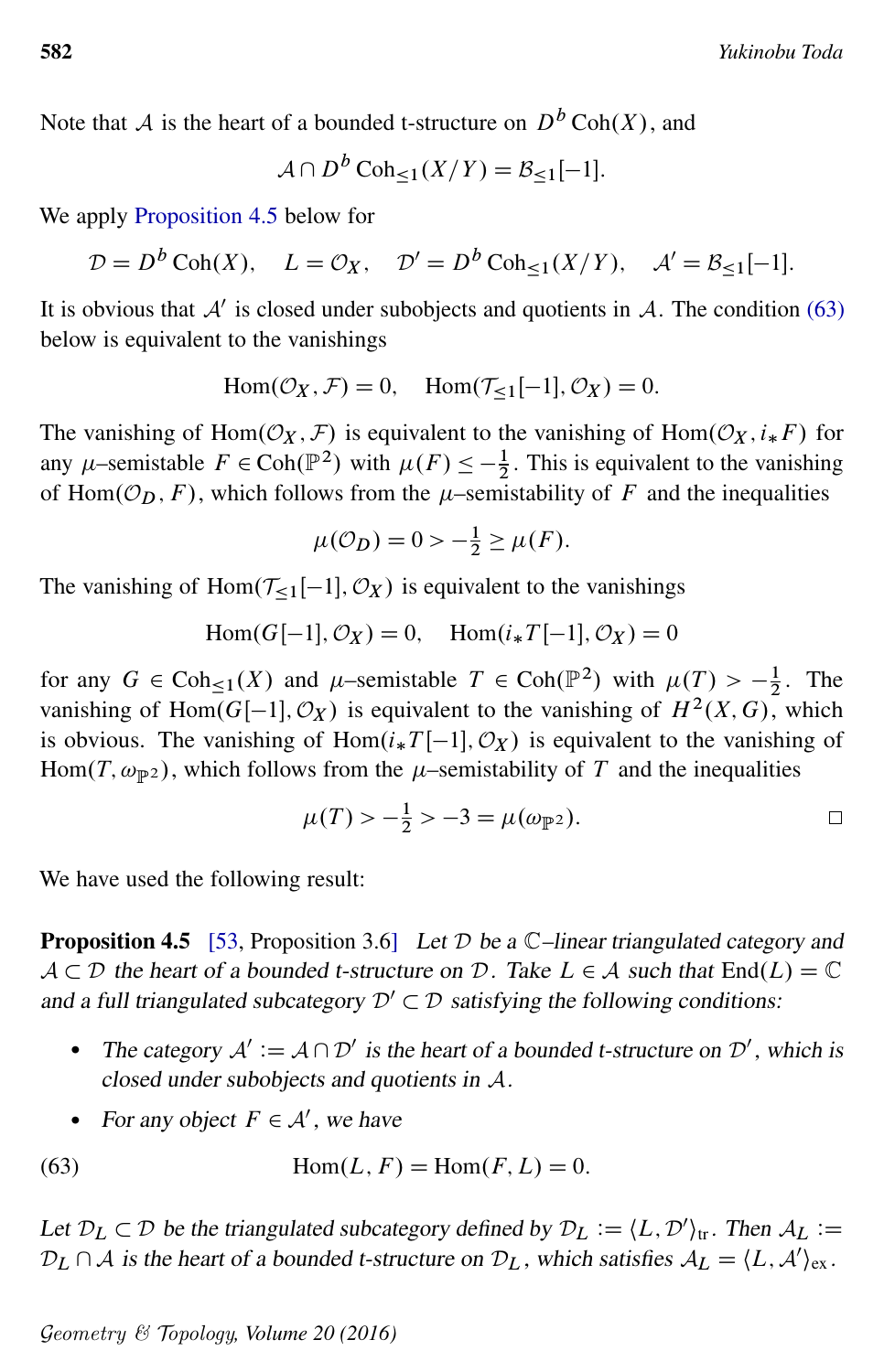Let  $\mathcal{C} \subset D^b \operatorname{Coh}(X)$  be the subcategory defined by

<span id="page-28-0"></span>
$$
\mathcal{C} := \langle \mathcal{O}_X(rD), \mathrm{Coh}_{\leq 1}(X)[-1] : r \in \mathbb{Z}\rangle_{\mathrm{ex}}.
$$

<span id="page-28-2"></span>We will use the following lemmas on the abelian category  $A_{X/Y}$ .

**Lemma 4.6** The category C is a subcategory of  $A_{X/Y}$ . In particular, for any  $r \in \mathbb{Z}$ and a stable pair  $(\mathcal{O}_X \stackrel{s}{\rightarrow} F)$  on X, we have

(64) 
$$
\mathcal{O}_X(rD) \otimes (\mathcal{O}_X \stackrel{s}{\to} F) \in \mathcal{A}_{X/Y}.
$$

**Proof** It is enough to check that  $\mathcal{O}_X(rD) \in \mathcal{A}_{X/Y}$  for any  $r \in \mathbb{Z}$  to show the inclusion  $C \subset A_{X/Y}$ . Obviously this holds for  $r = 0$ . If  $r > 0$ , we have the distinguished triangle

$$
\mathcal{O}_X((r-1)D) \to \mathcal{O}_X(rD) \to \mathcal{O}_D(-3r).
$$

Since  $\mathcal{O}_D(-3r) \in \mathcal{F} \subset \mathcal{A}_{X/Y}$ , we have  $\mathcal{O}_X(rD) \in \mathcal{A}_{X/Y}$  by induction on r. If  $r < 0$ , we have the distinguished triangle

$$
\mathcal{O}_D(-3r-3)[-1] \to \mathcal{O}_X(rD) \to \mathcal{O}_X((r+1)D).
$$

Since  $\mathcal{O}_D(-3r-3)[-1] \in \mathcal{T}_{\leq 1}[-1] \subset \mathcal{A}_{X/Y}$ , we have  $\mathcal{O}_X(rD) \in \mathcal{A}_{X/Y}$  by induction on r. Hence  $C \subset A_{X/Y}$  holds. By the distinguished triangle

$$
\mathcal{O}_X(rD) \otimes F[-1] \to \mathcal{O}_X(rD) \otimes (\mathcal{O}_X \xrightarrow{S} F) \to \mathcal{O}_X(rD),
$$

the object [\(64\)](#page-28-0) is an object in C, hence an object in  $A_{X/Y}$ .

<span id="page-28-1"></span>**Lemma 4.7** For any  $E \in \mathcal{A}_{X/Y}$  with rank $(E) = 1$ , there is a filtration  $E_1 \subset E_2 \subset$  $E_3 = E$  in  $A_{X/Y}$  such that

(65) 
$$
E_1 \in \mathcal{F}
$$
,  $E_2/E_1 \in \mathcal{C}$ ,  $E/E_2 \in \mathcal{T}_{\leq 1}^{\text{pure}}[-1]$ .

Here  $\mathcal{T}_{\leq 1}^{\text{pure}}$  is the subcategory of  $\mathcal{T}_{\leq 1}$  consisting of pure two-dimensional sheaves.

**Proof** Recall that the category  $A_{X/Y}$  is a subcategory of A defined by [\(62\).](#page-26-2) By the definition of  $A$ , there is an exact sequence

(66) 
$$
0 \to F \to E \to T[-1] \to 0
$$

in A for  $F \in \mathcal{F}'$  and  $T \in \mathcal{T}_{\leq 1}$ . We have the exact sequences of sheaves

$$
0 \to F' \to F \to F'' \to 0,
$$
  

$$
0 \to T' \to T \to T'' \to 0,
$$

where  $F'$  is the torsion part of F and T' is the maximal subsheaf of T contained in Coh<sub> $\leq 1$ </sub> $(X)$ . Since  $E \in A_{X/Y}$ , the sheaf F' is supported on D, and satisfies

$$
\Box
$$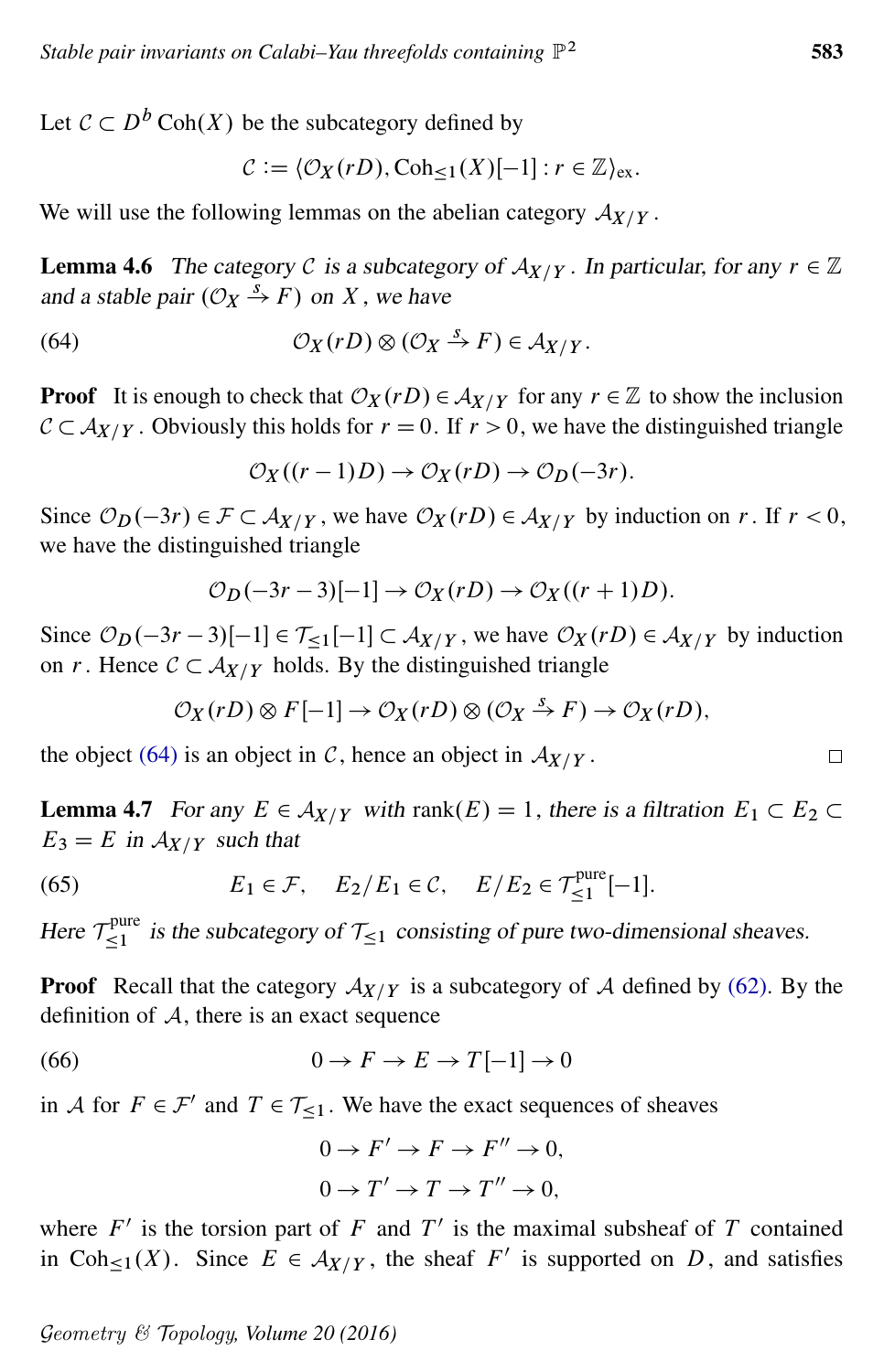$\Box$ 

Hom $(\mathcal{T}_{\leq 1}, F') = 0$ . It follows that  $F' \in \mathcal{F}$ , and also  $T'' \in \mathcal{T}_{\leq 1}^{\text{pure}}$  holds by the construction of T'. The sheaf  $F''$  is a torsion-free rank-one sheaf on X, whose determinant is trivial outside D. Hence F'' is written as  $\mathcal{O}_X(rD) \otimes I_C$  for some  $r \in \mathbb{Z}$ and a subscheme  $C \subset X$  with dim  $C \leq 1$ . We set  $E_1 = F'$  and  $E_2$  to be the kernel of the composition in A

$$
E \to T[-1] \to T''[-1].
$$

Then  $E_2/E_1$  fits into the exact sequence in A

<span id="page-29-0"></span>
$$
0 \to F'' \to E_2/E_1 \to T'[-1] \to 0.
$$

Since  $F''$ ,  $T'[-1] \in \mathcal{C}$ , we have  $E_2/E_1 \in \mathcal{C}$ , showing that  $E_{\bullet}$  is a desired filtration.

<span id="page-29-1"></span>We also have the following positivity lemma:

**Lemma 4.8** For any  $E \in \mathcal{A}_{X/Y}$ , we have rank $(E) \geq 0$  and

(67) 
$$
-2\operatorname{ch}_2(E) - \frac{2}{3}D\operatorname{ch}_1(E) \ge 0.
$$

Here, for  $\beta \in H^4(X)$ , the inequality  $\beta > 0$  means that it is a numerical class of a cycle on X with effective integral one.

**Proof** The first statement is obvious. For the second statement, note that  $F \in Coh(\mathbb{P}^2)$ with  $ch(F) = (r, c, m)$  satisfies

$$
ch_2(i_*F) + \frac{1}{3}D \, ch_1(i_*F) = \left(\frac{1}{2}r + c\right)[l].
$$

Therefore, the positivity of [\(67\)](#page-29-0) follows from the construction of  $A_{X/Y}$ .

### 4.4 The abelian category  $A_v$

Let  $Y$  be the orbifold [\(7\),](#page-9-7) which is derived equivalent to  $X$ . We define

$$
\mathcal{D}_{\mathcal{Y}} := \langle \mathcal{O}_{\mathcal{Y}}, D^b \operatorname{Coh}_{\leq 1}(\mathcal{Y}) \rangle_{\text{tr}} \subset D^b \operatorname{Coh}(\mathcal{Y}).
$$

By [Lemma 2.4](#page-10-4) and the diagram [\(17\),](#page-11-2) the equivalence [\(11\)](#page-10-3) restricts to the equivalence

$$
\Phi\colon \mathcal{D}_{\mathcal{Y}} \stackrel{\sim}{\longrightarrow} \mathcal{D}_{X/Y}.
$$

We define the following subcategory of  $\mathcal{D}_{\mathcal{V}}$ :

$$
\mathcal{A}_{\mathcal{Y}} := \langle \mathcal{O}_{\mathcal{Y}}, \mathrm{Coh}_{\leq 1}(\mathcal{Y})[-1] \rangle_{\mathrm{ex}} \subset \mathcal{D}_{\mathcal{Y}}.
$$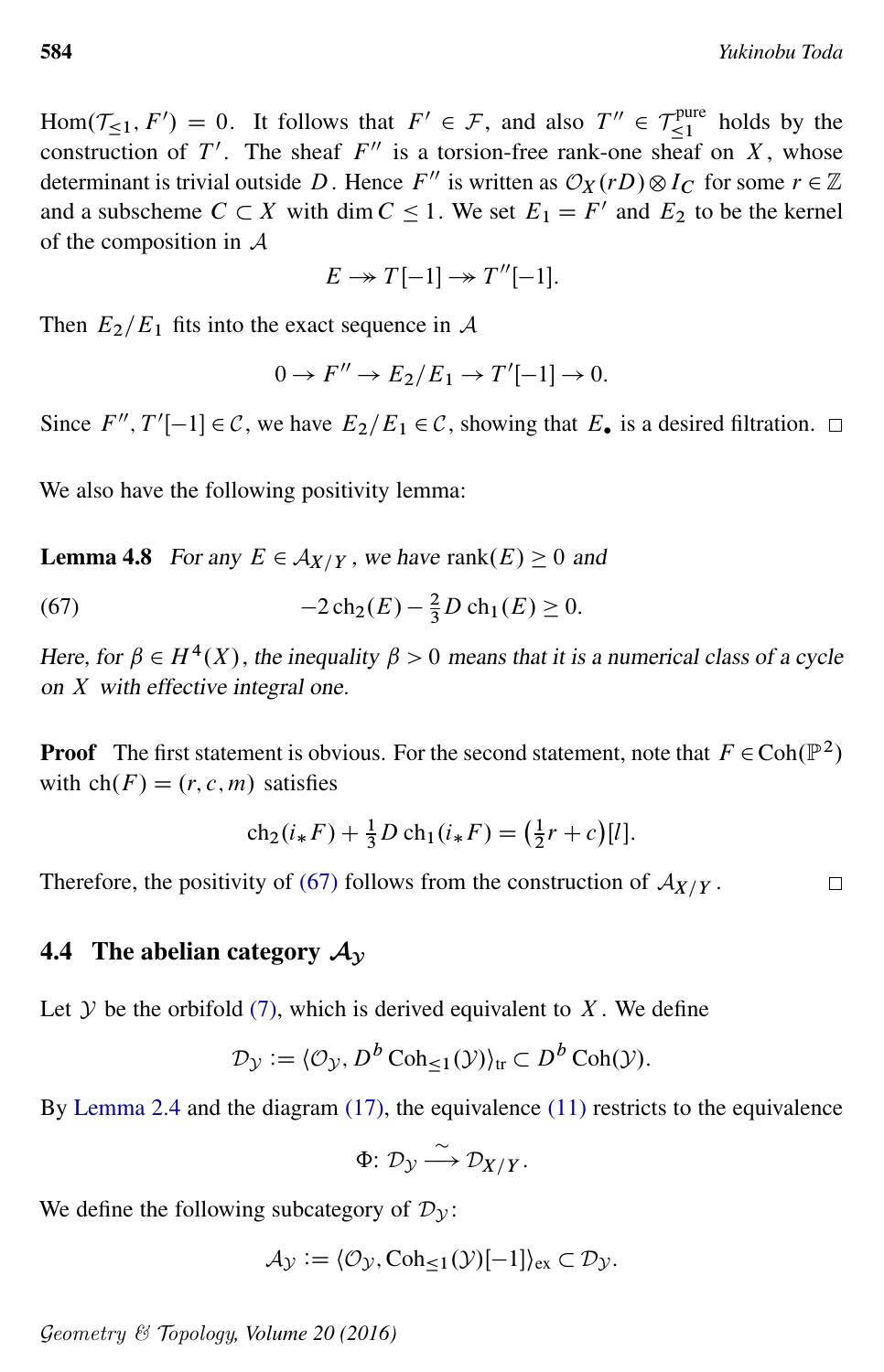<span id="page-30-2"></span>**Lemma 4.9** There is a bounded t-structure on  $\mathcal{D}_{\mathcal{V}}$  whose heart is given by  $\mathcal{A}_{\mathcal{V}}$ .

Proof In [\[53,](#page-55-2) Lemma 3.5], the same statement was proved for non-orbifold Calabi– Yau 3–folds using [Proposition 4.5.](#page-27-0) The same argument of [\[53,](#page-55-2) Lemma 3.5] applies without any modification.  $\Box$ 

**Lemma 4.10** For an orbifold stable pair  $(\mathcal{O}_v \overset{s}{\rightarrow} F)$  on y, we have

(68) 
$$
\Phi(\mathcal{O}_{\mathcal{Y}} \stackrel{s}{\to} F) \in \mathcal{F}^{\sharp} := \Phi(\mathcal{A}_{\mathcal{Y}}) \cap \mathcal{A}_{X/Y}.
$$

**Proof** Since F is pure one-dimensional, we have  $\Phi(F)[-1] \in \mathcal{F}^{\sharp}$  by [Corollary 4.3.](#page-26-3) Then the result follows from the distinguished triangle

<span id="page-30-0"></span>
$$
\Phi(F)[-1] \to \Phi(\mathcal{O}_{\mathcal{Y}} \xrightarrow{S} F) \to \mathcal{O}_X. \square
$$

The category  $\mathcal{T}^{\dagger}$  defined by [\(57\)](#page-25-3) is a subcategory of  $\Phi(\text{Coh}_{\leq 1}(\mathcal{Y}))$ , hence we have  $\mathcal{T}^{\dagger}[-1] \subset \Phi(\mathcal{A}_{\mathcal{Y}})$ . The relationship between  $\mathcal{A}_{X/Y}$  and  $\mathcal{A}_{\mathcal{Y}}$  is given as follows:

<span id="page-30-1"></span>**Lemma 4.11** The subcategory  $\mathcal{T}^{\dagger}[-1] \subset \Phi(\mathcal{A}_{\mathcal{Y}})$  fits into a torsion pair  $(\mathcal{T}^{\dagger}[-1], \mathcal{F}^{\sharp})$ on  $\Phi(A_{\mathcal{V}})$  such that

$$
\mathcal{A}_{X/Y} = \langle \mathcal{F}^\sharp, \mathcal{T}^\dagger[-2] \rangle_{\text{ex}}.
$$

**Proof** By [Proposition 4.2,](#page-25-2) we have

$$
\Phi(\mathcal{A}_{\mathcal{Y}}) \subset \langle \mathcal{A}_{X/Y}[1], \mathcal{A}_{X/Y} \rangle_{\text{ex}}.
$$

Hence  $\Phi(\mathcal{A}_{\gamma})$  and  $\mathcal{A}_{X/Y}$  are related by a tilting for some torsion pair of  $\Phi(\mathcal{A}_{\gamma})$ . The free part is  $\Phi(\mathcal{A}_{\mathcal{Y}}) \cap \mathcal{A}_{X/Y}$ , which coincides with  $\mathcal{F}^{\sharp}$  by its definition [\(68\).](#page-30-0) The torsion part is

$$
\Phi(\mathcal{A}_{\mathcal{Y}}) \cap \mathcal{A}_{X/Y}[1] = \Phi(\mathrm{Coh}_{\leq 1}(\mathcal{Y}))[-1] \cap \mathcal{B}_{\leq 1} = \mathcal{T}^{\dagger}[-1].
$$

Hence we obtain the result.

### 4.5 Weak stability conditions on  $\mathcal{D}_{X/Y}$

We construct a one-parameter family of weak stability conditions on  $\mathcal{D}_{X/Y}$  in the sense of [\[53\]](#page-55-2), using the t-structures in the previous subsections. Let  $\Gamma$  be the free abelian group defined by

$$
\Gamma := \operatorname{Im}(K(\mathcal{D}_{X/Y}) \to N(X)).
$$

The map  $\Gamma \to \mathbb{Z}$  sending F to rank(F) has a splitting by  $1 \mapsto [\mathcal{O}_X]$ . Hence we have

(69) 
$$
\Gamma \cong \mathbb{Z} \oplus N_{\leq 1}(X/Y),
$$

<span id="page-30-3"></span>
$$
\Box
$$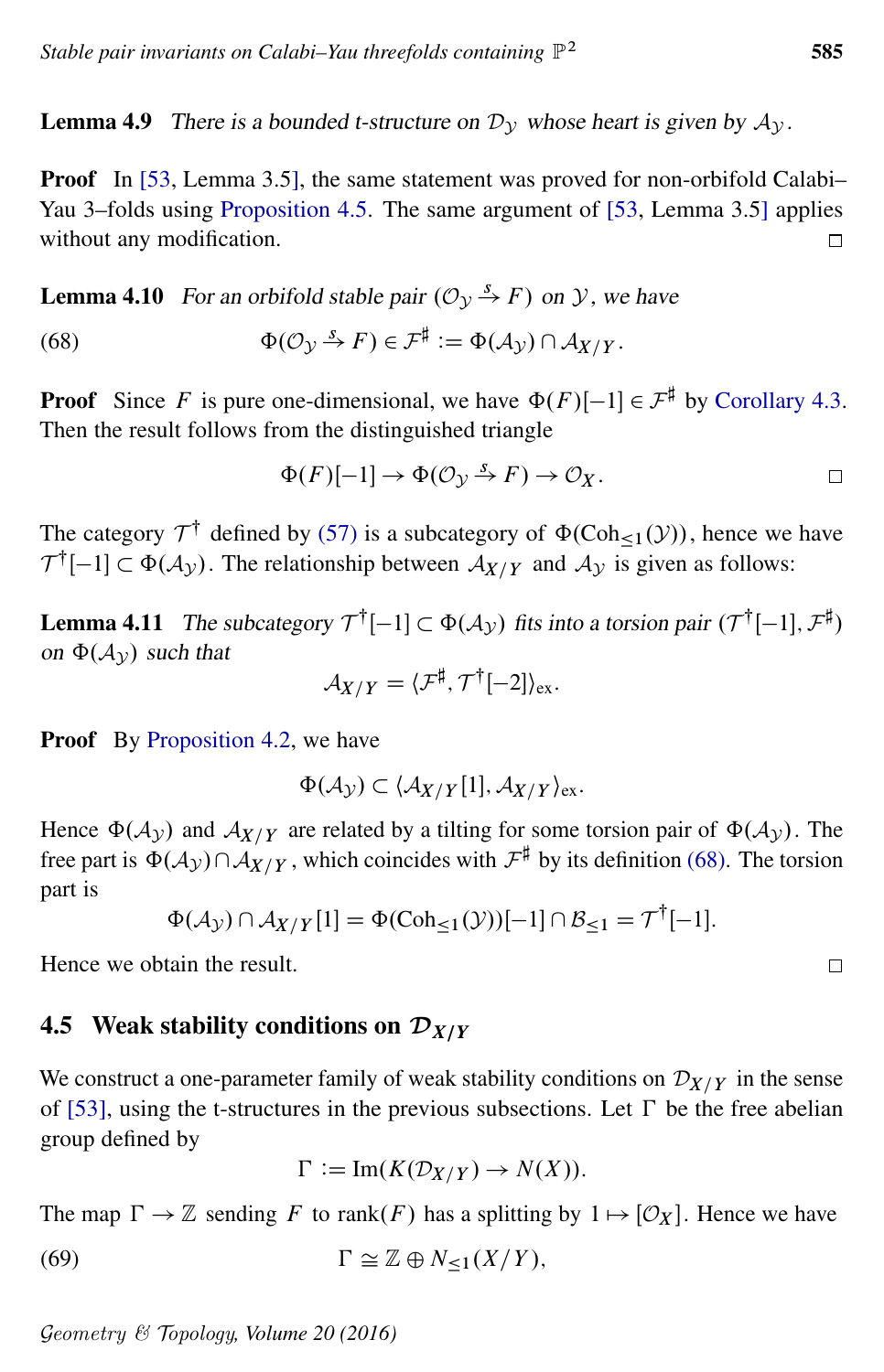and the natural map cl:  $K(\mathcal{D}_{X/Y}) \to \Gamma$  given by  $F \mapsto [F]$  is identified with the map

(70) 
$$
\operatorname{cl}(F) = (\operatorname{rank}(F), [F] - \operatorname{rank}(F)[\mathcal{O}_X]).
$$

We set  $\Gamma_0 = N_0(X/Y)$  and  $\Gamma_1 = N_{\leq 1}(X/Y)$ , so that we have the filtration

(71) 
$$
0 = \Gamma_{-1} \subset \Gamma_0 \subset \Gamma_1 \subset \Gamma_2 = \Gamma.
$$

The subquotients of this filtration are described by the isomorphisms (see [Remark 2.5\)](#page-12-2):

(72) rank: 
$$
\Gamma_2/\Gamma_1 \xrightarrow{\sim} \mathbb{Z}
$$
,  $f_*: \Gamma_1/\Gamma_0 \xrightarrow{\sim} N_1(Y)$ ,  $i_*: K(\mathbb{P}^2) \xrightarrow{\sim} \Gamma_0$ .

Here  $N_1(Y) \subset H_2(Y, \mathbb{Z})$  is the subgroup generated by algebraic one-cycles on Y. Let us take an element

(73) 
$$
Z = \{Z_j\}_{j=0}^2 \in \prod_{j=0}^2 \text{Hom}_{\mathbb{Z}}(\Gamma_j/\Gamma_{j-1}, \mathbb{C}).
$$

For  $v \in \Gamma$ , we take the unique j such that  $v \in \Gamma_j \setminus \Gamma_{j-1}$ , and set

<span id="page-31-4"></span><span id="page-31-3"></span><span id="page-31-2"></span><span id="page-31-1"></span><span id="page-31-0"></span>
$$
Z(v) := Z_j(\overline{v}) \in \mathbb{C}.
$$

Here  $\overline{v} \in \Gamma_j / \Gamma_{j-1}$  is the class of v in  $\Gamma_j / \Gamma_{j-1}$ . For  $E \in \mathcal{D}_{X/Y}$ , we write  $Z(cl(E))$ just as  $Z(E)$  for simplicity.

**Definition 4.12** [\[53\]](#page-55-2) A *weak stability condition* on  $\mathcal{D}_{X/Y}$  with respect to the filtration  $\Gamma_{\bullet}$  is data  $(Z, \mathcal{A})$ , where Z is an element [\(73\)](#page-31-0) and  $\mathcal{A} \subset \mathcal{D}_{X/Y}$  is the heart of a bounded t-structure satisfying

(74) 
$$
Z(\mathcal{A}\setminus\{0\}) \subset \mathbb{H} := \{r \exp(\pi \phi \sqrt{-1}) : r > 0, 0 < \phi \le 1\}.
$$

The data  $(Z, \mathcal{A})$  should also satisfy other technical conditions, called the *Harder– Narasimhan property* and *support property* (see [\[53,](#page-55-2) Section 2]).

An object  $E \in \mathcal{A}$  is called Z-*stable* or Z-*semistable* if, for any subobject  $0 \neq F \subseteq E$ in  $A$ , we have the inequality

$$
\arg Z(F) < \arg Z(E/F) \quad \text{or} \quad \arg Z(F) \leq \arg Z(E/F)
$$

in  $(0, \pi]$ , respectively. Similarly to the space of Bridgeland stability conditions [\[9\]](#page-53-13), the set of weak stability conditions  $\text{Stab}_{\Gamma_{\bullet}}(\mathcal{D}_{X/Y})$  has a structure of a complex manifold such that the forgetting map

Stab<sub>Γ</sub><sub>•</sub>
$$
(\mathcal{D}_{X/Y}) \rightarrow \prod_{j=0}^{2} \text{Hom}_{\mathbb{Z}}(\Gamma_j/\Gamma_{j-1}, \mathbb{C})
$$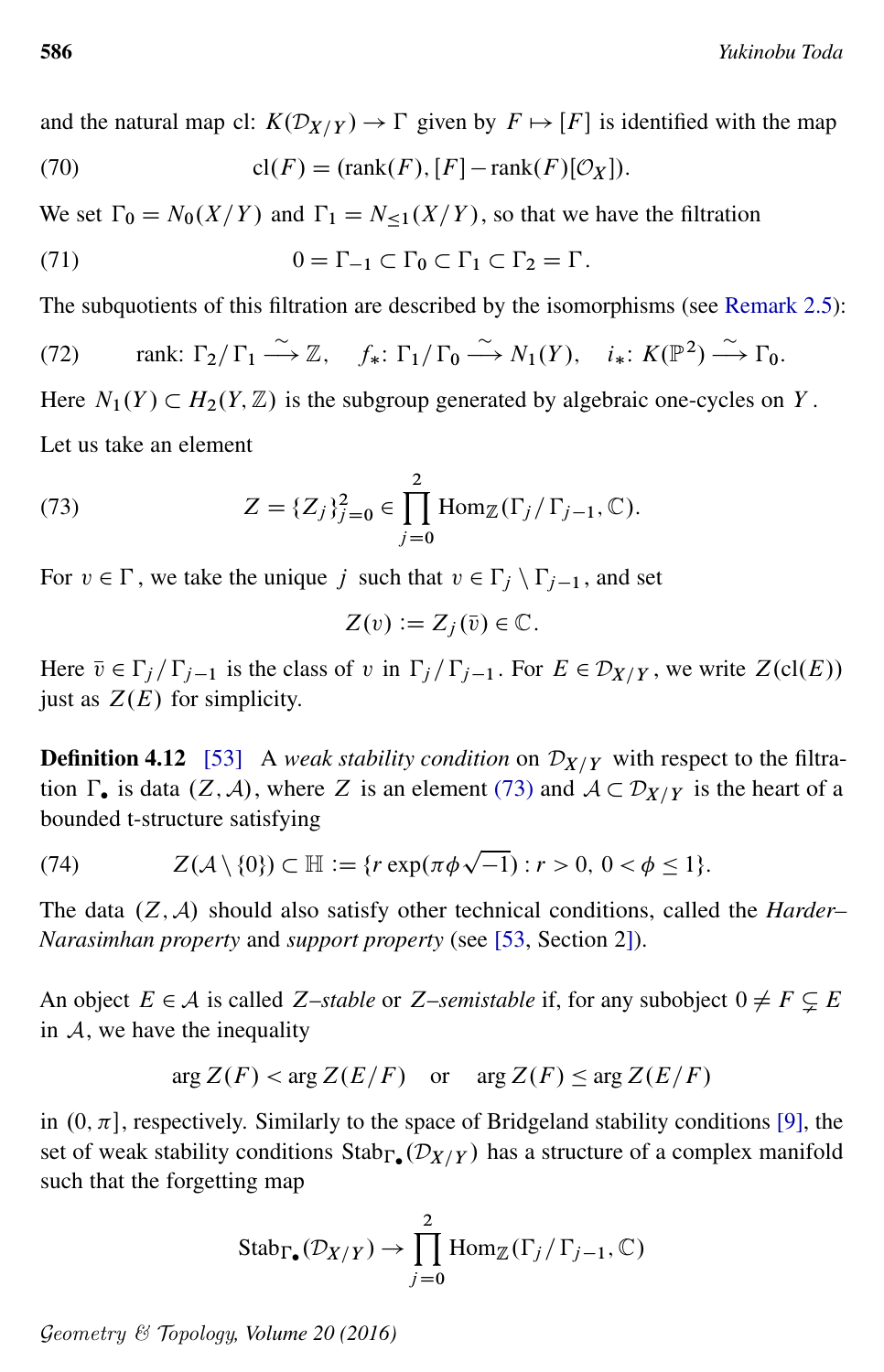sending  $(Z, \mathcal{A})$  to Z is a local homeomorphism.

We fix  $\psi \in \left(\frac{\pi}{2}\right)$  $(\frac{\pi}{2}, \pi)$  and an ample divisor  $\omega$  on Y. For  $t \in \mathbb{R}$ , we construct

$$
Z_{t} = \{Z_{j,t}\}_{j=0}^{2} \in \prod_{j=0}^{2} \text{Hom}_{\mathbb{Z}}(\Gamma_{j} / \Gamma_{j-1}, \mathbb{C})
$$

via the isomorphisms [\(72\)](#page-31-1) in the following way:

$$
Z_{2,t}: \mathbb{Z} \to \mathbb{C}, \qquad R \mapsto R \cdot \exp(\psi \sqrt{-1}),
$$

<span id="page-32-1"></span>(75)  $Z_{1,t}: N_1(Y) \to \mathbb{C}, \quad \beta \mapsto -(\beta \cdot \omega)\sqrt{-1},$  $Z_{0,t}$ :  $K(\mathbb{P}^2) \to \mathbb{C}, \quad F \mapsto$  $\mathbb{P}^2$  $e^{h/2-t\sqrt{-1}} \ch(F).$ 

Here  $h = c_1(\mathcal{O}_{\mathbb{P}^2}(1))$ . For  $(r, c, m) \in \mathbb{Q}^3$ , we set

$$
(\hat{r}, \hat{c}, \hat{m}) := (r, c + \frac{1}{2}r, m + \frac{1}{2}c + \frac{1}{8}r).
$$

If we write  $\text{ch}(F) = (r, c, m)$  for  $F \in K(\mathbb{P}^2)$  via [\(22\),](#page-12-0) then we have  $e^{h/2} \text{ch}(F) =$  $(\hat{r}, \hat{c}, \hat{m})$ , and  $Z_{0,t}(F)$  is written as p

$$
Z_{0,t}(F) = \hat{m} - \frac{1}{2}t^2\hat{r} - t\hat{c}\sqrt{-1}.
$$

<span id="page-32-0"></span>Lemma 4.13 The data

$$
\sigma_t \coloneqq (Z_t, \mathcal{A}_{X/Y}), \quad t > 0
$$

determine a one-parameter family of weak stability conditions on  $\mathcal{D}_{X/Y}$  with respect to  $\Gamma_{\bullet}$ .

**Proof** We check that [\(74\)](#page-31-2) holds. For non-zero  $E \in \mathcal{A}_{X/Y}$ , suppose that rank $(E) \neq 0$ . Then rank $(E) > 0$ ,  $[E] \in \Gamma_2 \setminus \Gamma_1$  and

$$
Z_t(E) = \text{rank}(E) \cdot \exp(\psi \sqrt{-1}) \in \mathbb{H}.
$$

If rank $(E) = 0$ , then we have  $E \in \mathcal{B}_{\le 1}[-1]$ . If furthermore  $E \notin \mathcal{B}_0[-1]$ , then  $[E] \in \Gamma_1 \setminus \Gamma_0$  and  $-f_* \text{ch}_2(E)$  is a numerical class of an effective one-cycle on Y. Therefore p

$$
Z_t(E) = -f_* \operatorname{ch}_2(E) \cdot \omega \sqrt{-1} \in \mathbb{H}.
$$

Finally, if  $0 \neq E \in \mathcal{B}_0[-1]$ , then we have  $Z_t(E) = Z_{0,t}(E)$ . The construction of Bridgeland stability conditions on local  $\mathbb{P}^2$  in [\[1,](#page-52-1) Section 4] shows that  $(Z_{0,t}, \mathcal{B}_0[-1])$ determines a Bridgeland stability condition on  $D^b \text{Coh}_0(X/Y)$ . Hence we have  $Z_{0,t}(E) \in \mathbb{H}$ . The other properties (Harder–Narasimhan property, support property) are checked in a straightforward way. For example, the same argument of [\[55,](#page-55-8) Lemma 3.4] works.  $\Box$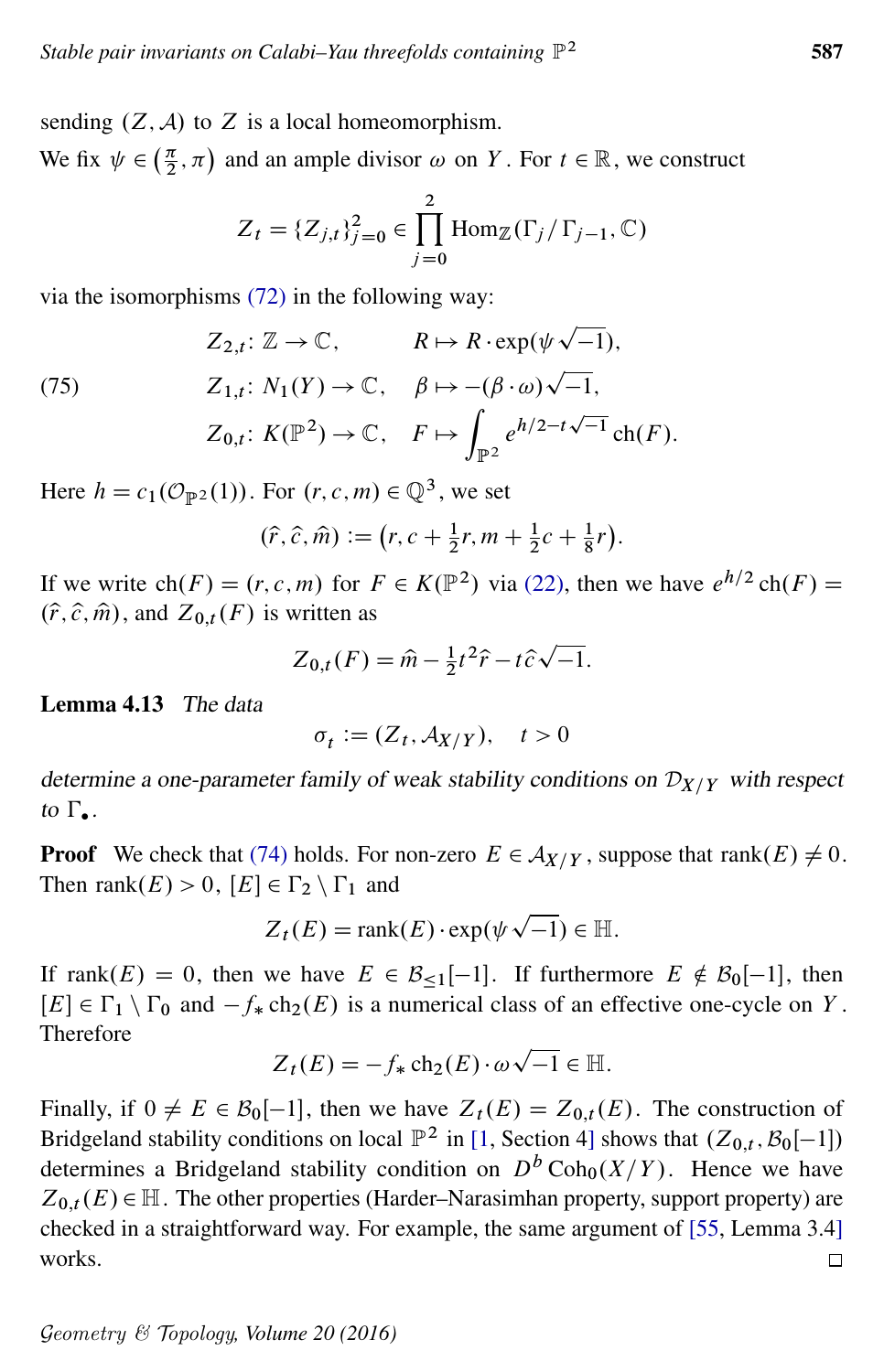We now investigate the limiting point  $\lim_{t\to 0} \sigma_t$  of the above weak stability conditions. The following lemma shows that the one-parameter family in [Lemma 4.13](#page-32-0) connects the large-volume limit point with the orbifold point, a similar picture obtained by Bayer and Macrì [\[1\]](#page-52-1) for the space of Bridgeland stability conditions on local  $\mathbb{P}^2$  (see [Figure 1](#page-5-0) in [Section 1.4\)](#page-4-0).

#### <span id="page-33-1"></span>Lemma 4.14 We have

$$
\sigma_0 := (Z_0, \Phi(\mathcal{A}_{\mathcal{Y}})) \in \mathrm{Stab}_{\Gamma_{\bullet}}(\mathcal{D}_{X/Y}),
$$

and it coincides with  $\lim_{t\to 0} \sigma_t$ .

**Proof** Let  $T_i$ ,  $0 \le j \le 2$ , be the objects given by [\(12\).](#page-10-5) A direct calculation shows that p

(76) 
$$
Z_{0,t}(T_0[-1]) = -\frac{1}{8} + \frac{1}{2}t^2 + \frac{1}{2}t\sqrt{-1},
$$

$$
Z_{0,t}(T_1[-1]) = -\frac{3}{4} - t^2,
$$

$$
Z_{0,t}(T_2[-1]) = -\frac{1}{8} + \frac{1}{2}t^2 - \frac{1}{2}t\sqrt{-1}.
$$

In particular, arg  $Z_{0,0}(T_i[-1]) = \pi$ . By [Lemma 2.4,](#page-10-4) this implies that the pair

 $(Z_{0.0}, \Phi(Coh_0(\mathcal{Y}))[-1])$ 

is a Bridgeland stability condition on  $D^b \text{Coh}_0(X/Y)$ . This fact together with the same argument of [Lemma 4.13](#page-32-0) shows that  $\sigma_0$  is an element of Stab<sub> $\Gamma_{\bullet}(\mathcal{D}_{X/Y})$ . By</sub> [Lemma 4.11,](#page-30-1)  $\Phi(\mathcal{A}_{\mathcal{Y}})$  and  $\mathcal{A}_{X/Y}$  differ by a tilting, hence  $\lim_{t\to 0} \sigma_t = \sigma_0$  follows from [\[53,](#page-55-2) Lemma 7.1].  $\Box$ 

## <span id="page-33-0"></span>5 Comparison of stable pair invariants

In this section, we relate rank-one  $\sigma_t$ –semistable objects for  $t \gg 1$  with stable pairs on X, and those for  $0 < t \ll 1$  with orbifold stable pairs on  $\mathcal Y$ . We then apply the Joyce–Song wall-crossing formula to derive a relationship between stable pair invariants on  $X$  and those on  $Y$ .

### 5.1 Moduli stacks of semistable objects

Let M be the moduli stack of objects  $E \in D^b \text{Coh}(X)$  satisfying the condition

$$
Ext^{<0}(E, E) = 0.
$$

By a result of Lieblich [\[33\]](#page-54-15), the stack  $\mathcal M$  is an Artin stack locally of finite type over  $\mathbb C$ . For  $R \in \mathbb{Z}_{\geq 0}$ , let

$$
\mathcal{O}bj^{\leq R}(\mathcal{A}_{X/Y}) \subset \mathcal{M}
$$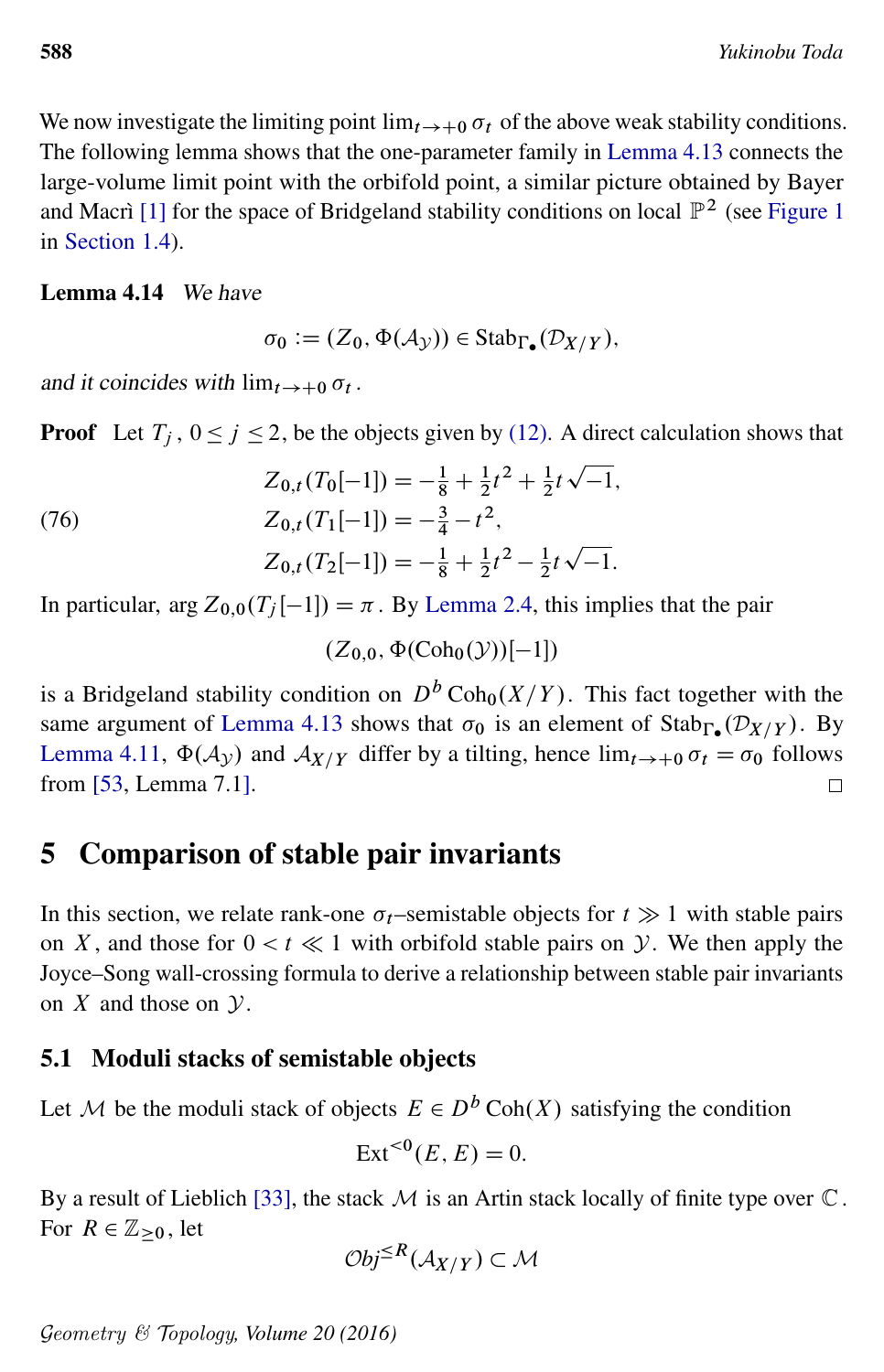be the substack of objects  $E \in \mathcal{A}_{X/Y}$  with rank $(E) \leq R$ .

**Lemma 5.1** The stack  $\mathcal{O}bj^{\leq 1}(\mathcal{A}_{X/Y})$  is an open substack of M. In particular, it is an Artin stack locally of finite type over  $\mathbb C$ .

Proof The proof is similar to [\[53,](#page-55-2) Lemma 3.15], so we just give a brief explanation. Let A be the abelian category defined by  $(62)$ . By the argument of [\[34\]](#page-54-16), the torsion pair on  $Coh(X)$  which defines A forms a stack of torsion theories, which implies that the stack  $Obj(A)$  of objects in A is an open substack of M. Therefore it is enough to show that the embedding

$$
\mathcal{O}bj^{\leq 1}(\mathcal{A}_{X/Y}) \subset \mathcal{O}bj(\mathcal{A})
$$

is an open immersion. For  $E \in \mathcal{A}_{X/Y}$  with rank $(E) \leq 1$ , we have the exact sequence in A

<span id="page-34-1"></span>
$$
\mathcal{H}^0(E) \to E \to \mathcal{H}^1(E)[-1]
$$

satisfying the following two conditions:

- The sheaf  $\mathcal{H}^0(E)$  is torsion free on  $X \setminus D$ .
- The determinant line bundle  $\det(E)$  is of the form  $\mathcal{O}_X(rD)$  for some  $r \in \mathbb{Z}$ .

Conversely, if an object  $E \in \mathcal{A}$  with rank $(E) \le 1$  satisfies these two conditions, then we have  $E \in A_{X/Y}$ . The openness of the former condition follows from the same spectral sequence argument of [\[53,](#page-55-2) Lemma 3.15, Step 1], and the latter condition is obviously open.  $\Box$ 

For 
$$
t \in \mathbb{R}_{>0}
$$
,  $R \in \{0, 1\}$  and  $\alpha \in N_{\leq 1}(X/Y)$ , let  
\n(77) 
$$
\mathcal{M}_t(R, \alpha) \subset \mathcal{O}bj^{\leq 1}(\mathcal{A}_{X/Y})
$$

be the substack of  $Z_t$ –semistable objects  $E \in A_{X/Y}$  satisfying  $cl(E) = (R, \alpha)$ , where cl is the map [\(70\).](#page-31-3)

#### <span id="page-34-0"></span>Proposition 5.2 Suppose that

$$
(R, \alpha) \in (0, N_0(X/Y))
$$
 or  $(1, N_{\leq 1}(X/Y)).$ 

- (i) The stack  $\mathcal{M}_t(R,\alpha)$  is an Artin stack of finite type over  $\mathbb C$ , such that [\(77\)](#page-34-1) is an open immersion.
- (ii) There is a finite number of real numbers

 $0 = t_0 < t_1 < \cdots < t_{k-1} < t_k = \infty$ 

such that, for  $t \in (t_{i-1}, t_i)$ , the stack  $\mathcal{M}_t(R, \alpha)$  is constant and consists of  $Z_t$ –stable objects.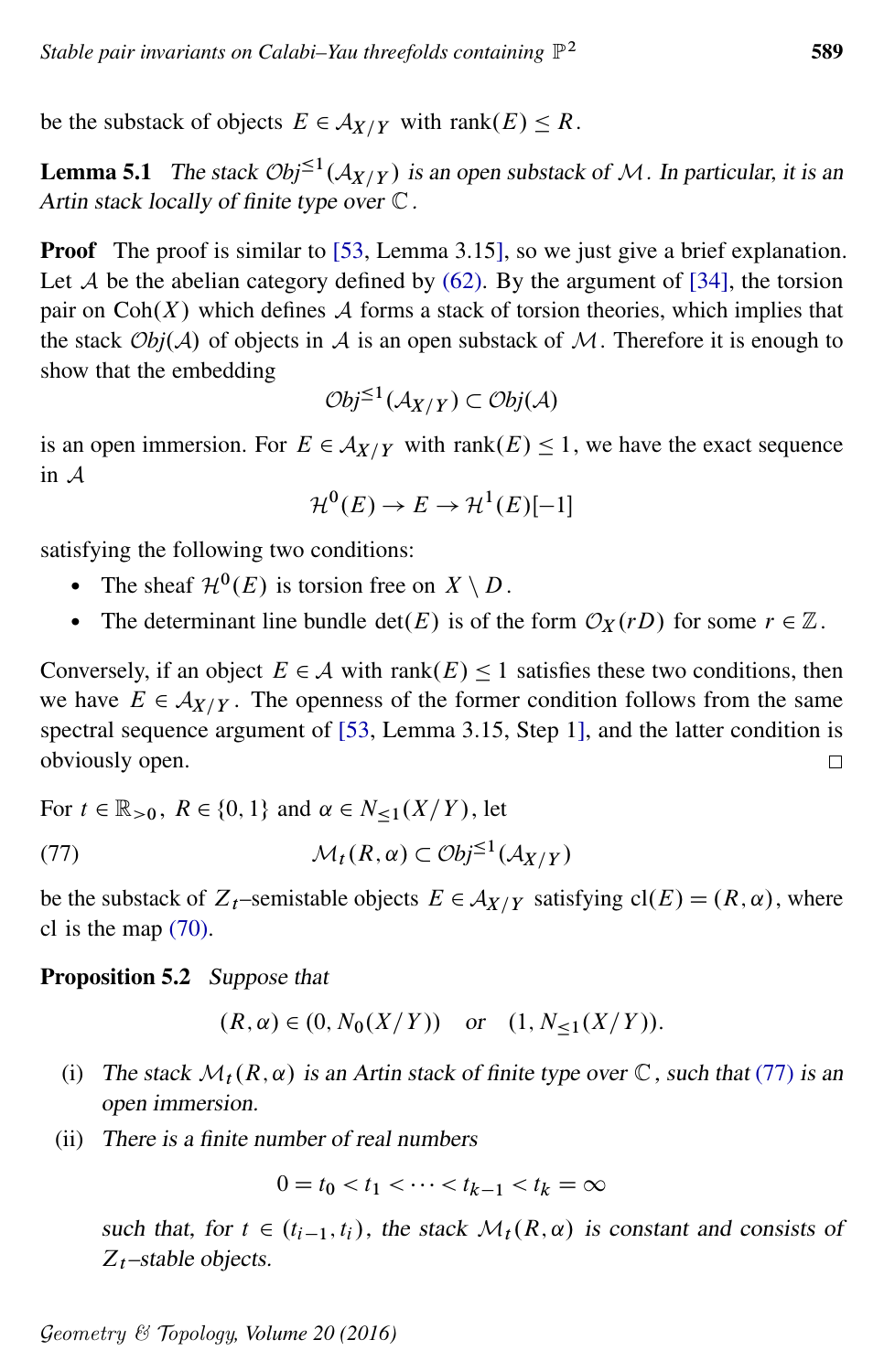**Proof** The proof follows from the same arguments in the author's previous papers [\[55;](#page-55-8) [52\]](#page-55-16). We don't repeat their details here, and just give a brief explanation in the  $R = 1$ case. In both (i) and (ii) we use [Lemma 4.8](#page-29-1) instead of [\[55,](#page-55-8) Lemma 2.10].

(i) Following the proof of  $[55,$  Lemma 4.13(ii)], we can show that the set of objects in  $\mathcal{M}_t(1,\alpha)$  is bounded. Indeed, for any object  $[E] \in \mathcal{M}_t(1,\alpha)$ , one can take a filtration

$$
E_1 \subset E_2 \subset E_3 = E
$$

as in [Lemma 4.7.](#page-28-1) The object  $E_2/E_1 \in \mathcal{C}$  also admits a filtration

$$
F_1 \subset F_2 \subset F_3 = E_2/E_1
$$

such that  $F_1$  and  $F_3/F_2$  are objects in Coh<sub><1</sub>(X)[-1], and  $F_2/F_1 = \mathcal{O}_X(rD)$ . Using [Lemma 4.8,](#page-29-1) the Bogomolov inequality on  $\mathbb{P}^2$  and the  $Z_t$ -semistability of E, we can bound the numbers of Harder–Narasimhan factors and numerical classes of  $E_1, E_3/E_2$ ,  $F_1$ ,  $F_3/F_2$ . This implies the boundedness of objects in  $\mathcal{M}_t(1,\alpha)$ . The openness of [\(77\)](#page-34-1) follows from the boundedness of semistable objects by the same proof of [\[52,](#page-55-16) Theorem 3.20].

(ii) We apply the same proof of [\[55,](#page-55-8) Proposition 9.7]. Let  $A \in \mathcal{B}_{\leq 1}[-1]$  be an object satisfying the following conditions:

- There are  $t > 0$ ,  $[E] \in \mathcal{M}_t(1, \alpha)$  and an injection  $A \hookrightarrow E$  or a surjection  $E \to A$ in  $A_{X/Y}$ . p
- We have  $Z_t(A) \in \mathbb{R}_{>0}$  exp.  $\overline{-1}\psi$ ).

Note that the second condition implies that  $A \in \mathcal{B}_0[-1]$ . By taking the filtration of A as in [Lemma 4.7](#page-28-1) and using the Bogomolov inequality on  $\mathbb{P}^2$ , one can show that the possible numerical classes for such A is a finite set. In particular, the possible  $t \in \mathbb{R}$  is also a finite set, giving the desired result. П

The result of [Proposition 5.2\(](#page-34-0)ii) in particular shows that, for  $t \in \mathbb{R}_{\geq 0} \setminus \{t_1, \ldots, t_{k-1}\},$ we have the  $\mathbb{C}^*$ -gerbe structure

(78) 
$$
\mathcal{M}_t(1,\alpha) \to M_t(1,\alpha)
$$

for an algebraic space  $M_t(R, \alpha)$  of finite type.

#### 5.2 DT-type invariants

We define the DT-type invariants counting  $Z_t$ -semistable objects  $E \in A_{X/Y}$  with rank $(E)$  < 1. We first define the rank-one invariants. Let us take

<span id="page-35-0"></span>
$$
\alpha \in N_{\leq 1}(X/Y), \quad t \in \mathbb{R}_{>0} \setminus \{t_1,\ldots,t_{k-1}\},
$$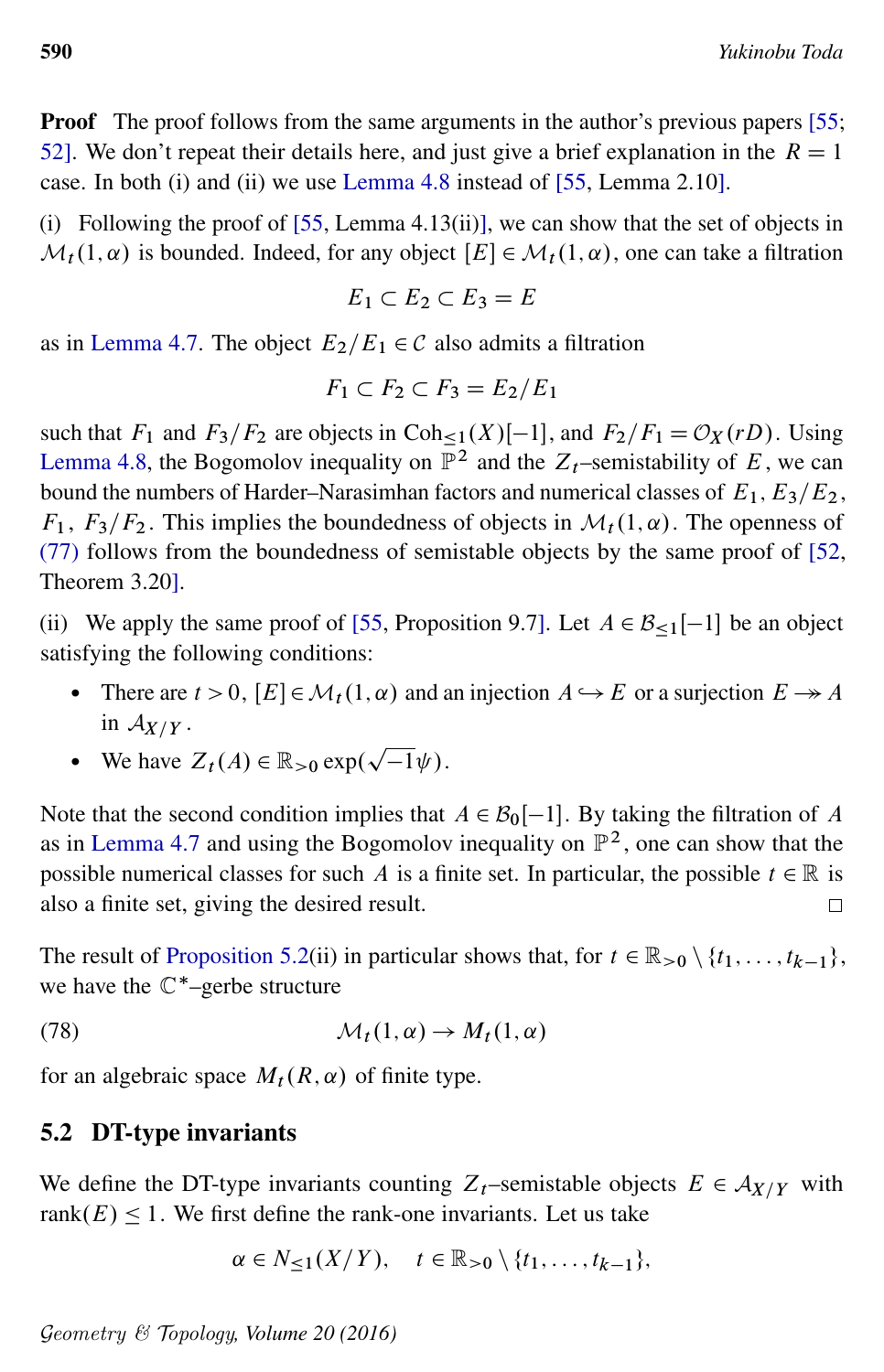where  $t_i$  is given in [Proposition 5.2](#page-34-0) for  $\mathcal{M}_t(1,\alpha)$ . We define

$$
\mathrm{DT}_t(1,\alpha) := \int_{M_t(1,\alpha)} v \, d\chi.
$$

Here  $M_t(1, \alpha)$  is the coarse moduli space of  $\mathcal{M}_t(1, \alpha)$  given in [\(78\),](#page-35-0) and  $\nu$  is the Behrend function on  $M_t(1, \alpha)$ .

In the rank-zero case, there may be strictly  $\sigma_t$ –semistable objects even for a general t. So we need to use the Hall algebra as in [Section 3.2](#page-16-1) to define the invariants. Let  $H^0({\mathcal A}_X)$ be the stack-theoretic Hall algebra of rank-zero objects in  $A_X$ . As a  $\mathbb{Q}$ -vector space, it is spanned by isomorphism classes of symbols

$$
[\rho: \mathcal{X} \to \mathcal{O}bj^0(\mathcal{A}_X)],
$$

where  $X$  is an Artin stack of finite type with affine geometric stabilizers and  $\rho$  is a 1–morphism. The relation is generated by [\(38\)](#page-17-3) after replacing *Coh*(*X*) by  $\mathcal{O}bj^0(\mathcal{A}_X)$ . We also have the associative \*-product on  $H^0(\mathcal{A}_X)$ , similarly to the \*-product on  $H(X)$ .

For  $\alpha \in N_0(X/Y)$ , the stack  $\mathcal{M}_t(0,\alpha)$  determines the element

$$
\delta_t(0,\alpha) := [\mathcal{M}_t(0,\alpha) \subset \mathcal{O}bj^0(\mathcal{A}_X)] \in H^0(\mathcal{A}_X).
$$

We define the element  $\epsilon_t(0, \alpha) \in H^0(\mathcal{A}_X)$  to be

$$
\epsilon_t(0,\alpha) := \sum_{\substack{k \geq 1, \alpha_1, \dots, \alpha_k \in N_0(X/Y) \\ \arg Z_{0,t}(\alpha_i) = \arg Z_{0,t}(\alpha)}} \frac{(-1)^{k-1}}{k} \delta_t(0,\alpha_1) * \cdots * \delta_t(0,\alpha_k).
$$

Similarly to [\(40\),](#page-17-2) we have the integration map  $\Pi$  from the Lie algebra of elements supported on virtual indecomposable objects in  $H^0(\mathcal{A}_X)$  to the Lie algebra

$$
C^0(\mathcal{A}_X) = \bigoplus_{\alpha \in N_0(X/Y)} \mathbb{Q} \cdot c_{\alpha}
$$

with bracket given by [\(39\).](#page-17-4) The element  $\epsilon_t(0, \alpha)$  is supported on virtual indecomposable objects, and the invariant  $DT_t(0, \alpha) \in \mathbb{Q}$  is defined by

$$
\Pi(\epsilon_t(0,\alpha)) = -DT_t(0,\alpha)\cdot c_\alpha.
$$

It counts  $Z_t$ –semistable objects  $E \in A_X$  with  $cl(E) = (0, \alpha)$ .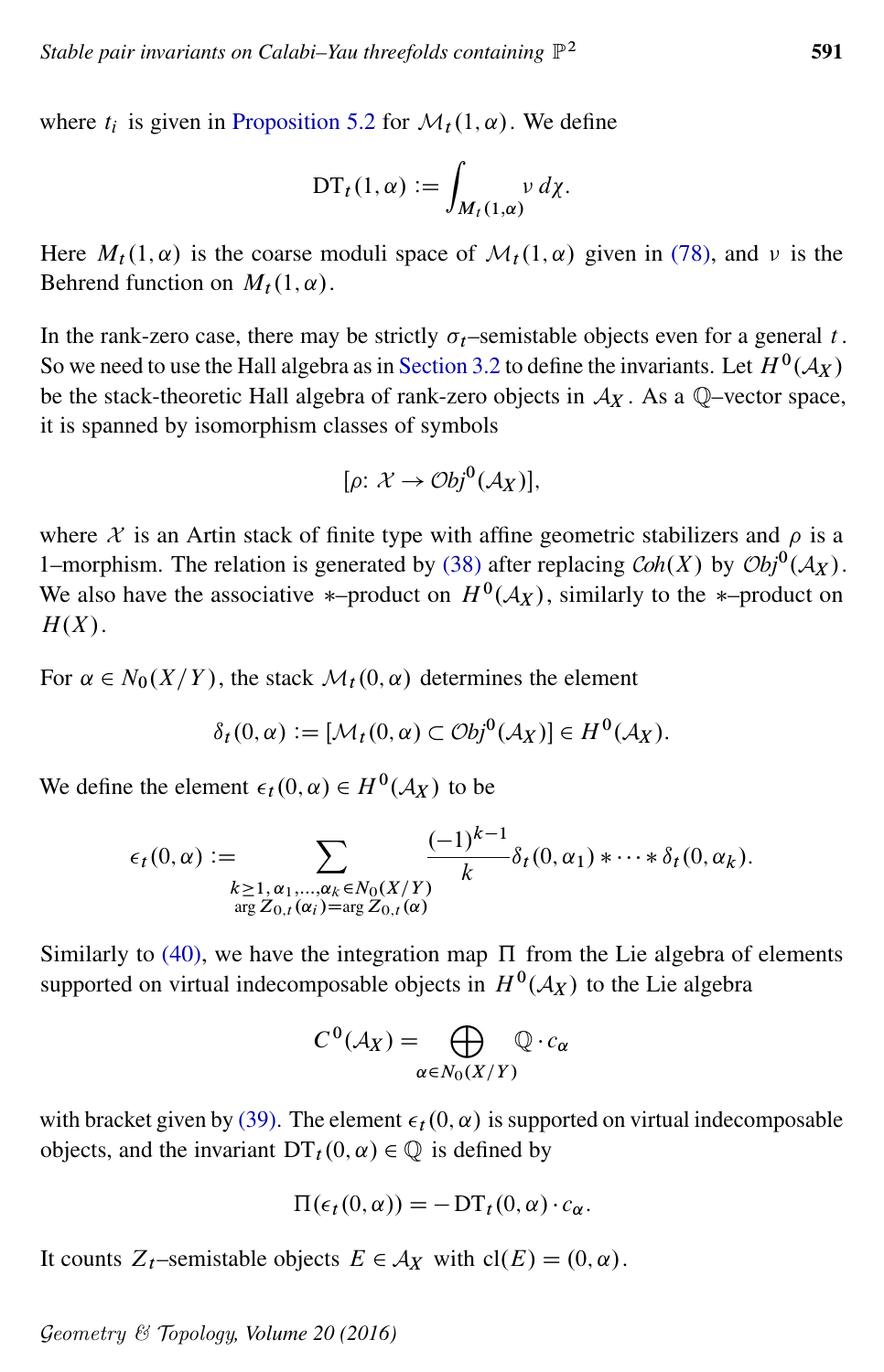### 5.3 The invariants  $DT_t(R, \alpha)$  for  $t \gg 1$  and  $0 < t \ll 1$

Let us take  $\alpha \in N_{\leq 1}(X/Y)$  and its Chern character  $ch(\alpha) \in \mathbb{Q}[D] \oplus H^{\geq 4}(X)$ . Note that we can write  $(1, ch(\alpha)) \in H^*(X, \mathbb{Q})$  as

$$
(1, \mathrm{ch}\,\alpha) = e^{rD}(1, 0, -\beta, -n)
$$

for some  $r \in \mathbb{Z}$ ,  $\beta \in H^4(X)$  and  $n \in H^6(X)$ . By identifying  $H^4(X)$  with  $H_2(X)$ and  $H^6(X)$  with  $\mathbb Q$ , we have the following proposition:

<span id="page-37-3"></span>**Proposition 5.3** For  $t \gg 0$ , we have  $M_t(1, \alpha) \cong P_n(X, \beta)$ . In particular, we have  $DT_t(1, \alpha) = P_{n,\beta}(X)$  for  $t \gg 0$ .

Proof We first construct a morphism

(79) 
$$
M_t(1,\alpha) \to P_n(X,\beta)
$$

for  $t \gg 0$ . Let us take an object  $[E] \in M_t(1, \alpha)$  and a filtration in  $\mathcal{A}_{X/Y}$ 

<span id="page-37-0"></span>
$$
E_1 \subset E_2 \subset E_3 = E
$$

as in [Lemma 4.7.](#page-28-1) If  $E_1 \neq 0$ , it contradicts the  $Z_t$ -stability of E for  $t \gg 0$  as

$$
\lim_{t \to \infty} \arg Z_t(E_1) = \pi > \psi = \arg Z_t(E).
$$

Therefore  $E_1 = 0$ , and the same argument also shows  $E_3/E_2 = 0$ . It follows that  $E \in \mathcal{C}$ . We take the distinguished triangle

$$
\mathcal{H}^0(E) \to E \to \mathcal{H}^1(E)[-1],
$$

which is an exact sequence in C. Note that  $\mathcal{H}^0(E)$  is of the form  $\mathcal{O}_X(rD) \otimes I_C$  for a subscheme  $C \subset X$  with dim  $C \le 1$  and  $\mathcal{H}^1(E) \in \text{Coh}_{\le 1}(X)$ . By the  $Z_t$ -stability of E for  $t \gg 0$ , the sheaf  $\mathcal{H}^1(E)$  must be zero-dimensional, and the following holds:

<span id="page-37-2"></span>
$$
\operatorname{Hom}(\operatorname{Coh}_0(X)[-1], E) = 0.
$$

<span id="page-37-1"></span>Therefore, applying [\[53,](#page-55-2) Lemma 3.11(iii)], we see that  $E$  is isomorphic to an object of the form

(80) 
$$
\mathcal{O}_X(rD) \otimes (\mathcal{O}_X \to F)
$$

for some stable pair  $(\mathcal{O}_X \to F) \in P_n(X, \beta)$ . The morphism [\(79\)](#page-37-0) is defined by sending E to  $(\mathcal{O}_X \rightarrow F)$ .

Conversely, we construct a morphism

(81) 
$$
P_n(X,\beta) \to M_t(1,\alpha)
$$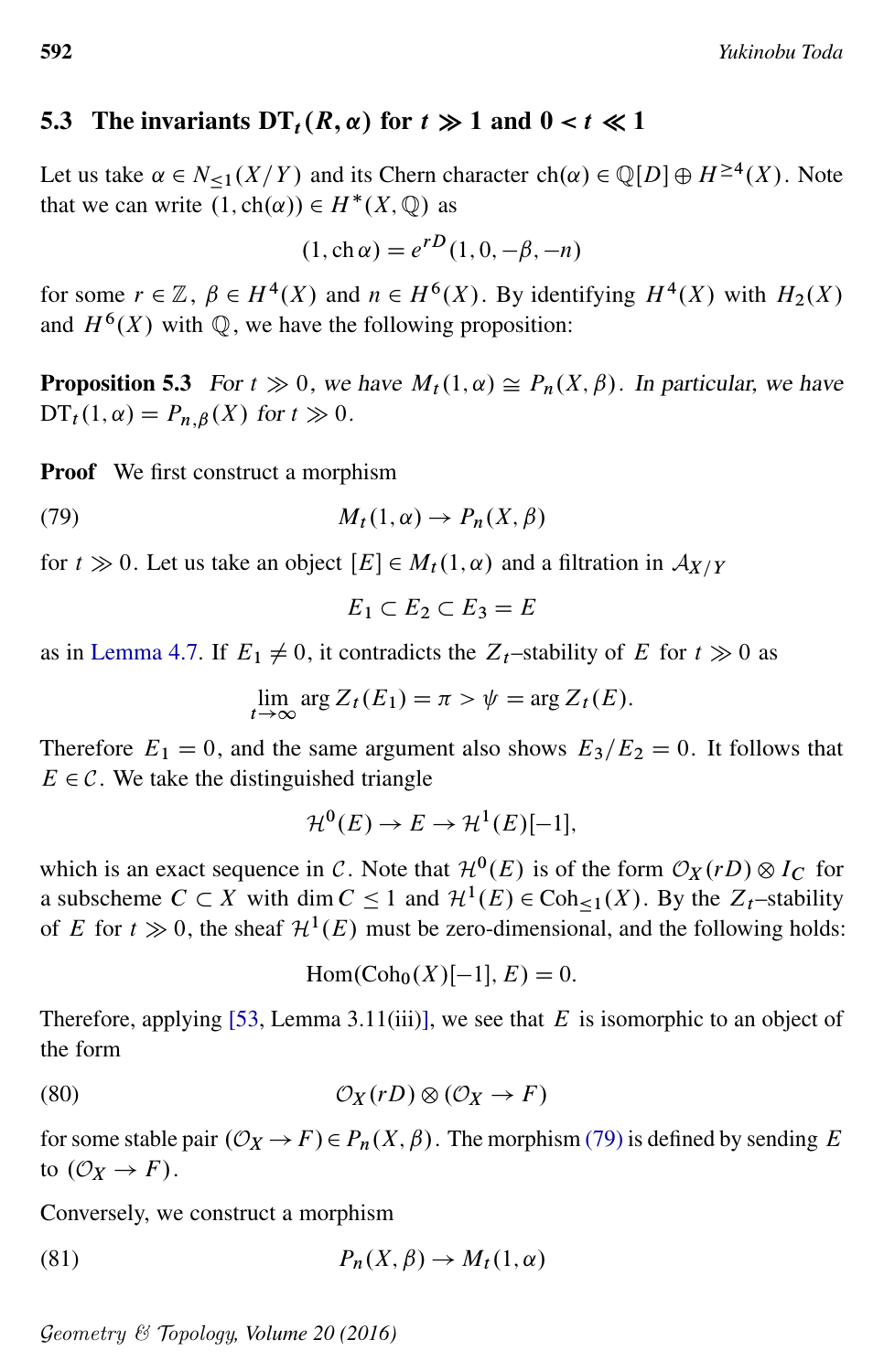for  $t \gg 0$ . For a stable pair  $(\mathcal{O}_X \to F) \in P_n(X, \beta)$ , the complex [\(80\)](#page-37-1) is an object in  $\mathcal{A}_{X/Y}$  by [Lemma 4.6.](#page-28-2) We show that the object [\(80\)](#page-37-1) is  $Z_t$ –stable for  $t \gg 0$ . Let us take an exact sequence in  $A_{X/Y}$ 

$$
0 \to A \to \mathcal{O}_X(rD) \otimes (\mathcal{O}_X \to F) \to B \to 0,
$$

with  $A, B \neq 0$ . Then A or B is an object in  $\mathcal{B}_{\leq 1}[-1]$ . Suppose that  $A \in \mathcal{B}_{\leq 1}[-1]$ . We show that arg  $Z_t(A) < \psi$  holds for  $t \gg 0$ . If  $A \notin B_0[-1]$ , then arg  $Z_t(A) = \frac{\pi}{2}$ , and the claim is obvious. We may assume that  $A \in \mathcal{B}_0[-1]$ . If  $\mathcal{H}^0(A) \neq 0$ , then it is a pure two-dimensional sheaf, which implies  $Hom(\mathcal{H}^0(A), \mathcal{C}) = 0$  by the definition of  $\mathcal{C}$ . This is a contradiction, as  $\mathcal{H}^0(A)$  is a subobject of [\(80\)](#page-37-1) in  $\mathcal{A}_{X/Y}$ . Hence  $\mathcal{H}^0(A) = 0$ and  $A \in \mathcal{T}_0[-1]$  holds. Then we have

<span id="page-38-2"></span>
$$
\lim_{t \to \infty} \arg Z_t(A) = 0 < \psi.
$$

A similar argument shows that arg  $Z_t(B) > \psi$  for  $t \gg 0$  if  $B \in \mathcal{B}_{\le 1}[-1]$ , and we conclude that the object [\(80\)](#page-37-1) is  $Z_t$ –stable for  $t \gg 0$ . The morphism (80) is defined by sending  $(\mathcal{O}_X \rightarrow F)$  to the object [\(80\).](#page-37-1) The morphisms [\(79\),](#page-37-0) [\(81\)](#page-37-2) are inverse to each other, hence they are isomorphisms.  $\Box$ 

<span id="page-38-0"></span>**Proposition 5.4** For  $0 < t \ll 1$ , we have  $M_t(1, \alpha) \cong P(\mathcal{Y}, -\Phi_*^{-1}(\alpha))$ . In particular, we have  $DT_t(1, \alpha) = P_{-\Phi_*^{-1}(\alpha)}(\mathcal{Y})$ .

**Proof** We first note that an object  $E \in \mathcal{A}_{X/Y}$  with rank $(E) = 1$  is  $Z_t$ -stable for  $0 < t \ll 1$  if and only if  $E \in \Phi(\mathcal{A}_{\mathcal{Y}})$  and it is  $Z_0$ -stable. This statement is an immediate consequence of [Lemma 4.14,](#page-33-1) together with the fact that any rank-one  $Z_0$ –semistable object in  $\Phi(\mathcal{A}_{\mathcal{V}})$  is Z<sub>0</sub>–stable. The latter fact holds since there is no rank-zero object  $F \in \Phi(\mathcal{A}_{\mathcal{V}})$  with arg  $Z_0(F) = \psi$ . Therefore it is enough to show that a rank-one object  $E \in \Phi(\mathcal{A}_{\mathcal{V}})$  is  $Z_0$ -stable if and only if it is isomorphic to an object of the form

$$
\Phi(\mathcal{O}_{\mathcal{Y}} \to F)
$$

for an orbifold stable pair  $(\mathcal{O}_{\mathcal{Y}} \to F)$  on  $\mathcal{Y}$ .

Let us take a  $Z_0$ -stable object  $E = \Phi(G) \in \Phi(\mathcal{A}_{\mathcal{Y}})$  with rank $(E) = 1$ . By the definition of  $A_y$ , there is a filtration in  $A_y$ 

$$
(83) \tG_1 \subset G_2 \subset G_3 = G
$$

satisfying the following:

<span id="page-38-1"></span> $G_1 \in \text{Coh}_{\leq 1}(\mathcal{Y})[-1], \quad G_2/G_1 = \mathcal{O}_{\mathcal{Y}}, \quad G_3/G_2 \in \text{Coh}_{\leq 1}(\mathcal{Y})[-1].$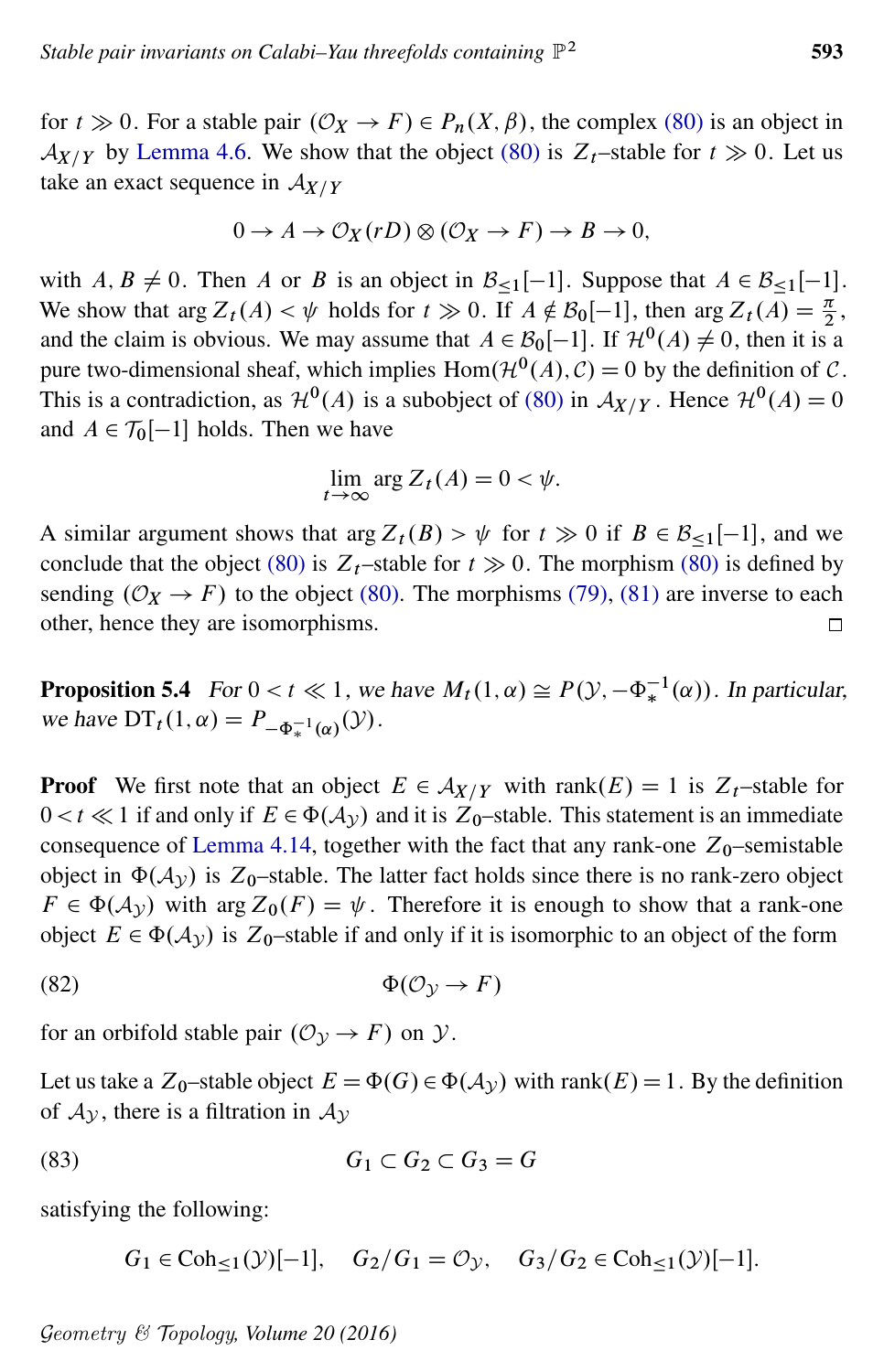By the  $Z_0$ -stability of E, we have  $G_3/G_2 \in \text{Coh}_0(\mathcal{Y})[-1]$ , hence the sequence

$$
0 \to \mathcal{O}_{\mathcal{Y}} \to G_3/G_1 \to G_3/G_2 \to 0
$$

splits. This implies that we can replace the filtration [\(83\)](#page-38-1) so that  $G_3/G_2=0$  holds. Hence G is isomorphic to a two-term complex of the form  $(\mathcal{O}_v \stackrel{s}{\rightarrow} F)$  with  $F \in$  $Coh_{\leq 1}(y)$ . By the  $Z_0$ -stability of E, we have

$$
Hom(Coh_0(\mathcal{Y})[-1], E) = 0,
$$

hence F must be a pure one-dimensional sheaf on  $\mathcal Y$ . The  $Z_0$ -stability of E also implies that the cokernel of s is zero-dimensional. It follows that  $(\mathcal{O}_v \stackrel{s}{\rightarrow} F)$  is an orbifold stable pair, and  $E$  is isomorphic to an object of the form  $(82)$ .

Conversely, let us take an object [\(82\).](#page-38-2) We take an exact sequence in  $\Phi(\mathcal{A}_{\nu})$ 

$$
0 \to A \to \Phi(\mathcal{O}_{\mathcal{Y}} \to F) \to B \to 0
$$

with  $A, B \neq 0$ . Note that either A or B is an object of  $\Phi(\text{Coh}_{\leq 1}(\mathcal{Y}))[-1]$ . Suppose that A is an object of  $\Phi(\text{Coh}_{\leq 1}(\mathcal{Y}))[-1]$ . Since  $(\mathcal{O}_{\mathcal{Y}} \to F)$  is an orbifold stable pair, there is no non-zero morphism from an object in  $\Phi(\text{Coh}_0(\mathcal{Y}))[-1]$  to the object [\(82\).](#page-38-2) Therefore  $A \notin \Phi(\text{Coh}_0(\mathcal{Y}))[-1]$ , which implies that

<span id="page-39-0"></span>
$$
\arg Z_0(A) = \frac{\pi}{2} < \psi.
$$

Suppose that B is an object of  $\Phi(\text{Coh}_{\leq 1}(\mathcal{Y}))[-1]$ . Then we have  $B \in \Phi(\text{Coh}_0(\mathcal{Y}))[-1]$ . as  $(\mathcal{O}_{\mathcal{Y}} \to F)$  is an orbifold stable pair. Hence arg  $Z_0(B) > \psi$ , and the object [\(82\)](#page-38-2) is  $Z_0$ -stable.  $\Box$ 

<span id="page-39-1"></span>Finally, in this subsection, we investigate the rank-zero DT-type invariants:

**Proposition 5.5** Suppose that  $\alpha \in N_0(X/Y)$  is written as  $\alpha = -i_*\alpha_0$  for  $\alpha_0 \in K(\mathbb{P}^2)$ with  $ch(\alpha_0) = (r, c, m)$ . If  $\hat{c} = c + \frac{1}{2}r > 0$ , we have the following equality for  $t \gg 0$ :

(84) 
$$
DT_t(0,\alpha) = DT(r,c,m).
$$

**Proof** First suppose that  $r > 0$  or  $r = 0, c > 0$ . Then a well-known argument shows that an object  $E \in \mathcal{B}_0[-1]$  with numerical class  $\alpha$  is  $Z_{0,t}$ –semistable for  $t \gg 0$  if and only if  $E[1]$  is a Gieseker semistable sheaf. For example, the proof of this fact for K3 surfaces in [\[51,](#page-55-9) Proposition 6.4, Lemma 6.5] works without any major modification. Also, similarly to those results, this fact also holds for every  $Z_{0,t}$ –stable factor of E. By the definition of  $B_0$ , the sheaf  $E[1]$  is supported on D. Since the formal neighborhood of  $D \subset X$  is isomorphic to the formal neighborhood of the zero section of  $\omega_{\mathbb{P}^2} \to \mathbb{P}^2$ , we obtain the identity [\(84\).](#page-39-0)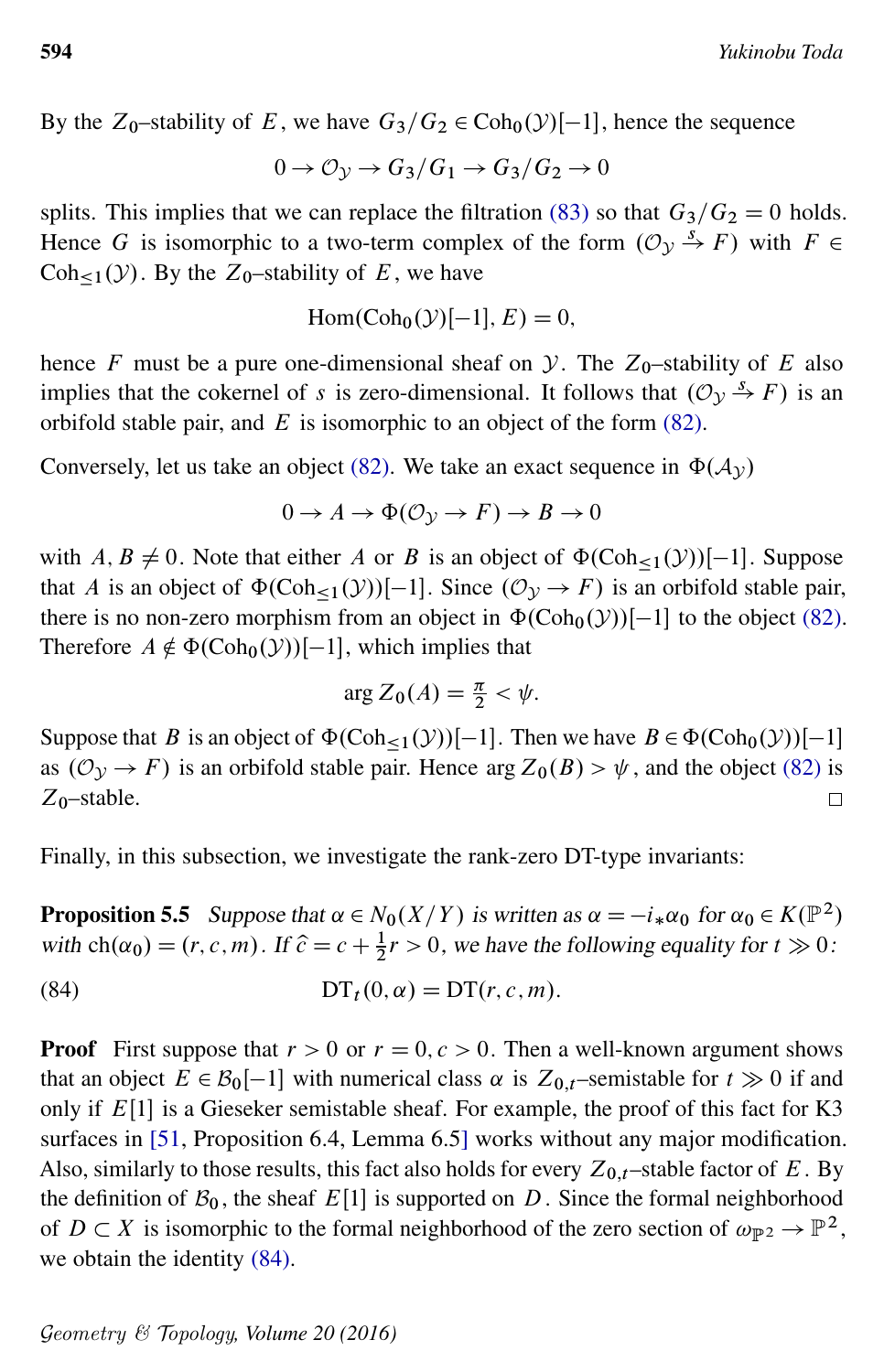Next suppose that  $r < 0$ . Then an object  $E \in \mathcal{B}_0[-1]$  with numerical class  $\alpha$  is Z<sub>0,t</sub>-semistable for  $t \gg 0$  if and only if  $D(E)[1]$  is a Gieseker semistable sheaf on  $\mathbb{P}^2$ , where  $\mathbb{D}(-) = \mathbb{R}$  Hom $(-, \mathcal{O}_X)$  is the dualizing functor. This fact also follows from a well-known argument: the object  $D(E)$  has numerical class  $-i_{*}\alpha_{1}$  for ch $(\alpha_{1})$  =  $-e^{-3h}(r, -c, m)$ , and the argument of [\[55,](#page-55-8) Proposition 9.5] shows that  $D(E)$  is also Bridgeland semistable near the large-volume limit in a tilted heart. Hence the above argument for the  $r > 0$  case shows that  $D(E)[1]$  is Gieseker semistable. It is easy to see that the same fact also holds for every  $Z_{0,t}$ –stable factor of E. Therefore we have the identity

$$
DTt(0, \alpha) = DT(e^{-3h}(r, -c, m))
$$

for  $t \gg 0$ . Then the desired identity follows from [\(42\)](#page-19-4) and [\(43\).](#page-19-3)

### 5.4 Combinatorial coefficients

In this subsection, we recall Joyce's combinatorial coefficients, which appear in our wallcrossing formula, and give their explicit description. Although these coefficients are combinatorially complicated, they naturally appear from the Hall algebra identities coming from Harder–Narasimhan filtrations, and their inversion formulas. We refer to [\[24,](#page-54-13) Section 4] for the derivation of these coefficients from the identities in the Hall algebra.

For  $d \in \{0, 1\}$ , we define the following positive cone:

$$
N_{\leq d}^+(X/Y) \mathrel{\mathop:}= \text{Im}(\mathcal{B}_{\leq d} \to N_{\leq d}(X/Y)) \setminus \{0\}.
$$

We also define

$$
K^+(\mathbb{P}^2) := \{ E \in K(\mathbb{P}^2) : i_* E \in N_0^+(X/Y) \},
$$
  
\n
$$
\Gamma^+ := \mathbb{Z}_{\geq 0} \oplus \{ -N_{\leq 1}^+(X/Y) \cup \{0\} \} \setminus \{ (0,0) \}.
$$

The cone  $\Gamma^+$  coincides with the image of non-zero objects in  $\mathcal{A}_{X/Y}$  under the map [\(70\).](#page-31-3) Hence, for  $v \in \Gamma^+$ , the argument arg  $Z_t(v) \in (0, \pi]$  is well-defined. For  $v, v' \in \Gamma^+$ , we write

 $Z_{\infty}(v) > Z_{\infty}(v')$  or  $Z_{+0}(v) > Z_{+0}(v')$ 

if arg  $Z_t(v)$  > arg  $Z_t(v')$  holds for  $t \gg 0$  or  $0 < t \ll 1$ , respectively.

**Definition 5.6** [\[24,](#page-54-13) Definition 4.2] For  $v_1, \ldots, v_k \in \Gamma^+$ , suppose that either [\(85\)](#page-40-0) or [\(86\)](#page-40-1) holds for each  $i = 1, \ldots, k - 1$ :

- <span id="page-40-0"></span>(85)  $Z_{\infty}(v_i) \leq Z_{\infty}(v_{i+1})$  and  $Z_{+0}(v_1 + \cdots + v_i) > Z_{+0}(v_{i+1} + \cdots + v_k)$ ,
- <span id="page-40-1"></span>(86)  $Z_{\infty}(v_i) > Z_{\infty}(v_{i+1})$  and  $Z_{\pm 0}(v_1 + \cdots + v_i) \le Z_{\pm 0}(v_{i+1} + \cdots + v_k).$

Geometry & Topology*, Volume 20 (2016)*

 $\Box$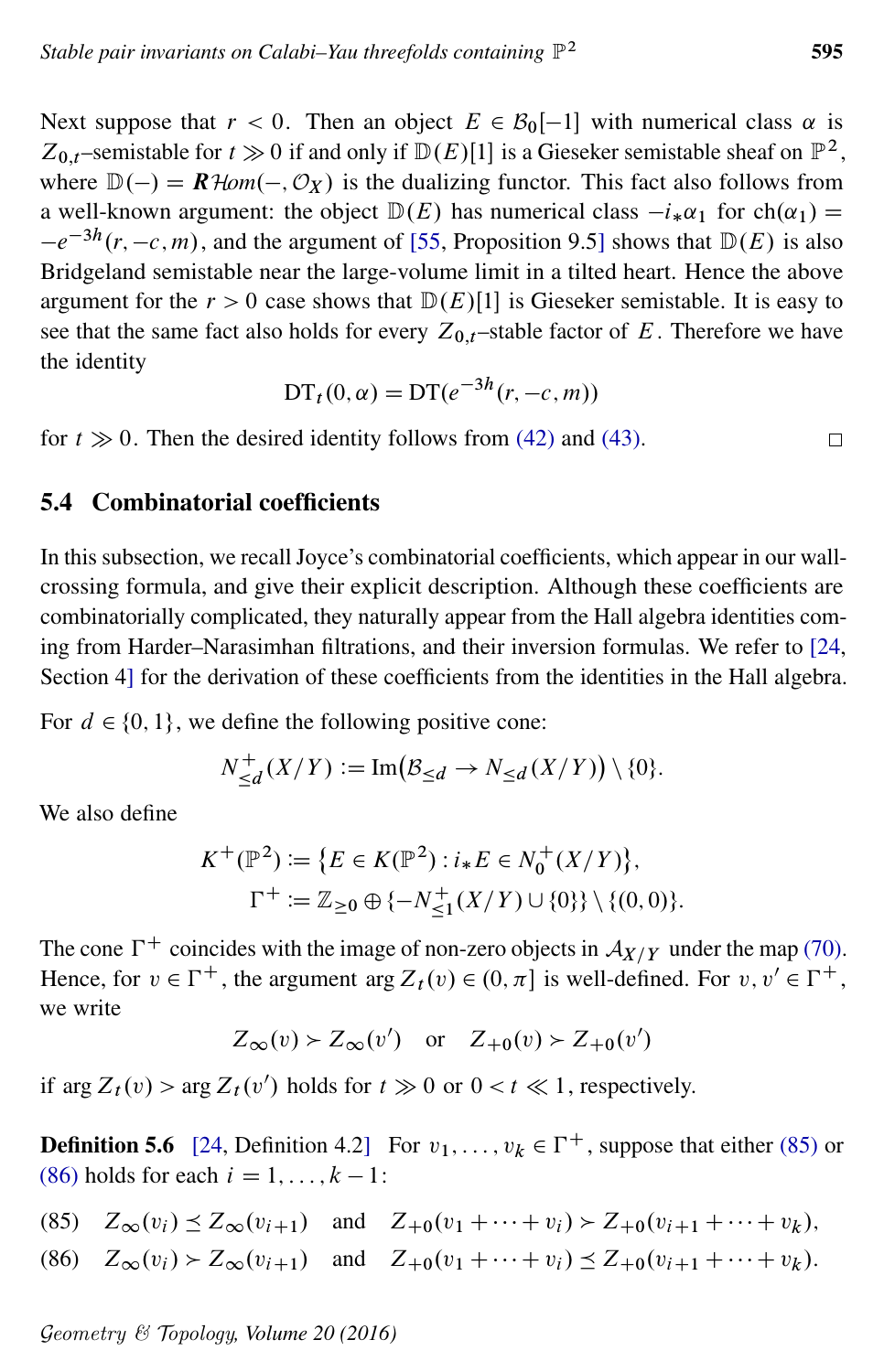<span id="page-41-0"></span>Then define

(87) 
$$
S({v_1,\ldots,v_k},Z_{\infty},Z_{+0}):=(-1)^a,
$$

where a is the number of  $i = 1, ..., k - 1$  satisfying [\(85\).](#page-40-0) If neither [\(85\)](#page-40-0) nor [\(86\)](#page-40-1) holds for some i, we define  $S({v_1}, \ldots, v_k), Z_\infty, Z_{+0}) = 0.$ 

<span id="page-41-1"></span>Let  $\iota(x)$  be the function on R defined by

(88) 
$$
t(x) := \begin{cases} 1 & x > 0, \\ -1 & x \le 0. \end{cases}
$$

<span id="page-41-4"></span>We can also write  $(87)$  in the following way:

(89) 
$$
\frac{1}{2^{k-1}} \lim_{\varepsilon \to +0} \prod_{i=1}^{k-1} \{ \iota(\arg Z_{1/\varepsilon}(v_i) - \arg Z_{1/\varepsilon}(v_{i+1})) - \iota(\arg Z_{\varepsilon}(v_1 + \dots + v_i) - \arg Z_{\varepsilon}(v_{i+1} + \dots + v_k)) \}.
$$

<span id="page-41-2"></span>**Definition 5.7** [\[24,](#page-54-13) Definition 4.4] For  $v_1, \ldots, v_k \in \Gamma^+$ , we define

$$
(90) \quad U(\{v_1, \ldots, v_k\}, Z_{\infty}, Z_{+0}) := \sum_{1 \le k'' \le k' \le k} \sum_{\substack{\psi : \{1, \ldots, k\} \to \{1, \ldots, k'\} \\ \psi': \{1, \ldots, k'\} \to \{1, \ldots, k''\} \\ \prod_{a=1}^{k''} S(\{v_i^{\dagger}\}_{i \in \psi'^{-1}(a)}, Z_{\infty}, Z_{+0}) \frac{(-1)^{k''-1}}{k''} \prod_{b=1}^{k'} \frac{1}{|\psi^{-1}(b)|!}.
$$

Here  $\psi$ ,  $\psi'$ ,  $v_i^{\dagger}$  $i<sub>i</sub>$  are as follows:

- $\psi$  and  $\psi'$  are non-decreasing surjective maps.
- For  $1 \le i, j \le k$  with  $\psi(i) = \psi(j)$ , we have  $Z_{\infty}(v_i) = Z_{\infty}(v_i)$ .
- <span id="page-41-3"></span>• For  $1 \leq i, j \leq k''$ , we have

(91) 
$$
Z_{+0}\left(\sum_{a\in\psi^{-1}\psi'^{-1}(i)} v_a\right) = Z_{+0}\left(\sum_{a\in\psi^{-1}\psi'^{-1}(j)} v_a\right).
$$

• The elements  $v_i^{\dagger}$  $i \in \Gamma^+$  for  $1 \le i \le k'$  are defined to be

$$
v_i^{\dagger} = \sum_{j \in \psi^{-1}(i)} v_j.
$$

<span id="page-41-5"></span>We also define the following more explicit function: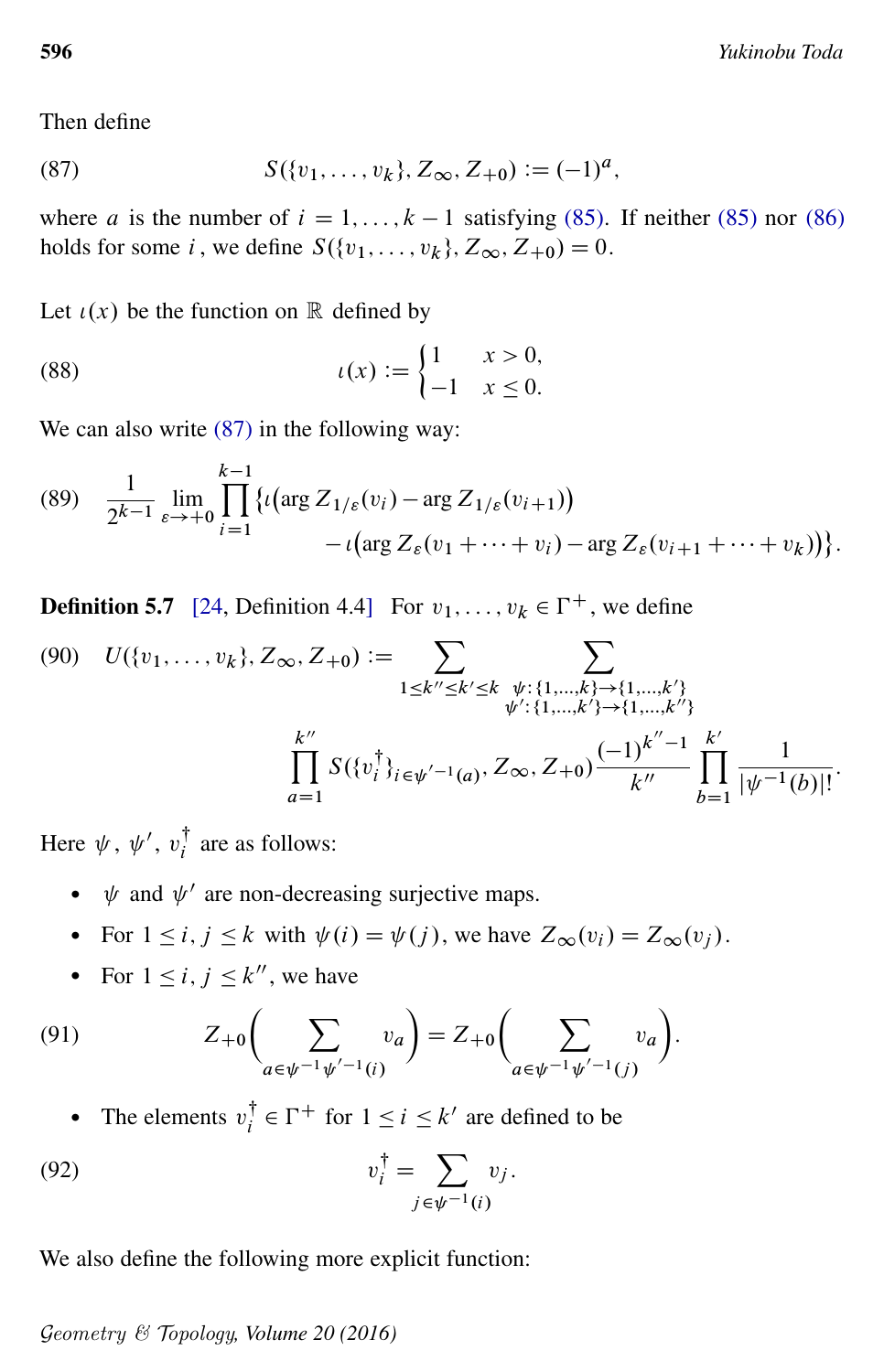**Definition 5.8** Suppose that  $1 \le e \le k$  and  $(r_j, c_j, m_j) \in \mathbb{Q}^3$  for  $1 \le j \le k$ ,  $j \ne e$ are given. If  $\hat{c}_j = c_j + \frac{1}{2}r_j > 0$  holds for all  $j \neq e$ , we define

<span id="page-42-0"></span>(93) 
$$
U(\{(r_j, c_j, m_j)\}_{j \neq e}) := \lim_{\epsilon \to +0} \sum_{\substack{\text{non-decreasing } \psi : \{1, \dots, k\} \to \{1, \dots, k'\} \\ e': = \psi(e), \psi^{-1}(e') = \{e\}, \psi(i) = \psi(j) \text{ implies } v_i \sim v_j}} \frac{\frac{1}{2^{k'-1}} \prod_{i=1}^{k'} \frac{1}{|\psi^{-1}(i)|!}}{\frac{1}{\psi^{-1}(i)!}} \\ \times \prod_{i < e'-1} \left\{ \iota\left(\frac{r_{i+1}^{\dagger}}{c_{i+1}^{\dagger}} - \frac{r_i^{\dagger}}{c_i^{\dagger}} + \varepsilon\left(\frac{m_i^{\dagger}}{c_i^{\dagger}} - \frac{m_{i+1}^{\dagger}}{c_{i+1}^{\dagger}}\right)\right) - \iota\left(\sum_{j=1}^{k'} m_j^{\dagger}\right) \right\} \\ \times \left\{ \iota(-r_{e'-1}^{\dagger}) - \iota\left(\sum_{j=1}^{e'-1} m_j^{\dagger}\right) \right\} \cdot \left\{ - \iota(-r_{e'+1}^{\dagger}) + \iota\left(\sum_{j=e'+1}^{k'} m_j^{\dagger}\right) \right\} \\ \times \prod_{i > e'} \left\{ \iota\left(\frac{r_{i+1}^{\dagger}}{c_{i+1}^{\dagger}} - \frac{r_i^{\dagger}}{c_i^{\dagger}} + \varepsilon\left(\frac{m_i^{\dagger}}{c_i^{\dagger}} - \frac{m_{i+1}^{\dagger}}{c_{i+1}^{\dagger}}\right)\right) + \iota\left(\sum_{j=i+1}^{k'} m_j^{\dagger}\right) \right\}.
$$

Here *i* is the function [\(88\),](#page-41-1)  $v_i \sim v_j$  means  $v_i = av_j$  for some  $a \in \mathbb{Q}_{>0}$ , and

$$
(r_i^{\dagger}, c_i^{\dagger}, m_i^{\dagger}) := \sum_{j \in \psi^{-1}(i)} (r_j, c_j + \frac{1}{2}r_j, m_j + \frac{1}{2}c_j + \frac{1}{8}r_j), \quad 1 \le i \le k'.
$$

<span id="page-42-2"></span>In the following lemma, we relate  $(90)$  with the function  $(93)$ :

**Lemma 5.9** For  $v_1, \ldots, v_k \in \Gamma^+$ , suppose that there is  $1 \le e \le k$  such that  $\text{rank}(v_e) > 0$ and rank $(v_i) = 0$  for  $i \neq e$ .

- <span id="page-42-1"></span>(i) If [\(90\)](#page-41-2) is non-zero, then  $v_j$  is written as  $(0, -i_*\alpha_j)$  for  $\alpha_j \in K^+(\mathbb{P}^2)$  satisfying  $ch(\alpha_j) = (r_j, c_j, m_j)$  with  $\hat{c}_j = c_j + \frac{1}{2}r_j > 0$ .
- (ii) In the notation of  $(i)$ , we have the identity

(94) 
$$
U({v_1,\ldots,v_k},Z_\infty,Z_{+0})=U({(r_j,c_j,m_j)}_{j\neq e}).
$$

**Proof** Note that  $\lim_{t\to 0} \arg Z_t(v)$  is either 0 or  $\frac{\pi}{2}$  or  $\pi$  for any  $v \in \Gamma^+$  with rank $(v) = 0$ , while arg  $Z_t(v) = \psi$  for any  $t > 0$  if rank $(v) > 0$ . This implies that the equality [\(91\)](#page-41-3) never happens for  $i \neq j$ , hence we have  $k'' = 1$ . For the same reason,  $Z_{\infty}(v_i) = Z_{\infty}(v_e)$  never happens for  $j \neq e$ , hence the map  $\psi$  in [\(90\)](#page-41-2) should satisfy  $\psi^{-1}\psi(e) = \{e\}$ . Also, for rank-zero  $v, v' \in \Gamma^+$ , it is easy to see that  $Z_{\infty}(v) = Z_{\infty}(v')$ is equivalent to the equality  $v' = av$  for some  $a \in \mathbb{Q}_{>0}$ .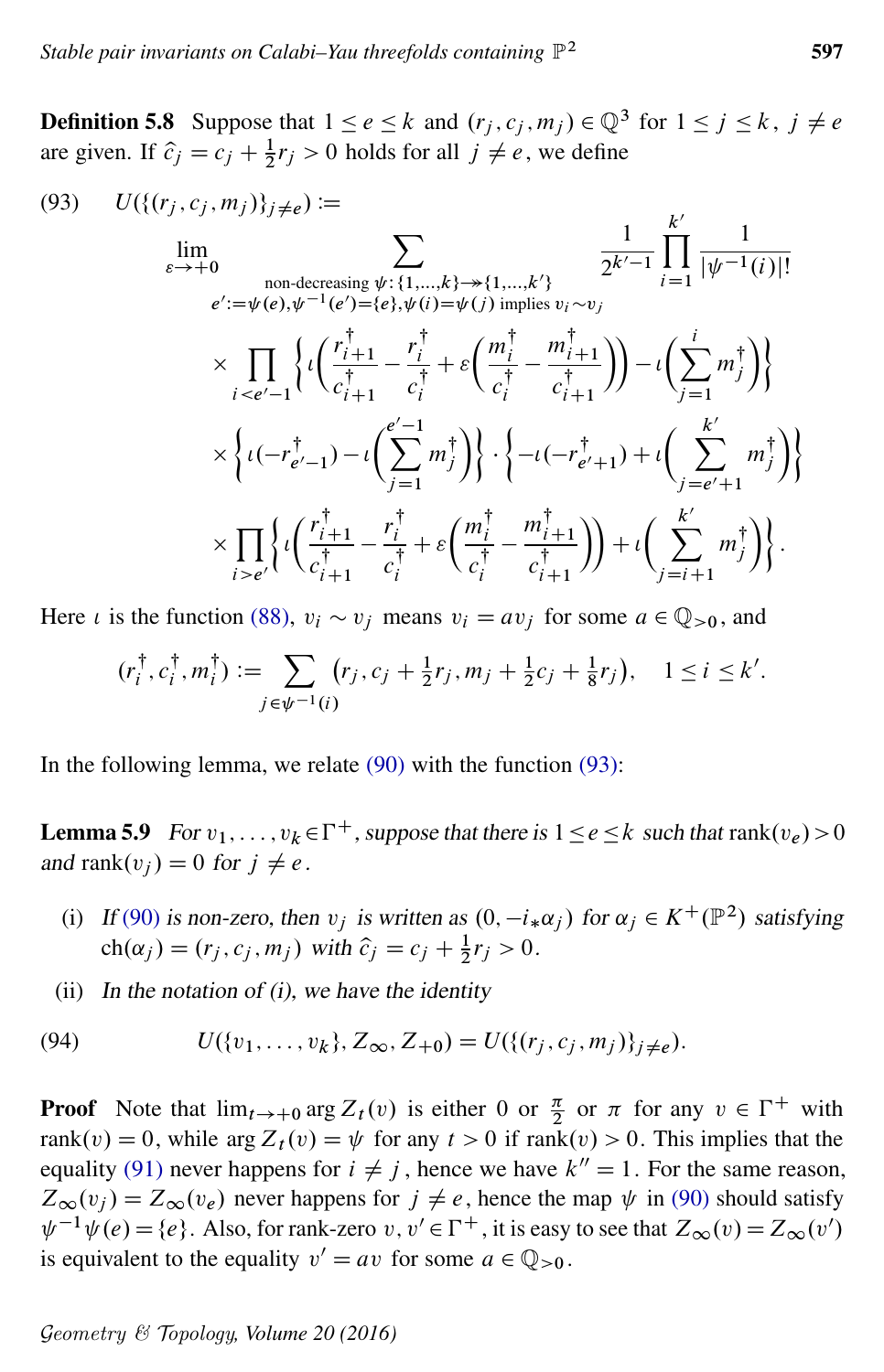(i) By the above observations, it is enough to prove (i) assuming  $S({v_i}_{i=1}^k, Z_\infty, Z_{+0})$ is non-zero. For  $j \neq e$ , we have  $v_j \in N_{\leq 1}(X/Y)$  as rank $(v_j) = 0$ . Suppose that  $v_j \notin N_0(X/Y)$  for some  $j \neq e$ . If  $j < e$ , then for each  $j \leq j' < e$ , we have

$$
\frac{\pi}{2} = \arg Z_t(v_1 + \dots + v_{j'}) < \arg Z_t(v_{j'+1} + \dots + v_k) = \psi
$$

for any  $t > 0$ . Hence  $Z_{\infty}(v_{j'}) > Z_{\infty}(v_{j'+1})$  should hold. This implies that

$$
\frac{\pi}{2} = \arg Z_t(v_j) > \arg Z_t(v_e) = \psi
$$

for  $t \gg 0$ , which is a contradiction. A similar argument also leads to a contradiction if  $j > e$ . Hence we have  $v_j \in N_0(X/Y)$  for any  $j \neq e$ , and can write  $v_j = (0, -i_*\alpha_j)$  for some  $\alpha_j \in K^+(\mathbb{P}^2)$ . If we write  $ch(\alpha_j) = (r_j, c_j, m_j)$ , then  $\hat{c}_j \geq 0$  by the definition of  $K^+(\mathbb{P}^2)$ . If  $\hat{c}_j = 0$  for some  $j \neq e$ , then  $\arg Z_{0,t}(v_j) = \pi$  for any  $t > 0$ , and an argument similar to the one above leads to a contradiction. Therefore  $\hat{c}_i > 0$  for any  $j \neq e$ .

(ii) Noting the observations before the proof of (i), the identity [\(94\)](#page-42-1) is obtained by a direct computation of  $S(\{v_i^{\dagger}\})$  $i^{\dagger}$ <sub>i</sub> $k'$ <sub>i=</sub>  $\binom{k'}{i=1}$ ,  $Z_{\infty}$ ,  $Z_{+0}$ ) through the description [\(89\).](#page-41-4) For instance, if  $i < e'$ , one computes

$$
\lim_{\varepsilon \to +0} \iota \left( \arg Z_{\varepsilon} (v_1^{\dagger} + \dots + v_i^{\dagger}) - \arg Z_{\varepsilon} (v_{i+1}^{\dagger} + \dots + v_k^{\dagger}) \right)
$$
\n
$$
= \lim_{\varepsilon \to +0} \iota \left( \arg \left( \sum_{j=1}^i -m_j^{\dagger} + \frac{1}{2} \varepsilon^2 r_j^{\dagger} + \varepsilon c_j^{\dagger} \sqrt{-1} \right) - \psi \right)
$$
\n
$$
= \iota \left( \sum_{j=1}^i m_j^{\dagger} \right).
$$

The other values which appear in [\(89\)](#page-41-4) can be computed in a similar way.  $\Box$ 

We finally define the following function, which appears as a wall-crossing coefficient in the next subsection.

<span id="page-43-0"></span>**Definition 5.10** In the same situation of [Definition 5.8,](#page-41-5) suppose that we are also given  $r \in \mathbb{Z}$  and  $\beta \in H_2(X)$ . We define

$$
f(\{(r_j, c_j, m_j)\}_{j \neq e}, r, \beta) := \sum_{G \in G(k)} \frac{1}{2^{k-1}} U(\{(r_j, c_j, m_j)\}_{j \neq e})
$$
  
 
$$
\times \prod_{\substack{a \to e \text{ or } \\ e \to a \text{ in } G}} \iota(e-a)(r_a + m_a + 3rc_a - r_a D\beta + \frac{3}{2}c_a + \frac{9}{2}rr_a + \frac{9}{2}r^2r_a)
$$
  
 
$$
\times \prod_{\substack{a \to b \text{ in } G \\ a, b \neq e}} 3(r_a c_b - r_b c_a).
$$

Here  $G(k)$  is the set of graphs defined by [\(50\).](#page-22-2)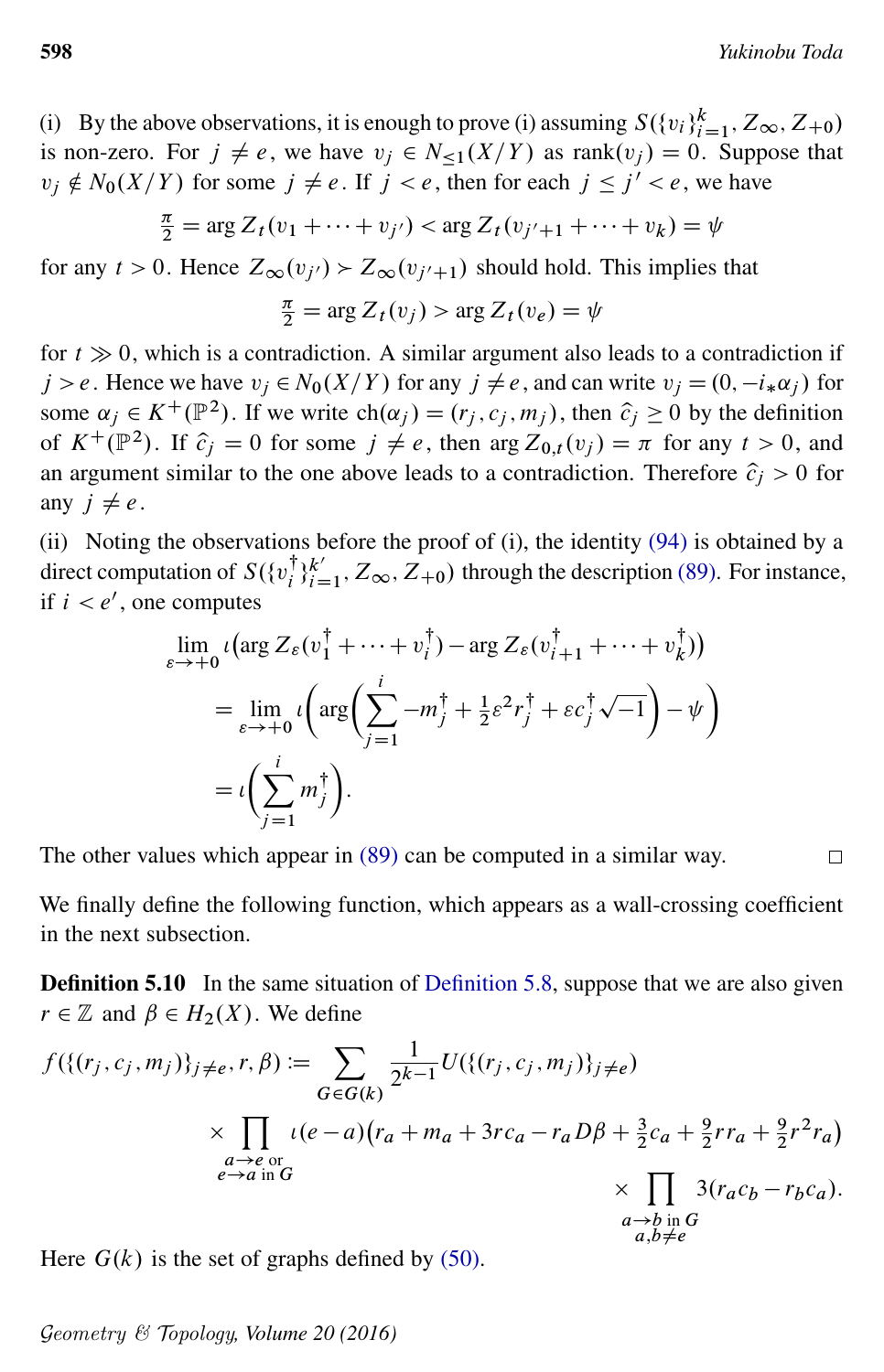### 5.5 Wall-crossing formula

<span id="page-44-0"></span>Combined with the results so far, we prove our main result.

<span id="page-44-3"></span>**Theorem 5.11** Suppose that [Conjecture 1.3](#page-2-1) holds. Then for any  $\gamma \in N_{\leq 1}(\mathcal{Y})$ , we have the formula

$$
(95) \quad P_{\gamma}(\mathcal{Y}) = \sum_{(n,\beta)\in\mathbb{Z}\oplus H_2(X,\mathbb{Z})} \Bigg( \sum_{\substack{k\geq 1\\1\leq e\leq k}} \sum_{\substack{(r_j,c_j,2m_j)\in\mathbb{Z}^3,\\2c_j+r_j>0,\ c_j^2\geq 2r_jm_j,\text{ satisfying } (96)}} \sum_{\substack{1\leq i\leq k,\\(r_j,c_j+r_j>0,\ c_j^2\geq 2r_jm_j,\text{ satisfying } (96)}} (-1)^{k-1+\sum_{a\neq e}r_a+m_a+rc_a-r_aD\beta+\frac{3}{2}c_a+\frac{rr_a}{2}+\frac{r^2r_a}{2}+\sum_{a
$$

<span id="page-44-1"></span>Here  $f({(r_j, c_j, m_j)}_{j \neq e}, r, \beta)$  is given in [Definition 5.10,](#page-43-0) and the condition [\(96\)](#page-44-1) is

(96) 
$$
(1, -ch(\Phi_{*}\gamma)) = e^{rD}(1, 0, -\beta, -n) - \sum_{j \neq e} (0, r_{j}[D], (\frac{3}{2}r_{j} + c_{j})[l], \frac{3}{2}r_{j} + \frac{3}{2}c_{j} + m_{j}).
$$

**Proof** Under [Conjecture 1.3,](#page-2-1) we can apply the same wall-crossing formula in [\[25,](#page-54-2) Theorem 5.18] to the one-parameter family of weak stability conditions  $\sigma_t$  for  $t \in \mathbb{R}_{>0}$ . For any  $\gamma \in N_{\leq 1}(\mathcal{Y})$ , we obtain

<span id="page-44-2"></span>(97) 
$$
\lim_{t \to +0} DT_t(1, -\Phi_* \gamma) = \lim_{t \to \infty} \sum_{\substack{k \ge 1, v_1, ..., v_k \in \Gamma^+ \\ v_1 + ... + v_k = (1, -\Phi_* \gamma)}} \sum_{\substack{G \in G(k) \\ \text{with } G}} \frac{(-1)^{k-1+\sum_{a < b} \chi(v_a, v_b)}}{2^{k-1}}
$$

$$
\times U(\{v_1, ..., v_k\}, Z_\infty, Z_{+0}) \prod_{\substack{a \to b \\ \text{in } G}} \chi(v_a, v_b) \prod_{j=1}^k DT_t(v_j).
$$

By [Lemma 4.8,](#page-29-1) there is a unique  $1 \le e \le k$  such that  $\text{rank}(v_e) = 1$  and  $\text{rank}(v_i) = 0$ for  $j \neq e$ . Therefore, by [Lemma 5.9,](#page-42-2)  $v_j$  is written as  $(0, -i_*\alpha_j)$  for  $\alpha_j \in K^+(\mathbb{P}^2)$ with  $ch(\alpha_j) = (r_j, c_j, m_j), c_j + \frac{1}{2}r_j > 0$ . For  $a, b \neq e$ , we have

$$
\chi(v_a, v_b) = 3(r_a c_b - r_b c_a)
$$

by [\(21\)](#page-12-3) and [\(23\).](#page-13-5) Also, if we write  $\text{ch}(v_e)$  as  $e^{rD}(1, 0, -\beta, -n)$ , then we have

$$
\chi(v_a, v_e) = r_a + m_a + 3rc_a - r_a D\beta + \frac{3}{2}c_a + \frac{9}{2}rr_a + \frac{9}{2}r^2r_a.
$$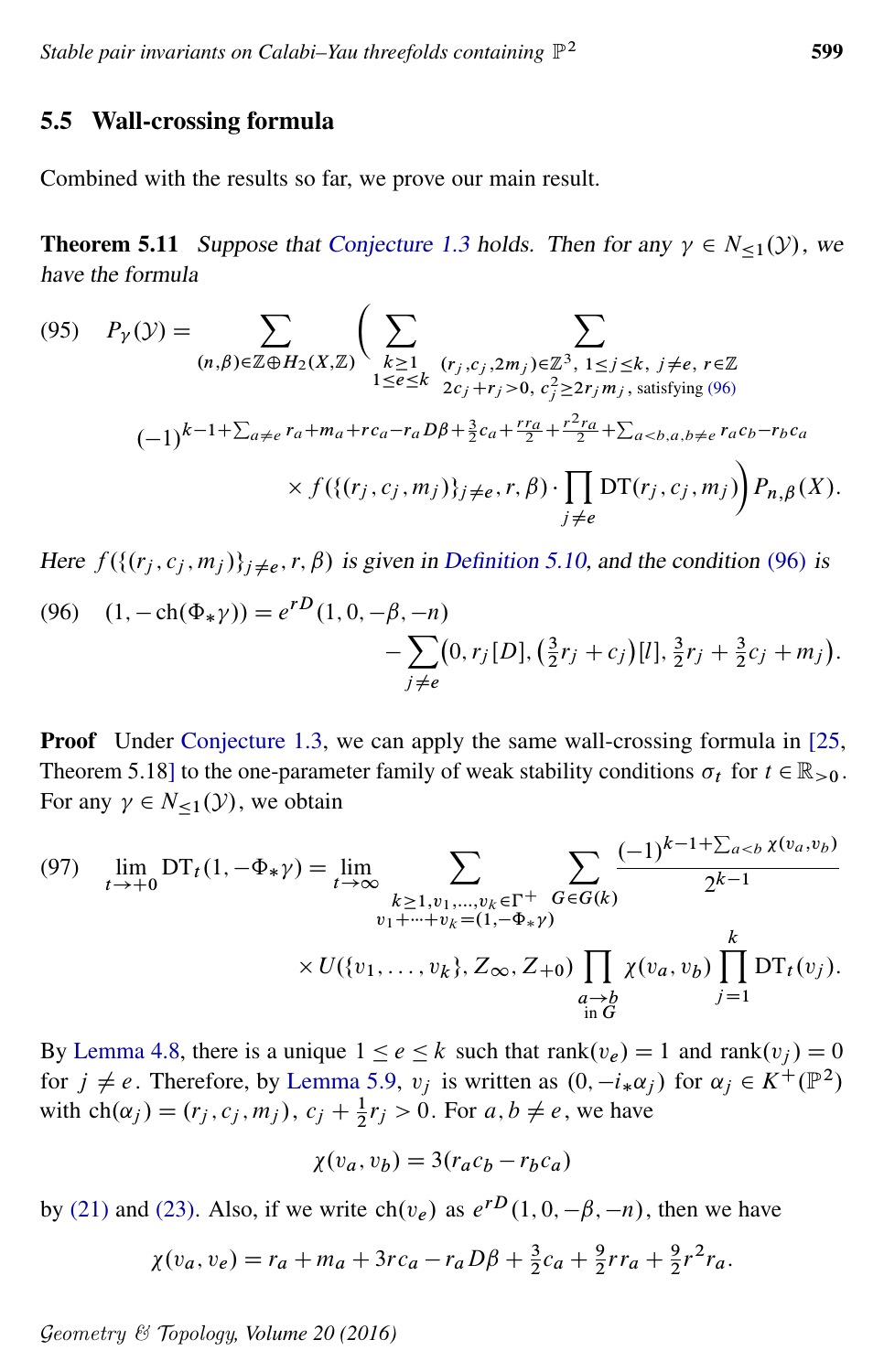The equality  $v_1 + \cdots + v_k = (1, -\Phi_* \gamma)$  is equivalent to the equality of Chern characters

$$
ch(v_1) + \cdots + ch(v_k) = (1, -ch(\Phi_*\gamma)),
$$

which coincides with the condition [\(96\)](#page-44-1) by [\(23\).](#page-13-5) Applying the above computations to [\(97\),](#page-44-2) noting [Remark 3.9](#page-19-5) and using Propositions [5.3,](#page-37-3) [5.4,](#page-38-0) [5.5](#page-39-1) and [Lemma 5.9,](#page-42-2) we obtain the desired formula.  $\Box$ 

Remark 5.12 By the finiteness of walls in [Proposition 5.2,](#page-34-0) the sum in [\(95\)](#page-44-3) must be a finite sum. It is also straightforward to check that, for a fixed  $\gamma \in N_{\leq 1}(\mathcal{Y})$ , there is only a finite number of  $(n, \beta)$ ,  $r \in \mathbb{Z}$ ,  $k \ge 1$  and  $\{(r_j, c_j, 2m_j)\}_{j \neq e} \subset \mathbb{Z}^3$  satisfying [\(96\)](#page-44-1) and the conditions

$$
c_j + \frac{1}{2}r_j > 0
$$
,  $c_j^2 \ge 2r_jm_j$ ,  $U({{(r_j, c_j, m_j)}}_{j \ne e}) \ne 0$ .

**Remark 5.13** If  $r \neq 0$ , the invariant DT $(r, c, m)$  is computed by the recursion formula [\(49\).](#page-21-2) Also, the invariant DT $(0, c, m)$  for  $c \neq 0$  is described by polynomials of stable pair invariants on X by [Lemma 3.15.](#page-22-0) Hence the formula [\(95\)](#page-44-3) describes  $PT_v(y)$  in terms of polynomials of stable pair invariants on  $X$ , in principle.

If we restrict the curve class to be of the form  $c[l]$  for  $c > 0$  and a line  $l \subset D$ , we obtain the following relationship between stable pair invariants and generalized DT invariants on local  $\mathbb{P}^2$ :

<span id="page-45-2"></span><span id="page-45-0"></span>Corollary 5.14 Suppose that [Conjecture 1.3](#page-2-1) holds. Then for any positive integer c and  $n \in \mathbb{Z}$ , we have the formula

$$
(98) \quad P_{n,c[l]}(X) = \sum_{\substack{(n',c') \in \mathbb{Z}^2}} \Biggl( \sum_{\substack{k \geq 1 \\ 0 \leq c' < c}} \sum_{\substack{1 \leq e \leq k \\ 1 \leq e \leq k}} \sum_{\substack{(r_j,c_j,2m_j) \in \mathbb{Z}^3, 1 \leq j \leq k, j \neq e, r := \sum_{j \neq e} r_j \\ 2c_j + r_j > 0, c_j^2 \geq 2r_j m_j, \text{ satisfying (99)}}} (-1)^{k+n-n'+rc'+rc + \frac{3}{2}r^3 - \frac{1}{2}r + \sum_{a < b, a, b \neq e} r_a c_b - r_b c_a} \times f(\{(r_j, c_j, m_j)\}_{j \neq e}, r, c'[l]) \cdot \prod_{j \neq e} DT(r_j, c_j, m_j) \Biggr) P_{n',c'[l]}(X).
$$

<span id="page-45-1"></span>Here the condition [\(99\)](#page-45-1) is

(99)  

$$
c = c' + \frac{3}{2}r^2 + r + \sum_{j \neq e} (\frac{1}{2}r_j + c_j),
$$

$$
n = n' - \frac{3}{2}r^3 + (\frac{3}{2} - 3c')r + \sum_{j \neq e} (\frac{3}{2}c_j + m_j).
$$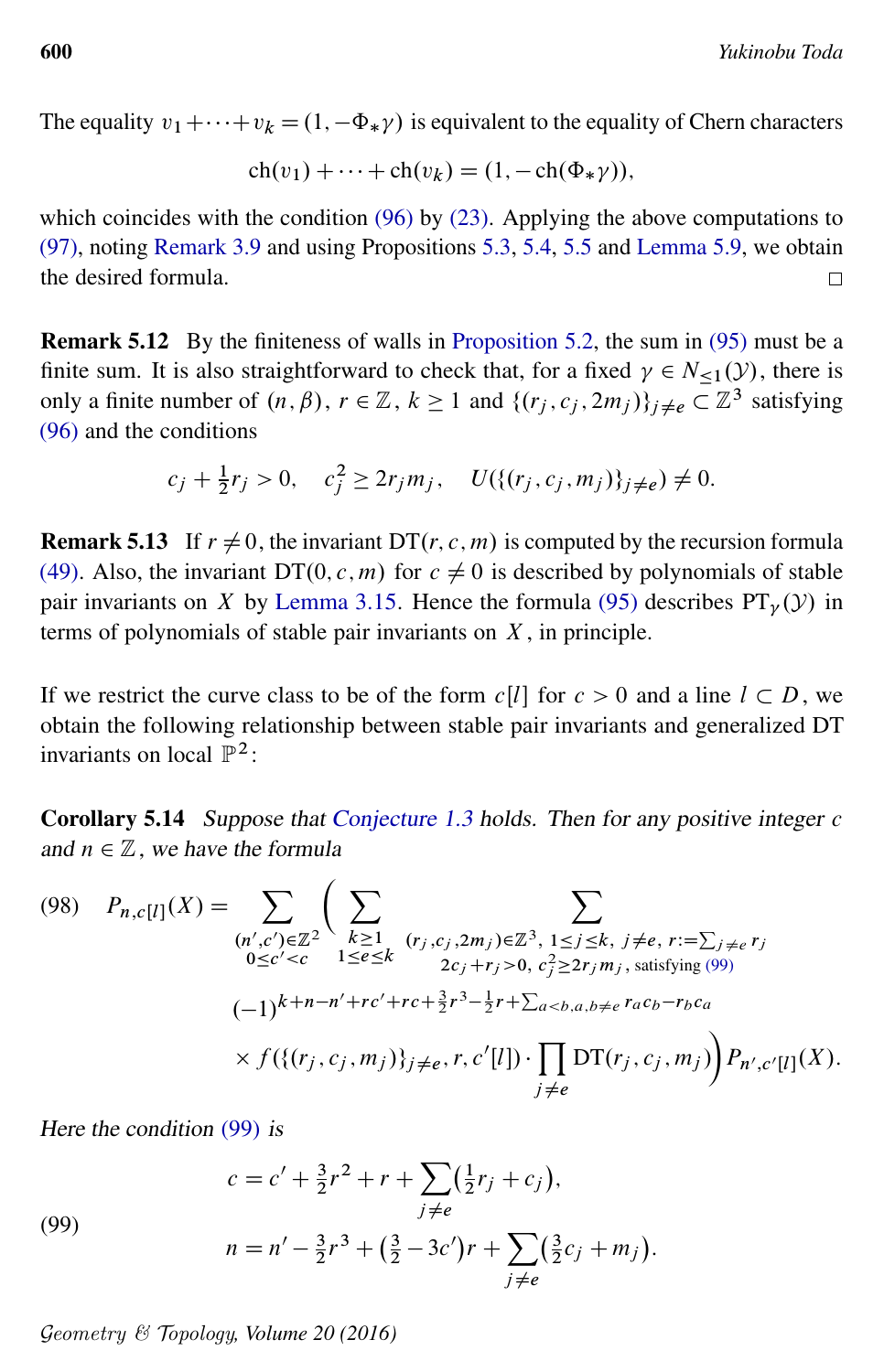**Proof** We apply [Theorem 5.11](#page-44-0) for  $\gamma \in N_0(\mathcal{Y})$  such that  $\Phi_*\gamma \in N_0(X/Y)$  corresponds to  $(c[l], n)$  under the map [\(34\).](#page-15-2) Then  $P_{\nu}(\mathcal{Y}) = 0$  by the definition of orbifold stable pairs. In the right-hand side of [\(95\),](#page-44-3) there is a unique term with  $r = 0$  and  $k = 1$  which gives  $P_{n,c}[l](X)$ . The condition [\(96\)](#page-44-1) determines r by  $r = \sum_{j \neq e} r_j$ , and the condition [\(96\)](#page-44-1) for  $\beta = c'[l]$  is equivalent to the condition [\(99\),](#page-45-1) which implies  $c' < c$ .

Remark 5.15 The formula [\(98\)](#page-45-2) is a recursion formula for stable pair invariants on local  $\mathbb{P}^2$  in terms of generalized DT invariants on it. By solving the recursion, one can in principle describe the stable pair invariants on local  $\mathbb{P}^2$  in terms of generalized DT invariants on it with possibly non-zero rank.

<span id="page-46-1"></span>**Example 5.16** Let us consider the  $c' = c - 1$  term of [\(98\).](#page-45-2) Using the Bogomolov inequality in [Remark 3.9,](#page-19-5) we see that there are three kinds of contributions:

(i) 
$$
k = 2
$$
 and  $\{(r_j, c_j, m_j)\}_{j \neq e} = \{(0, 1, n - n' - \frac{2}{3})\}$  with  $n' < n - 1$ .

(ii) 
$$
k = 2
$$
 and  $\{(r_j, c_j, m_j)\}_{j \neq e} = \{(-1, 1, \frac{1}{2})\}.$ 

<span id="page-46-0"></span>(iii) 
$$
k = 3
$$
 and  $\{(r_j, c_j, m_j)\}_{j \neq e} = \{(1, 0, 0), (-1, 1, \frac{1}{2})\}.$ 

The corresponding invariants  $DT(r_j, c_j, m_j)$  are given by

(100) 
$$
DT(0, 1, *) = 3, \quad DT(1, 0, 0) = DT(-1, 1, \frac{1}{2}) = 1.
$$

By computing  $f({{(r_j, c_j, m_j)}_{j \neq e}})$ , we obtain

$$
P_{n,c[l]}(X) = \sum_{n' < n-1} (-1)^{n-n'-1} 3(n-n') P_{n',(c-1)[l]}(X) + (-1)^{c-1} 3c P_{n-3c+2,(c-1)[l]}(X) + (-9c^2 + 6c + 3) P_{n-1,(c-1)[l]}(X) + \text{(terms of } P_{n',c'[l]}(X) \text{ with } c' \leq c - 2\text{)}.
$$

In particular, one obtains  $P_{n, [l]}(X) = 3(-1)^{n-1}n$  from the above formula. This is compatible with the fact that  $P_n(X, [l])$  is a  $\mathbb{P}^{n-1}$ -bundle over  $\mathbb{P}^2$ .

**Example 5.17** In the  $c' = c - 2$  term of [\(98\),](#page-45-2) we see that the possible contributions of  $\{(r_i, c_i, m_i)\}_{i \neq e}$  are as follows:

(i) 
$$
k = 2
$$
 and  $\{(0, 2, m), m \in \mathbb{Z}_{\geq 0}\}, \{(-1, 2, -2)\}, \{(-1, 2, -1)\}.$ 

(ii) 
$$
k = 3
$$
 and

$$
\{(0, 1, m - \frac{1}{2}), (0, 1, m' - \frac{1}{2}) : m, m' \in \mathbb{Z}_{>0}\},\
$$
  

$$
\{(0, 1, m - \frac{1}{2}), (-1, 1, -\frac{1}{2}) : m \in \mathbb{Z}_{>0}\},\
$$
  

$$
\{(-2, 2, 1), (1, 0, 0)\}, \{(-2, 2, 1), (2, 0, 0)\}, \{(-1, 1, -\frac{1}{2}), (1, 1, -\frac{1}{2})\},\
$$
  

$$
\{(-1, 2, -2), (1, 0, 0)\}, \{(-1, 2, -1), (1, 0, 0)\}, \{(1, 1, \frac{1}{2}), (-1, 1, -\frac{1}{2})\}.
$$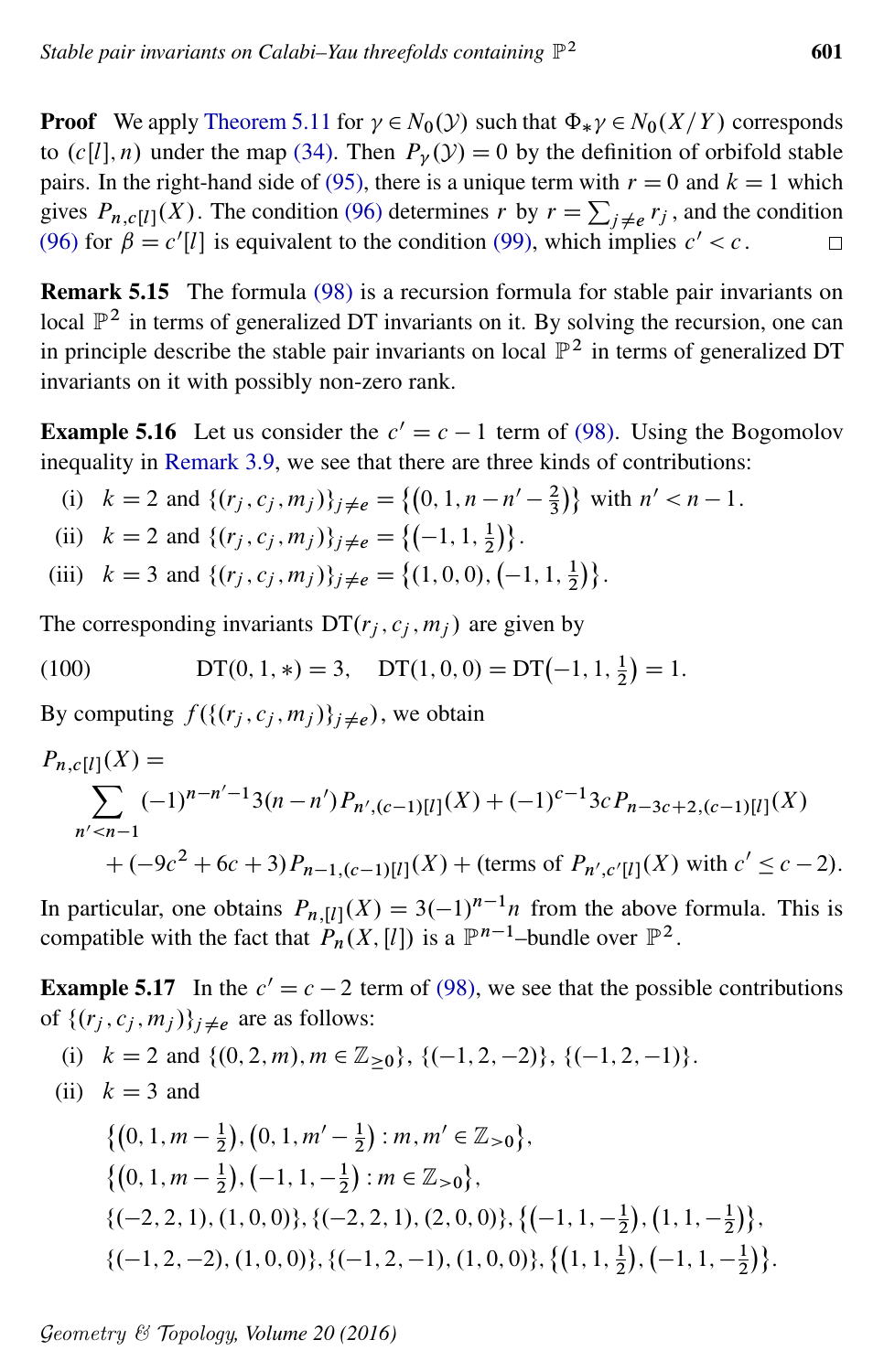(iii)  $k = 4$  and

$$
\begin{aligned} & \left\{ \left(0, 1, m - \frac{1}{2}\right), \left(-1, 1, -\frac{1}{2}\right), (1, 0, 0) : m \in \mathbb{Z}_{\geq 0} \right\}, \\ & \left\{ \left(1, 0, 0\right), \left(-1, 1, -\frac{1}{2}\right), \left(-1, 1, -\frac{1}{2}\right) \right\}. \end{aligned}
$$

(iv) 
$$
k = 5
$$
 and  $\{(1, 0, 0), (1, 0, 0), (-1, 1, -\frac{1}{2}), (-1, 1, -\frac{1}{2})\}.$ 

Using [\(42\),](#page-19-4) the invariants  $DT(r_i, c_i, m_i)$  are computed by [\(100\),](#page-46-0) together with

 $DT(2, 0, 0) = \frac{1}{4}$ ,  $DT(1, 0, -1) = 3$ ,  $DT(0, 2, 0) = -6$ ,  $DT(0, 2, 1) = -\frac{21}{4}$  $\frac{21}{4}$ .

The latter two invariants are computed using [Lemma 3.15.](#page-22-0)

#### <span id="page-47-0"></span>5.6 Constraints on stable pair invariants

In this subsection, we derive a non-trivial relationship among stable pair invariants induced by the Seidel–Thomas twist along  $\mathcal{O}_D$ . As in [Section 2.4,](#page-13-6) we assume that there is an  $\mathcal{L} \in \text{Pic}(X)$  such that  $i^*\mathcal{L} \cong \mathcal{O}_{\mathbb{P}^2}(1)$ . Similarly to  $\mathcal{D}_{X/Y}$  and  $\mathcal{D}_{\mathcal{Y}}$ , we define triangulated categories  $\mathcal{D}_{X/Y}^{\mathcal{L}}, \mathcal{D}_{\mathcal{Y}}^{\mathcal{L}^{\dagger}}$  $\int y^{\prime}$  to be

$$
\mathcal{D}_{X/Y}^{\mathcal{L}} := \langle \mathcal{L}, D^b \operatorname{Coh}_{\leq 1}(X/Y) \rangle_{\text{tr}} \subset D^b \operatorname{Coh}(X),
$$
  

$$
\mathcal{D}_{\mathcal{Y}}^{\mathcal{L}^{\dagger}} := \langle \mathcal{L}^{\dagger}, D^b \operatorname{Coh}_{\leq 1}(\mathcal{Y}) \rangle_{\text{tr}} \subset D^b \operatorname{Coh}(\mathcal{Y}).
$$

Here  $\mathcal{L}^{\dagger}$  is the line bundle on  $\mathcal{Y}$  given by  $\Phi^{-1}(\mathcal{L})$ , as we defined in [\(26\).](#page-13-7) The existence of a line bundle L is required to define the categories  $\mathcal{D}_{X/Y}^{\mathcal{L}}$  and  $\mathcal{D}_{Y}^{\mathcal{L}^{\dagger}}$  $\mathcal{L}^{\prime}$ . Note that the equivalence  $\Phi$  restricts to the equivalence between  $\mathcal{D}_{\mathcal{V}}^{\mathcal{L}^{\dagger}}$  $\mathcal{L}^{\top}$  and  $\mathcal{D}_{X/Y}^{\mathcal{L}}$ . We also define

$$
\mathcal{A}_{X/Y}^{\mathcal{L}} := \langle \mathcal{L}, \mathcal{B}_{\leq 1}[-1] \rangle_{\text{ex}} \subset \mathcal{D}_{X/Y}^{\mathcal{L}},
$$
  

$$
\mathcal{A}_{\mathcal{Y}}^{\mathcal{L}^{\dagger}} := \langle \mathcal{L}^{\dagger}, \text{Coh}_{\leq 1}(\mathcal{Y})[-1] \rangle_{\text{ex}} \subset \mathcal{D}_{\mathcal{Y}}^{\mathcal{L}^{\dagger}}.
$$

**Lemma 5.18** There are bounded t-structures on  $\mathcal{D}_{X/Y}^{\mathcal{L}}$  and  $\mathcal{D}_{Y}^{\mathcal{L}^{\dagger}}$  $\mathcal{L}^{\prime}$ , whose hearts are  $\mathcal{A}_{X/Y}^{\mathcal{L}}$  and  $\mathcal{A}_{\mathcal{Y}}^{\mathcal{L}^{\dagger}}$  $\mathcal{L}^{\prime}$ , respectively.

**Proof** For  $\mathcal{A}_{X/Y}^{\mathcal{L}}$ , we follow the same proof of [Lemma 4.4.](#page-26-4) Applying [Proposition 4.5](#page-27-0) for  $\mathcal{D} = D^b \operatorname{Coh}(X), \quad L = \mathcal{L}, \quad \mathcal{D}' = D^b \operatorname{Coh}_{\leq 1}(X/Y), \quad \mathcal{A}' = \mathcal{B}_{\leq 1}[-1],$ 

it is enough to check the vanishings

$$
Hom(\mathcal{L}, i_* F) = 0, \quad Hom(i_* T[-1], \mathcal{L}) = 0
$$

for  $\mu$ -semistable  $F \in \text{Coh}(\mathbb{P}^2)$  with  $\mu(F) \leq -\frac{1}{2}$  and  $\mu$ -semistable  $T \in \text{Coh}(\mathbb{P}^2)$  with  $\mu(T) > -\frac{1}{2}$  $\frac{1}{2}$ . Using  $i^*\mathcal{L} \cong \mathcal{O}_{\mathbb{P}^2}(1)$ , these vanishings hold by the same computation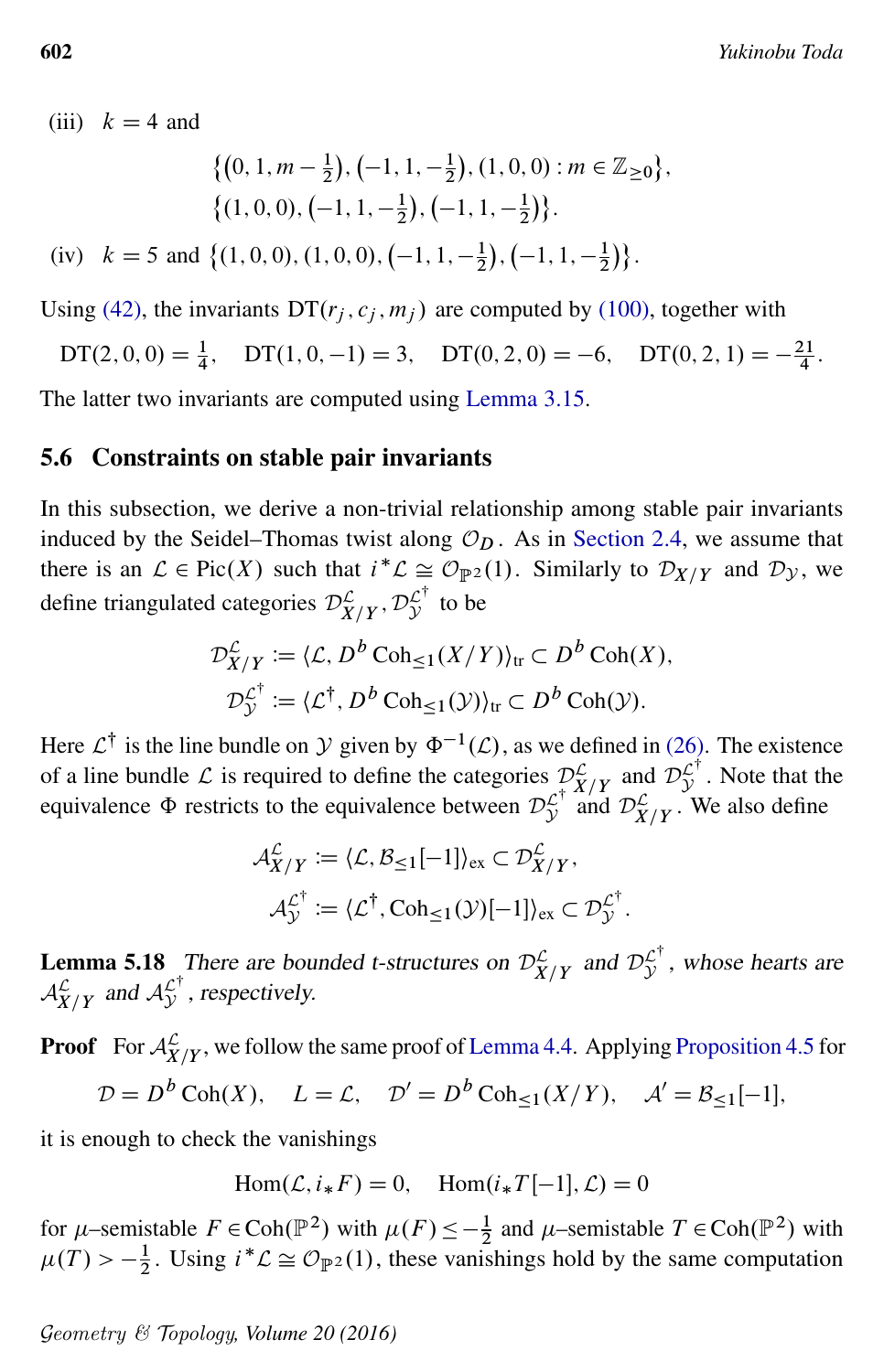of [Lemma 4.4.](#page-26-4) As for  $\mathcal{A}_{\mathcal{V}}^{\mathcal{L}^{\dagger}}$  $\mathcal{L}^{\prime}$ , the statement obviously follows from [Lemma 4.9](#page-30-2) since  $\mathcal{A}_{\mathcal{Y}}^{\mathcal{L}^{\dagger}} = \mathcal{A}_{\mathcal{Y}} \otimes \mathcal{L}^{\dagger}.$  $\Box$ 

We define the group homomorphism

$$
\mathbf{cl}^{\mathcal{L}}\colon K(\mathcal{D}_{X/Y}^{\mathcal{L}}) \to \Gamma
$$

via the isomorphism [\(69\)](#page-30-3) in the following way:

$$
\mathrm{cl}^{\mathcal{L}}(F) := (\mathrm{rank}(F), [F] - \mathrm{rank}(F)[\mathcal{L}]).
$$

Let  $\Gamma_{\bullet}$  be the filtration defined by [\(71\),](#page-31-4) and  $Z_t$  the collection of group homomorphisms defined by [\(75\).](#page-32-1) Similarly to [Lemma 4.13](#page-32-0) and [Lemma 4.14,](#page-33-1) one can show that

$$
\sigma_t^{\mathcal{L}} := (Z_t, \mathcal{A}_{X/Y}^{\mathcal{L}}), \quad t > 0
$$

determine a one-parameter family of weak stability conditions on  $\mathcal{D}_{X/Y}^{\mathcal{L}}$  with respect to  $(\Gamma_{\bullet}, cl^{\mathcal{L}})$  such that

<span id="page-48-0"></span>
$$
\lim_{t \to +0} \sigma_t^{\mathcal{L}} = (Z_0, \Phi(\mathcal{A}_{\mathcal{Y}}^{\mathcal{L}^{\dagger}})).
$$

**Proposition 5.19** (i) An object  $F \in \mathcal{A}_{X/Y}^{\mathcal{L}}$  with rank $(F) = 0$  is  $Z_t$ -semistable if and only if  $F \in A_{X/Y}$  and it is  $Z_t$ –semistable.

(ii) For  $t \gg 1$ , an object  $E \in \mathcal{A}_{X/Y}^{\mathcal{L}}$  with rank $(E) = 1$  is  $Z_t$ -stable for  $t \gg 0$  if and only if  $E$  is isomorphic to an object

(101) 
$$
\mathcal{O}_X(rD) \otimes \mathcal{L} \otimes (\mathcal{O}_X \to F)
$$

for  $r \in \mathbb{Z}$  and a stable pair  $(\mathcal{O}_X \to F)$  on X.

(iii) For  $0 < t \ll 1$ , an object  $E \in \mathcal{A}_{X/Y}^{\mathcal{L}}$  with rank $(E) = 1$  is  $Z_t$ -stable for  $0 < t \ll 1$ if and only if  $E$  is isomorphic to an object

$$
(102)\qquad \qquad \Phi(\mathcal{L}^{\dagger} \otimes (\mathcal{O}_{\mathcal{Y}} \to F))
$$

for an orbifold stable pair  $(\mathcal{O}_V \rightarrow F)$ .

**Proof** (i) is obvious. As for (ii), let  $C^{\mathcal{L}}$  be the subcategory of  $D^b \text{Coh}(X)$  defined by

<span id="page-48-1"></span>
$$
\mathcal{C}^{\mathcal{L}} := \langle \mathcal{L}(rD), \mathrm{Coh}_{\leq 1}(X)[-1] : r \in \mathbb{Z}\rangle_{\mathrm{ex}}.
$$

Then we have the same statements of [Lemma 4.6](#page-28-2) and [Lemma 4.7](#page-28-1) after replacing  $A_{X/Y}$ and C by  $\mathcal{A}_{X/Y}^{\mathcal{L}}$  and  $\mathcal{C}^{\mathcal{L}}$ , respectively. Also, objects of the form [\(101\)](#page-48-0) are objects in  $\mathcal{C}^{\mathcal{L}}$ , and the identical argument of [Proposition 5.3](#page-37-3) shows that the objects [\(101\)](#page-48-0) coincide with the set of rank-one  $Z_t$ –stable objects for  $t \gg 0$  up to isomorphisms. The proof of (iii) is also identical to [Proposition 5.4,](#page-38-0) after replacing  $\mathcal{O}_{\mathcal{Y}}$  by  $\mathcal{L}^{\dagger}$ .  $\Box$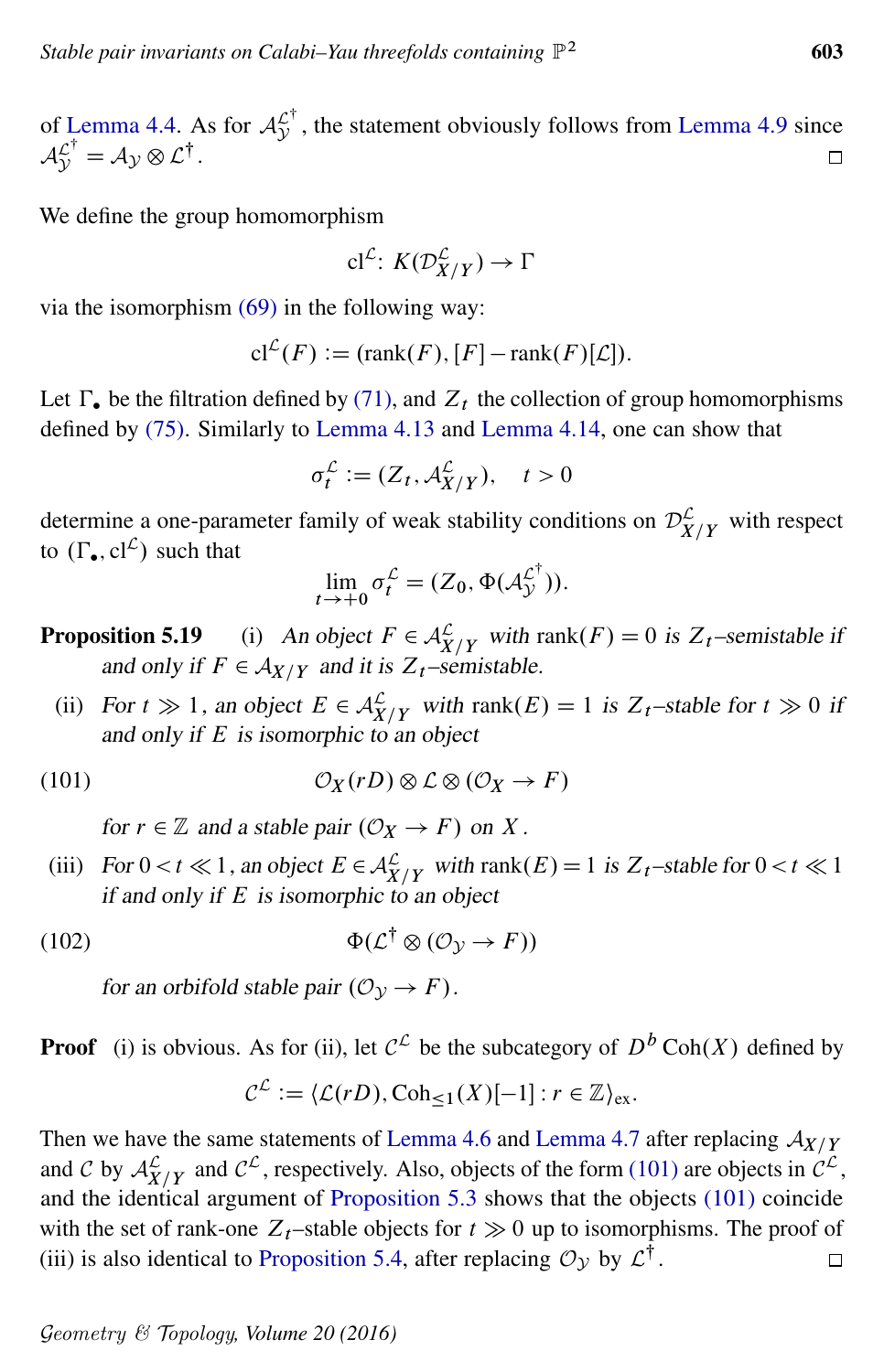Similarly to the definition of  $f({{(r_j, c_j, m_j)}}_{j \neq e}, r, \beta)$ , we set

$$
g(\{(r_j, c_j, m_j)\}_{j \neq e}, r, \beta) := \sum_{G \in G(k)} \frac{1}{2^{k-1}} U(\{(r_j, c_j, m_j)\}_{j \neq e})
$$
  
 
$$
\times \prod_{\substack{a \to e \text{ or } \\ e \to a \text{ in } G}} \iota(e-a)(m_a + \frac{1}{2}c_a + 3rc_a - r_a D\beta + \frac{9}{2}r r_a + \frac{9}{2}r^2 r_a)
$$
  
 
$$
\times \prod_{\substack{a \to b \text{ in } G \\ a, b \neq e}} 3(r_a c_b - r_b c_a).
$$

<span id="page-49-0"></span>**Theorem 5.20** Suppose that [Conjecture 1.3](#page-2-1) holds. Then for any element  $u \in \mathbb{Q}[D] \oplus \mathbb{Q}[D]$  $H^{\geq 4}(X,\mathbb{Q})$ , we have the formula

<span id="page-49-3"></span>(103) 
$$
\sum_{\substack{(n,\beta)\in\mathbb{Z}\\ \mathbb{Z}\oplus H_2(X,\mathbb{Z})}} \left( \sum_{\substack{k\geq 1\\ 1\leq e\leq k}} \sum_{\substack{(r_j,c_j,2m_j)\in\mathbb{Z}^3, 1\leq j\leq k, j\neq e, r\in\mathbb{Z}\\ 2c_j+r_j>0, c_j^2\geq 2r_jm_j, satisfying (104)}} \sum_{\substack{(\mathbf{I})\\ (-1)^{k+\sum_{j\neq e}r_j+m_j+rc_j-r_jD\beta+\frac{3}{2}c_j+\frac{rr_j}{2}+\frac{r^2r_a}{2}+\sum_{a
$$
= \sum_{\substack{(n,\beta)\in\mathbb{Z}\\ \mathbb{Z}\oplus H_2(X,\mathbb{Z})}} \left( \sum_{\substack{k\geq 1\\ 1\leq e\leq k}} \sum_{\substack{(r_j,c_j,2m_j)\in\mathbb{Z}^3, 1\leq j\leq k, j\neq e, r\in\mathbb{Z}\\ 2c_j+r_j>0, c_j^2\geq 2r_jm_j, satisfying (105)}} (-1)^{k+\sum_{j\neq e}m_j+\frac{1}{2}c_j+rc_j+r_jD\beta+\frac{rr_j}{2}+\frac{r^2r_j}{2}+\sum_{a
$$
$$

Here the conditions [\(104\)](#page-49-1), [\(105\)](#page-49-2) are

<span id="page-49-1"></span>(104) 
$$
(1, -u) = e^{rD} (1, 0, -\beta, -n) - \sum_{j \neq e} (0, r_j [D], (\frac{3}{2}r_j + c_j) [l], \frac{3}{2}r_j + \frac{3}{2}c_j + m_j),
$$

<span id="page-49-2"></span>(105) 
$$
e^{c_1(\mathcal{L})} - (0, \Theta_{\sharp} u) = e^{rD + c_1(\mathcal{L})} (1, 0, -\beta, -n)
$$
  
 
$$
- \sum_{j \neq e} (0, r_j[D], (\frac{3}{2}r_j + c_j)[l], \frac{3}{2}r_j + \frac{3}{2}c_j + m_j),
$$

and  $\Theta_{\sharp}$  is given by [\(32\)](#page-14-2), ie

$$
\Theta_{\sharp}(r[D], \beta, n) = \left( \left( \frac{5}{2}r + \beta D \right)[D], \beta + \left( \frac{13}{4}r + \frac{3}{2}\beta D \right)[l], n + \frac{11}{4}r + \frac{3}{2}\beta D + c_1(\mathcal{L})\beta \right).
$$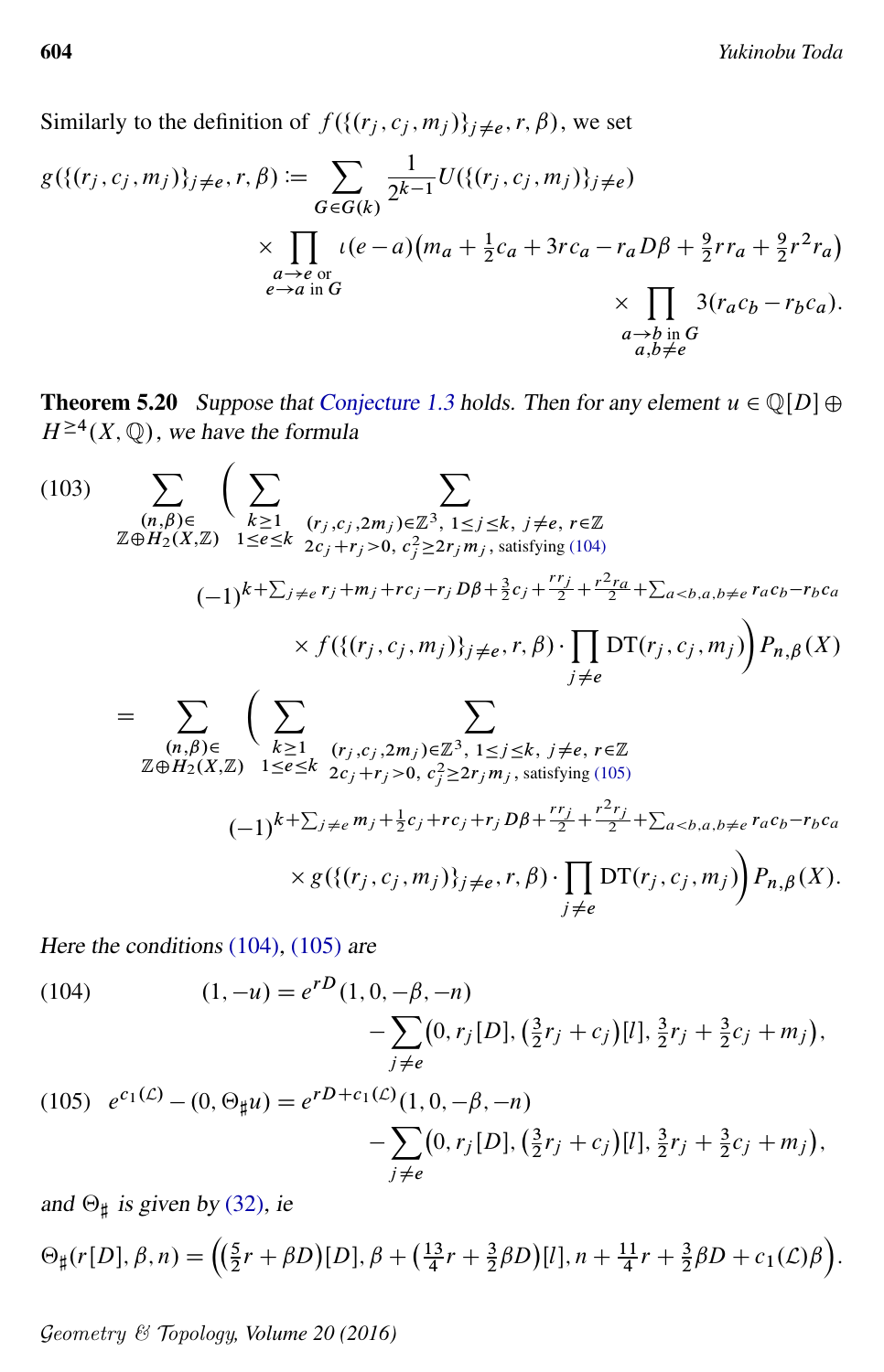Proof Similarly to the proof of [Theorem 5.11,](#page-44-0) we apply the Joyce–Song wall-crossing formula to the one-parameter family of weak stability conditions  $\sigma_t^{\mathcal{L}}$  for  $t \in \mathbb{R}_{>0}$ . For  $t \gg 0$ , the rank-one invariants count objects of the form [\(101\),](#page-48-0) whose Chern characters are given by

$$
ch(\mathcal{O}_X(rD) \otimes \mathcal{L} \otimes (\mathcal{O}_X \to F)) = e^{rD + c_1(\mathcal{L})}(1, 0, -\beta, -n)
$$

where  $(\mathcal{O}_X \to F) \in P_n(X, \beta)$ . For  $0 < t \ll 1$ , the rank-one invariants count objects of the form [\(102\),](#page-48-1) whose Chern characters are given by

$$
ch(\Phi(\mathcal{L}^{\dagger} \otimes (\mathcal{O}_{\mathcal{Y}} \to F))) = ch(\mathcal{L} \to \Phi(\mathcal{L}^{\dagger} \otimes F))
$$
  
=  $e^{c_1(\mathcal{L})} - ch \Phi(\mathcal{L}^{\dagger} \otimes F)$   
=  $e^{c_1(\mathcal{L})} - (0, \Theta_{\sharp} ch(\Phi_{*}\gamma)),$ 

where  $(\mathcal{O}_{\mathcal{Y}} \to F) \in P(\mathcal{Y}, \gamma)$ . Here we have used the diagrams [\(30\)](#page-14-3) and [\(31\).](#page-14-4)

Let us take  $v_a = -i_* \alpha_a \in N_0(X/Y)$  for  $\alpha_a \in K^+(\mathbb{P}^2)$  with  $ch(\alpha_a) = (r_a, c_a, m_a)$ and  $v_e \in N(X)$  with  $\text{ch}(v_e) = e^{rD+c_1(\mathcal{L})}(1, 0, -\beta, -n)$ . Using [\(21\),](#page-12-3) we have

$$
\chi(v_a, v_e) = m_a + \frac{1}{2}c_a + 3rc_a - r_aD\beta + \frac{9}{2}rr_a + \frac{9}{2}r^2r_a.
$$

Therefore, for any  $\gamma \in N_{\leq 1}(\mathcal{Y})$ , the wall-crossing formula for  $\sigma_t^{\mathcal{L}}$ ,  $t > 0$  is described as

$$
P_{\gamma}(\mathcal{Y}) = \sum_{(n,\beta)\in\mathbb{Z}\oplus H_2(X,\mathbb{Z})} \left( \sum_{\substack{k\geq 1\\1\leq e\leq k}} \sum_{\substack{(r_j,c_j,2m_j)\in\mathbb{Z}^3,\ 1\leq j\leq k,\ j\neq e,\ r\in\mathbb{Z} \\2c_j+r_j>0,\ c_j^2\geq 2r_jm_j,\ \text{satisfying (105) for } u=\text{ch}(\Phi_{*}\gamma) \\ (-1)^{k-1+\sum_{a\neq e}m_a+\frac{1}{2}c_a+rc_a+r_aD\beta+\frac{rr_a}{2}+\frac{r^2ra}{2}+\sum_{a
$$

Setting  $u = ch(\Phi_* \gamma)$  and comparing with [Theorem 5.11,](#page-44-0) we obtain the desired identity.  $\Box$ 

<span id="page-50-0"></span>Remark 5.21 The relation [\(103\)](#page-49-3) in [Theorem 5.20](#page-49-0) is not a tautological relation. Indeed let us take  $u = (0, 0, \beta_0, n_0)$ . Then the conditions [\(104\),](#page-49-1) [\(105\)](#page-49-2) imply

<span id="page-50-2"></span>(106) 
$$
\beta = \beta_0 - \frac{3}{2}r^2[l] - r[l] - \sum_{j \neq e} (\frac{1}{2}r_j + c_j)[l],
$$

<span id="page-50-1"></span>(107) 
$$
\beta = \beta_0 + \frac{1}{2}\beta_0 D[l] - \frac{3}{2}r^2[l] - \sum_{j \neq e} (\frac{1}{2}r_j + c_j)[l],
$$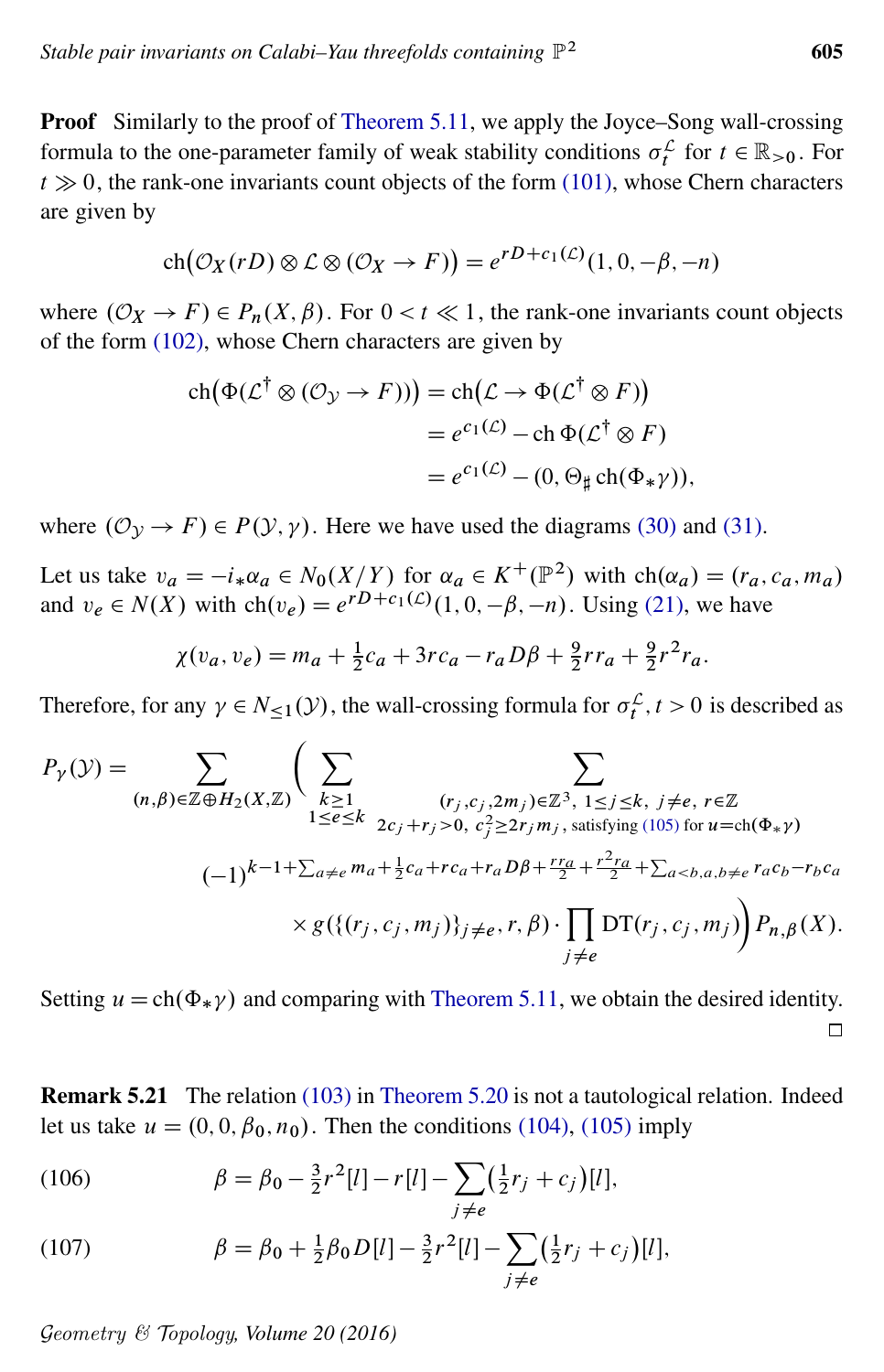<span id="page-51-2"></span>respectively. Therefore, if  $\beta_0 D < 0$ , the relation [\(103\)](#page-49-3) is of the form

$$
(108) \qquad P_{n_0,\beta_0}(X) + \sum_{n',0
$$

which is not tautological.

**Example 5.22** Let  $\bar{\beta}$  be a curve class on X such that  $\bar{\beta} \cdot D = 1$  and  $\bar{\beta} - [l]$  is not an effective curve class.<sup>[13](#page-51-1)</sup> If we set  $\beta_0 = \bar{\beta} + [l]$ , then the equation [\(107\)](#page-50-1) does not have a solution, and the only solution of [\(106\)](#page-50-2) is  $\beta = \overline{\beta}$  with  $\{(r_i, c_i, m_i)\}_{i \neq e}$  given in [Example 5.16.](#page-46-1) Then the relation [\(108\)](#page-51-2) is computed as

$$
P_{n,\overline{\beta}+[l]}(X) = \sum_{n' < n-1} (-1)^{n-n'-1} 3(n-n') P_{n',\overline{\beta}}(X) + 3 P_{n-1,\overline{\beta}}(X) - 2 P_{n,\overline{\beta}}(X).
$$

#### <span id="page-51-0"></span>5.7 Euler characteristic version

The results of [Theorem 5.11,](#page-44-0) [Corollary 5.14](#page-45-0) and [Theorem 5.20](#page-49-0) are still conditional on [Conjecture 1.3.](#page-2-1) If we use [\[24,](#page-54-13) Theorem 6.28] instead of [\[25,](#page-54-2) Theorem 5.18], we obtain the Euler characteristic version of the above results, ie similar results after replacing  $P_{n,\beta}(X)$ ,  $P_{\gamma}(Y)$  by the naive Euler characteristics  $\chi(P_n(X,\beta))$ ,  $\chi(P(Y,\gamma))$ , without relying on any conjecture. The proofs are the same, and we only give their statements.

<span id="page-51-3"></span>The following is an analogue of [Theorem 5.11:](#page-44-0)

**Theorem 5.23** For any  $\gamma \in N_{\leq 1}(\mathcal{Y})$ , we have the formula

$$
\chi(P(\mathcal{Y}, \gamma)) = \sum_{\substack{(n,\beta) \in \\ \mathbb{Z} \oplus H_2(X,\mathbb{Z})}} \left( \sum_{\substack{k \geq 1 \\ 1 \leq e \leq k}} \sum_{\substack{(r_j,c_j,2m_j) \in \mathbb{Z}^3, \\ 2c_j + r_j > 0, \\ c_j^2 \geq 2r_jm_j, \\ s \text{atisfying (96)}}} (-1)^{k-1+\sum_{j \neq e} r_j + c_j + 2r_jm_j}
$$
\n
$$
\times f(\{(r_j,c_j,m_j)\}_{j \neq e}, r, \beta) \cdot \prod_{j \neq e} \mathrm{DT}(r_j,c_j,m_j) \chi(P_n(X,\beta)).
$$

Remark 5.24 In [Theorem 5.23,](#page-51-3) we have used the fact the Euler characteristic version of DT(*r*, *c*, *m*) differs from it only by a multiplication of  $(-1)^{r+c+2rm+1}$  (see [\[57,](#page-56-1) Lemma 2.8]). This fact will be also used in [Corollary 5.25](#page-51-4) and [Theorem 5.26](#page-52-4) below.

<span id="page-51-4"></span>The following is a corollary of [Theorem 5.23,](#page-51-3) which is an analogue of [Corollary 5.14:](#page-45-0)

<span id="page-51-1"></span><sup>&</sup>lt;sup>13</sup>For instance, in [Example 2.1,](#page-8-0) one can take  $D = (y_1 = x_1 = 0)$  and  $\overline{\beta} = [l']$  for a line l' in  $(y_1 = x_2 = 0).$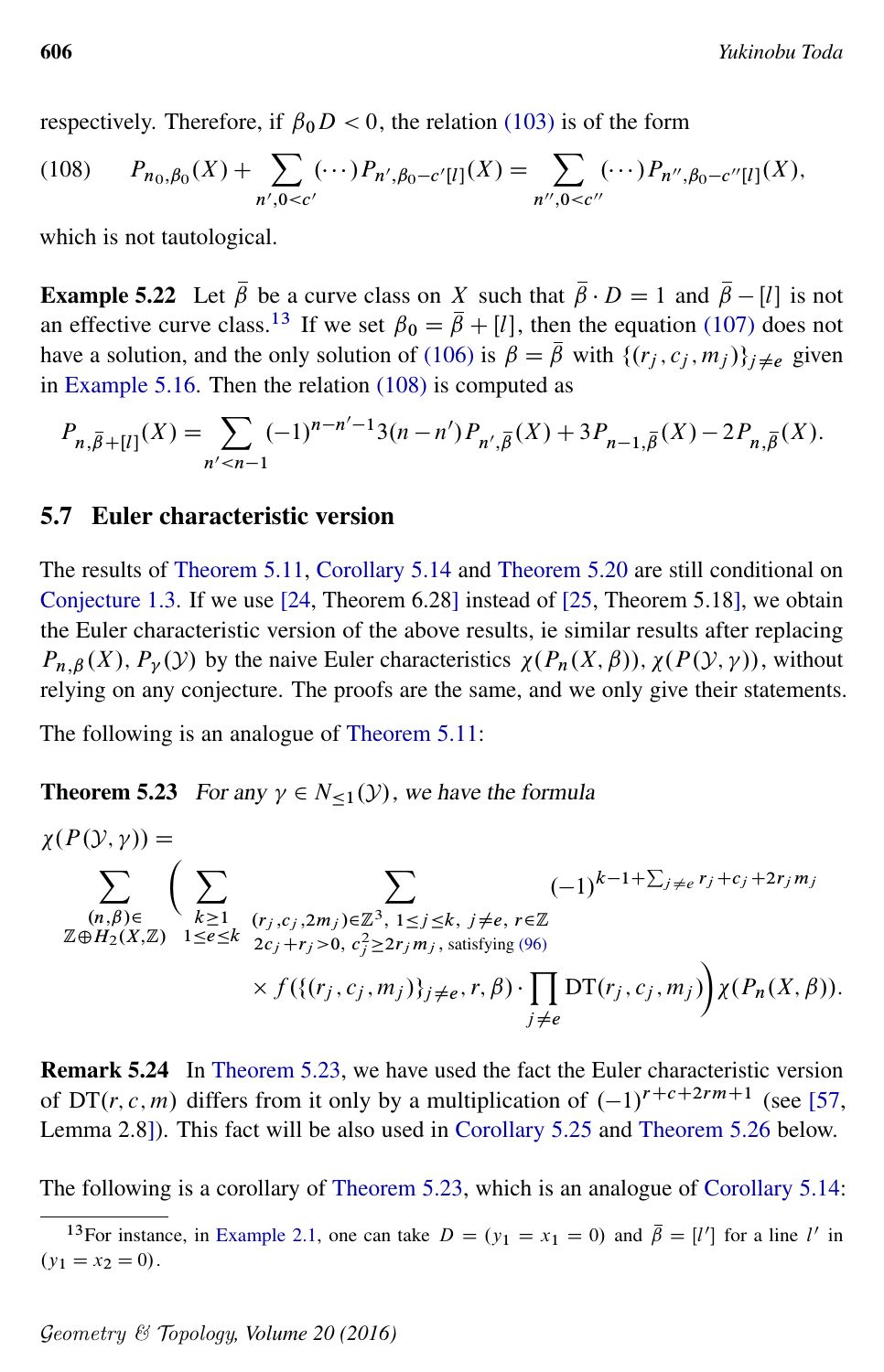**Corollary 5.25** For any positive integer c and  $n \in \mathbb{Z}$ , we have the

$$
\chi(P_n(X, c[l])) = \sum_{\substack{(n', c') \in \mathbb{Z}^2}} \left( \sum_{\substack{k \geq 1 \\ 0 \leq c' < c}} \sum_{\substack{(r_j, c_j, 2m_j) \in \mathbb{Z}^3, 1 \leq j \leq k, j \neq e, r := \sum_{j \neq e} r_j \\ 2c_j + r_j > 0, c_j^2 \geq 2r_j m_j, \text{ satisfying (99)}} \times f(\{(r_j, c_j, m_j)\}_{j \neq e}, r, c'[l]) \cdot \prod_{j \neq e} DT(r_j, c_j, m_j) \right) \chi(P_{n'}(X, c'[l])).
$$

<span id="page-52-4"></span>Finally, we have an analogue of [Theorem 5.20:](#page-49-0)

**Theorem 5.26** For any  $u \in \mathbb{Q}[D] \oplus H^{\geq 4}(X, \mathbb{Q})$ , we have the formula

$$
\sum_{\substack{(n,\beta)\in\\ \mathbb{Z}\oplus H_2(X,\mathbb{Z})}} \left( \sum_{\substack{k\geq 1\\ 1\leq e\leq k}} \sum_{\substack{(r_j,c_j,2m_j)\in\mathbb{Z}^3,\\ 1\leq j\leq k, j\neq e, r\in\mathbb{Z}}} (-1)^{k-1+\sum_{j\neq e}r_j+c_j+2r_jm_j}
$$
\n
$$
\mathbb{Z}\oplus H_2(X,\mathbb{Z}) \xrightarrow{1\leq e\leq k} 2c_j+r_j>0, c_j^2\geq 2r_jm_j, \text{ satisfying (104)}
$$
\n
$$
\times f(\{(r_j,c_j,m_j)\}_{j\neq e}, r, \beta) \cdot \prod_{j\neq e} DT(r_j,c_j,m_j) \chi(P_n(X,\beta))
$$
\n
$$
= \sum_{\substack{(n,\beta)\in\\ \mathbb{Z}\oplus H_2(X,\mathbb{Z})}} \left( \sum_{\substack{k\geq 1\\ 1\leq e\leq k}} \sum_{\substack{(r_j,c_j,2m_j)\in\mathbb{Z}^3,\\ 1\leq j\leq k, j\neq e, r\in\mathbb{Z}}} (-1)^{k-1+\sum_{j\neq e}r_j+c_j+2r_jm_j}
$$
\n
$$
\times g(\{(r_j,c_j,m_j)\}_{j\neq e}, r, \beta) \cdot \prod_{j\neq e} DT(r_j,c_j,m_j) \chi(P_n(X,\beta)).
$$

## References

- <span id="page-52-1"></span>[1] A Bayer, E Macrì, *[The space of stability conditions on the local projective plane](http://dx.doi.org/10.1215/00127094-1444249)*, Duke Math. J. 160 (2011) 263–322 [MR2852118](http://www.ams.org/mathscinet-getitem?mr=2852118)
- <span id="page-52-3"></span>[2] A Bayer, E Macrì, Y Toda, *[Bridgeland stability conditions on threefolds, I:](http://dx.doi.org/10.1090/S1056-3911-2013-00617-7) [Bogomolov–Gieseker type inequalities](http://dx.doi.org/10.1090/S1056-3911-2013-00617-7)*, J. Algebraic Geom. 23 (2014) 117–163 [MR3121850](http://www.ams.org/mathscinet-getitem?mr=3121850)
- <span id="page-52-2"></span>[3] **A Beauville**, *[Some remarks on Kähler manifolds with](http://dx.doi.org/10.1007/BF02592068)*  $c_1 = 0$ , from: "Classification of algebraic and analytic manifolds", (K Ueno, editor), Progr. Math. 39, Birkhäuser, Boston (1983) 1–26 [MR728605](http://www.ams.org/mathscinet-getitem?mr=728605)
- <span id="page-52-0"></span>[4] K Behrend, *[Gromov–Witten invariants in algebraic geometry](http://dx.doi.org/10.1007/s002220050132)*, Invent. Math. 127 (1997) 601–617 [MR1431140](http://www.ams.org/mathscinet-getitem?mr=1431140)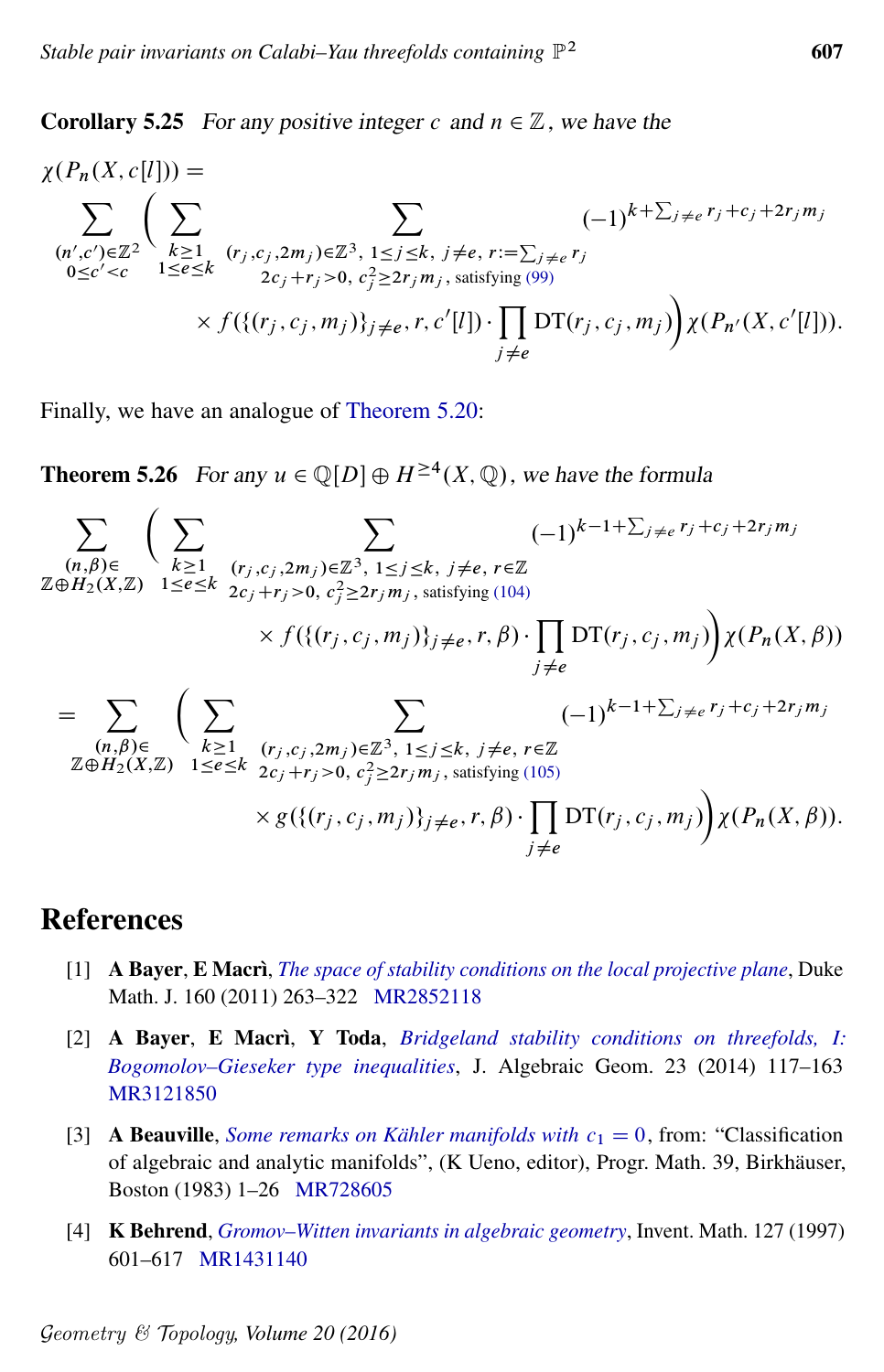- <span id="page-53-12"></span>[5] K Behrend, *[Donaldson–Thomas type invariants via microlocal geometry](http://dx.doi.org/10.4007/annals.2009.170.1307)*, Ann. of Math. 170 (2009) 1307–1338 [MR2600874](http://www.ams.org/mathscinet-getitem?mr=2600874)
- <span id="page-53-9"></span>[6] O Ben-Bassat, C Brav, V Bussi, D Joyce, *[A 'Darboux theorem' for shifted symplectic](http://dx.doi.org/10.2140/gt.2015.19.1287) [structures on derived Artin stacks, with applications](http://dx.doi.org/10.2140/gt.2015.19.1287)*, Geom. Topol. 19 (2015) 1287– 1359 [MR3352237](http://www.ams.org/mathscinet-getitem?mr=3352237)
- <span id="page-53-5"></span>[7] T Bridgeland, *[Flops and derived categories](http://dx.doi.org/10.1007/s002220100185)*, Invent. Math. 147 (2002) 613–632 [MR1893007](http://www.ams.org/mathscinet-getitem?mr=1893007)
- <span id="page-53-11"></span>[8] T Bridgeland, *[t-structures on some local Calabi–Yau varieties](http://dx.doi.org/10.1016/j.jalgebra.2005.03.016)*, J. Algebra 289 (2005) 453–483 [MR2142382](http://www.ams.org/mathscinet-getitem?mr=2142382)
- <span id="page-53-13"></span>[9] T Bridgeland, *[Stability conditions on triangulated categories](http://dx.doi.org/10.4007/annals.2007.166.317)*, Ann. of Math. 166 (2007) 317–345 [MR2373143](http://www.ams.org/mathscinet-getitem?mr=2373143)
- <span id="page-53-0"></span>[10] T Bridgeland, *[Hall algebras and curve-counting invariants](http://dx.doi.org/10.1090/S0894-0347-2011-00701-7)*, J. Amer. Math. Soc. 24 (2011) 969–998 [MR2813335](http://www.ams.org/mathscinet-getitem?mr=2813335)
- <span id="page-53-6"></span>[11] T Bridgeland, A King, M Reid, *[The McKay correspondence as an equivalence of](http://dx.doi.org/10.1090/S0894-0347-01-00368-X) [derived categories](http://dx.doi.org/10.1090/S0894-0347-01-00368-X)*, J. Amer. Math. Soc. 14 (2001) 535–554 [MR1824990](http://www.ams.org/mathscinet-getitem?mr=1824990)
- <span id="page-53-16"></span>[12] K Bringmann, J Manschot, *From sheaves on* P 2 *[to a generalization of the](http://dx.doi.org/10.1353/ajm.2013.0031) [Rademacher expansion](http://dx.doi.org/10.1353/ajm.2013.0031)*, Amer. J. Math. 135 (2013) 1039–1065 [MR3086068](http://www.ams.org/mathscinet-getitem?mr=3086068)
- <span id="page-53-2"></span>[13] J Bryan, C Cadman, B Young, *[The orbifold topological vertex](http://dx.doi.org/10.1016/j.aim.2011.09.008)*, Adv. Math. 229 (2012) 531–595 [MR2854183](http://www.ams.org/mathscinet-getitem?mr=2854183)
- <span id="page-53-7"></span>[14] J Bryan, T Graber, *[The crepant resolution conjecture](http://dx.doi.org/10.1090/pspum/080.1/2483931)*, from: "Algebraic geometry— Seattle 2005, Part 1", (D Abramovich, A Bertram, L Katzarkov, R Pandharipande, M Thaddeus, editors), Proc. Sympos. Pure Math. 80, Amer. Math. Soc. (2009) 23–42 [MR2483931](http://www.ams.org/mathscinet-getitem?mr=2483931)
- <span id="page-53-4"></span>[15] J Bryan, D Steinberg, *[Curve counting invariants for crepant resolutions](http://dx.doi.org/10.1090/tran/6377)*, Trans. Amer. Math. Soc. 368 (2016) 1583–1619 [MR3449219](http://www.ams.org/mathscinet-getitem?mr=3449219)
- <span id="page-53-10"></span>[16] **V Bussi,** *Generalized Donaldson–Thomas theory over fields*  $\mathbb{K} \neq \mathbb{C}$ , preprint (2014) [arXiv:1403.2403](http://arxiv.org/abs/1403.2403)
- <span id="page-53-1"></span>[17] J Calabrese, *Donaldson–Thomas invariants and flops*, preprint (2014) [arXiv:](http://arxiv.org/abs/1111.1670) [1111.1670](http://arxiv.org/abs/1111.1670)
- <span id="page-53-3"></span>[18] J Calabrese, *On the crepant resolution conjecture for Donaldson–Thomas invariants*, J. Algebraic Geom. 25 (2016) 1–18 [MR3419955](http://www.ams.org/mathscinet-getitem?mr=3419955)
- <span id="page-53-8"></span>[19] T Coates, H Iritani, H-H Tseng, *[Wall-crossings in toric Gromov–Witten theory, I:](http://dx.doi.org/10.2140/gt.2009.13.2675) [Crepant examples](http://dx.doi.org/10.2140/gt.2009.13.2675)*, Geom. Topol. 13 (2009) 2675–2744 [MR2529944](http://www.ams.org/mathscinet-getitem?mr=2529944)
- <span id="page-53-14"></span>[20] L Göttsche, *[The Betti numbers of the Hilbert scheme of points on a smooth projective](http://dx.doi.org/10.1007/BF01453572) [surface](http://dx.doi.org/10.1007/BF01453572)*, Math. Ann. 286 (1990) 193–207 [MR1032930](http://www.ams.org/mathscinet-getitem?mr=1032930)
- <span id="page-53-15"></span>[21] L Göttsche, *[Theta functions and Hodge numbers of moduli spaces of sheaves on](http://dx.doi.org/10.1007/s002200050699) [rational surfaces](http://dx.doi.org/10.1007/s002200050699)*, Comm. Math. Phys. 206 (1999) 105–136 [MR1736989](http://www.ams.org/mathscinet-getitem?mr=1736989)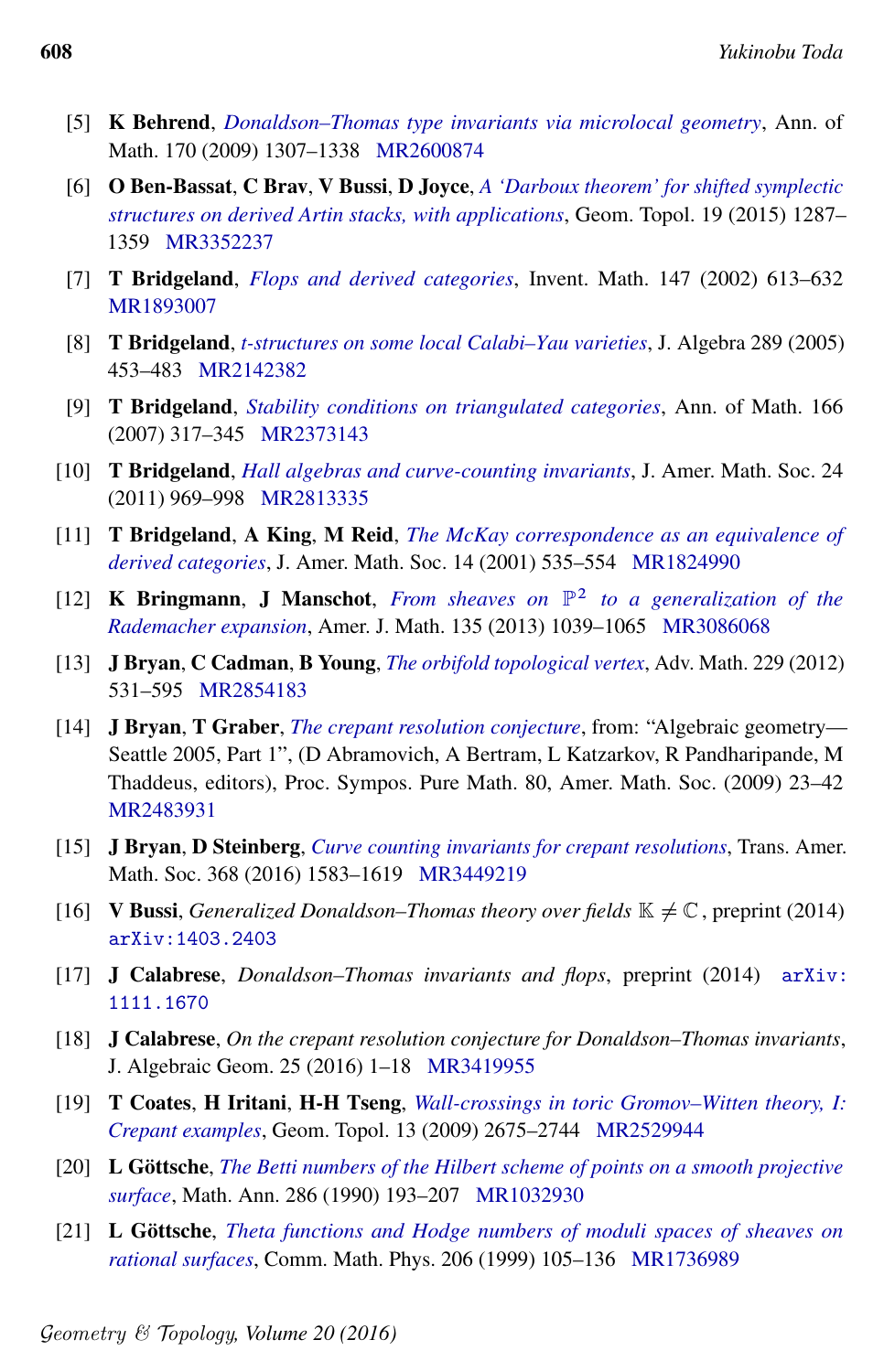- $2 \hspace{1.5cm} 609$
- <span id="page-54-14"></span>[22] D Happel, I Reiten, S O Smalø, *[Tilting in abelian categories and quasitilted algebras](http://dx.doi.org/10.1090/memo/0575)*, Mem. Amer. Math. Soc. 575, Amer. Math. Soc. (1996) [MR1327209](http://www.ams.org/mathscinet-getitem?mr=1327209)
- <span id="page-54-8"></span>[23] D Joyce, *[Configurations in abelian categories, II: Ringel–Hall algebras](http://dx.doi.org/10.1016/j.aim.2006.07.006)*, Adv. Math. 210 (2007) 635–706 [MR2303235](http://www.ams.org/mathscinet-getitem?mr=2303235)
- <span id="page-54-13"></span>[24] D Joyce, *[Configurations in abelian categories, IV: Invariants and changing stability](http://dx.doi.org/10.1016/j.aim.2007.06.011) [conditions](http://dx.doi.org/10.1016/j.aim.2007.06.011)*, Adv. Math. 217 (2008) 125–204 [MR2357325](http://www.ams.org/mathscinet-getitem?mr=2357325)
- <span id="page-54-2"></span>[25] D Joyce, Y Song, *[A theory of generalized Donaldson–Thomas invariants](http://dx.doi.org/10.1090/S0065-9266-2011-00630-1)*, Mem. Amer. Math. Soc. 1020, Amer. Math. Soc. (2012) [MR2951762](http://www.ams.org/mathscinet-getitem?mr=2951762)
- <span id="page-54-6"></span>[26] G Kapustka, M Kapustka, *[Primitive contractions of Calabi–Yau threefolds, I](http://dx.doi.org/10.1080/00927870802248878)*, Comm. Algebra 37 (2009) 482–502 [MR2493796](http://www.ams.org/mathscinet-getitem?mr=2493796)
- <span id="page-54-4"></span>[27] Y Kawamata, *[Log crepant birational maps and derived categories](http://www.ms.u-tokyo.ac.jp/journal/pdf/jms120204.pdf)*, J. Math. Sci. Univ. Tokyo 12 (2005) 211–231 [MR2150737](http://www.ams.org/mathscinet-getitem?mr=2150737)
- <span id="page-54-9"></span>[28] A A Klyachko, *[Moduli of vector bundles and numbers of classes](http://www.mathnet.ru/php/getFT.phtml?jrnid=faa&paperid=842&what=fullt&option_lang=eng)*, Funktsional. Anal. i Prilozhen. 25 (1991) 81–83 [MR1113131](http://www.ams.org/mathscinet-getitem?mr=1113131) In Russian; translation in *[Funct. Anal. Appl.](http://dx.doi.org/10.1007/BF01090685)* [1 \(1991\), 67–69](http://dx.doi.org/10.1007/BF01090685)
- <span id="page-54-7"></span>[29] J Kollár, S Mori, *[Birational geometry of algebraic varieties](http://dx.doi.org/10.1017/CBO9780511662560)*, Cambridge Tracts in Mathematics 134, Cambridge Univ. Press (1998) [MR1658959](http://www.ams.org/mathscinet-getitem?mr=1658959)
- <span id="page-54-1"></span>[30] M Kontsevich, *Homological algebra of mirror symmetry*, from: "Proceedings of the International Congress of Mathematicians, Volume 1", (S D Chatterji, editor), Birkhäuser, Basel (1995) 120–139 [MR1403918](http://www.ams.org/mathscinet-getitem?mr=1403918)
- <span id="page-54-3"></span>[31] M Kontsevich, Y Soibelman, *Stability structures, motivic Donaldson–Thomas invariants and cluster transformations*, preprint (2008) [arXiv:0811.2435](http://arxiv.org/abs/0811.2435)
- <span id="page-54-11"></span>[32] M Kool, *[Euler characteristics of moduli spaces of torsion free sheaves on toric surfaces](http://dx.doi.org/10.1007/s10711-014-9966-2)*, Geom. Dedicata 176 (2015) 241–269 [MR3347580](http://www.ams.org/mathscinet-getitem?mr=3347580)
- <span id="page-54-15"></span>[33] M Lieblich, *[Moduli of complexes on a proper morphism](http://dx.doi.org/10.1090/S1056-3911-05-00418-2)*, J. Algebraic Geom. 15 (2006) 175–206 [MR2177199](http://www.ams.org/mathscinet-getitem?mr=2177199)
- <span id="page-54-16"></span>[34] M Lieblich, *The openness of tilted hearts* (2013) [MR2998828](http://www.ams.org/mathscinet-getitem?mr=2998828) Appendix to [D Arcara](http://dx.doi.org/10.4171/JEMS/354) [and A Bertram, "Bridgeland-stable moduli spaces for](http://dx.doi.org/10.4171/JEMS/354) K –trivial surfaces", *J. Eur. Math. Soc.* [15 \(2013\), 1–38](http://dx.doi.org/10.4171/JEMS/354)
- <span id="page-54-10"></span>[35] **J Manschot**, *[The Betti numbers of the moduli space of stable sheaves of rank](http://dx.doi.org/10.1007/s11005-011-0490-0)* 3 *on*  $\mathbb{P}^2$ , Lett. Math. Phys. 98 (2011) 65–78 [MR2836429](http://www.ams.org/mathscinet-getitem?mr=2836429)
- <span id="page-54-12"></span>[36] J Manschot, *Sheaves on* P <sup>2</sup> *and generalized Appell functions*, preprint (2015) [arXiv:](http://arxiv.org/abs/1407.7785) [1407.7785](http://arxiv.org/abs/1407.7785)
- <span id="page-54-0"></span>[37] D Maulik, N Nekrasov, A Okounkov, R Pandharipande, *[Gromov–Witten theory and](http://dx.doi.org/10.1112/S0010437X06002302) [Donaldson–Thomas theory, I](http://dx.doi.org/10.1112/S0010437X06002302)*, Compos. Math. 142 (2006) 1263–1285 [MR2264664](http://www.ams.org/mathscinet-getitem?mr=2264664)
- <span id="page-54-5"></span>[38] T Milanov, Y Ruan, Y Shen, *Gromov–Witten theory and cycle-valued modular forms*, preprint (2012) [arXiv:1206.3879](http://arxiv.org/abs/1206.3879)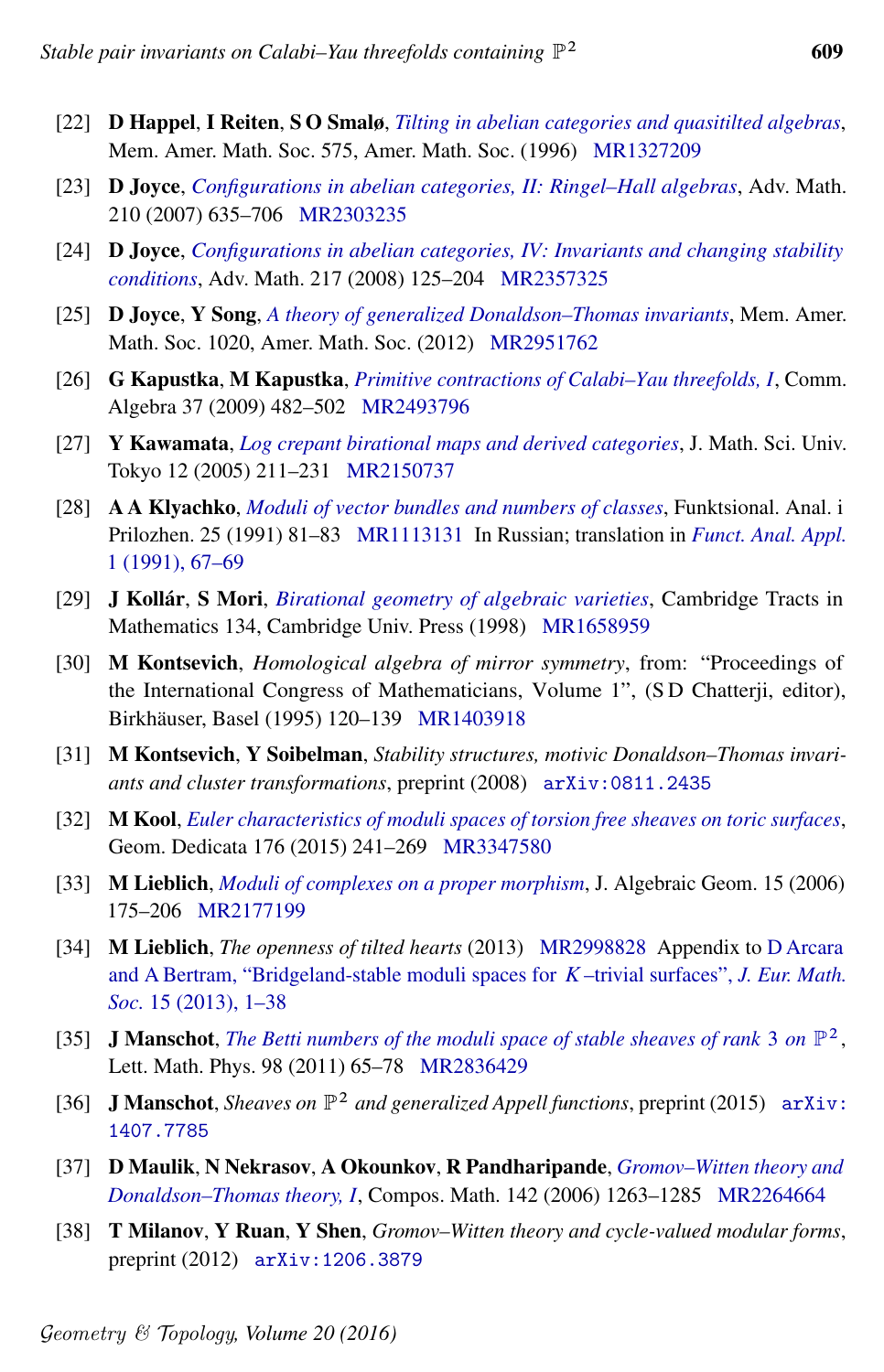- <span id="page-55-13"></span>[39] S Mori, *[Threefolds whose canonical bundles are not numerically effective](http://dx.doi.org/10.2307/2007050)*, Ann. of Math. 116 (1982) 133–176 [MR662120](http://www.ams.org/mathscinet-getitem?mr=662120)
- <span id="page-55-11"></span>[40] A Okounkov, R Pandharipande, *[Virasoro constraints for target curves](http://dx.doi.org/10.1007/s00222-005-0455-y)*, Invent. Math. 163 (2006) 47–108 [MR2208418](http://www.ams.org/mathscinet-getitem?mr=2208418)
- <span id="page-55-4"></span>[41] R Pandharipande, A Pixton, *Gromov–Witten/pairs correspondence for the quintic* 3*–fold*, preprint (2016) [arXiv:1206.5490v2](http://arxiv.org/abs/1206.5490v2)
- <span id="page-55-1"></span>[42] R Pandharipande, R P Thomas, *[Curve counting via stable pairs in the derived cate](http://dx.doi.org/10.1007/s00222-009-0203-9)[gory](http://dx.doi.org/10.1007/s00222-009-0203-9)*, Invent. Math. 178 (2009) 407–447 [MR2545686](http://www.ams.org/mathscinet-getitem?mr=2545686)
- <span id="page-55-15"></span>[43] R Pandharipande, R P Thomas, *[Stable pairs and BPS invariants](http://dx.doi.org/10.1090/S0894-0347-09-00646-8)*, J. Amer. Math. Soc. 23 (2010) 267–297 [MR2552254](http://www.ams.org/mathscinet-getitem?mr=2552254)
- <span id="page-55-12"></span>[44] T Pantev, B Toën, M Vaquié, G Vezzosi, *[Shifted symplectic structures](http://dx.doi.org/10.1007/s10240-013-0054-1)*, Publ. Math. Inst. Hautes Études Sci. 117 (2013) 271–328 [MR3090262](http://www.ams.org/mathscinet-getitem?mr=3090262)
- <span id="page-55-6"></span>[45] D Ross, *Donaldson–Thomas theory and resolutions of toric transverse* A*–Singularities*, preprint (2016) [arXiv:1409.7011](http://arxiv.org/abs/1409.7011)
- <span id="page-55-14"></span>[46] R Rouquier, *[Dimensions of triangulated categories](http://dx.doi.org/10.1017/is007011012jkt010)*, J. K-Theory 1 (2008) 193–256 [MR2434186](http://www.ams.org/mathscinet-getitem?mr=2434186)
- <span id="page-55-10"></span>[47] Y Ruan, *[The cohomology ring of crepant resolutions of orbifolds](http://dx.doi.org/10.1090/conm/403/07597)*, from: "Gromov– Witten theory of spin curves and orbifolds", (T J Jarvis, T Kimura, A Vaintrob, editors), Contemp. Math. 403, Amer. Math. Soc. (2006) 117–126 [MR2234886](http://www.ams.org/mathscinet-getitem?mr=2234886)
- <span id="page-55-5"></span>[48] P Seidel, R Thomas, *[Braid group actions on derived categories of coherent sheaves](http://dx.doi.org/10.1215/S0012-7094-01-10812-0)*, Duke Math. J. 108 (2001) 37–108 [MR1831820](http://www.ams.org/mathscinet-getitem?mr=1831820)
- <span id="page-55-3"></span>[49] J Stoppa, R P Thomas, *[Hilbert schemes and stable pairs: GIT and derived category](http://smf4.emath.fr/en/Publications//Bulletin/139/pdf/smf_bull_139_297-339.pdf) [wall crossings](http://smf4.emath.fr/en/Publications//Bulletin/139/pdf/smf_bull_139_297-339.pdf)*, Bull. Soc. Math. France 139 (2011) 297–339 [MR2869309](http://www.ams.org/mathscinet-getitem?mr=2869309)
- <span id="page-55-0"></span>[50] R P Thomas, *[A holomorphic Casson invariant for Calabi–Yau](http://projecteuclid.org/euclid.jdg/1214341649)* 3*–folds, and bundles on* K3 *[fibrations](http://projecteuclid.org/euclid.jdg/1214341649)*, J. Differential Geom. 54 (2000) 367–438 [MR1818182](http://www.ams.org/mathscinet-getitem?mr=1818182)
- <span id="page-55-9"></span>[51] Y Toda, *[Moduli stacks and invariants of semistable objects on](http://dx.doi.org/10.1016/j.aim.2007.11.010)* K3 *surfaces*, Adv. Math. 217 (2008) 2736–2781 [MR2397465](http://www.ams.org/mathscinet-getitem?mr=2397465)
- <span id="page-55-16"></span>[52] Y Toda, *[Limit stable objects on Calabi–Yau](http://dx.doi.org/10.1215/00127094-2009-038)* 3*–folds*, Duke Math. J. 149 (2009) 157–208 [MR2541209](http://www.ams.org/mathscinet-getitem?mr=2541209)
- <span id="page-55-2"></span>[53] Y Toda, *[Curve counting theories via stable objects, I: DT/PT correspondence](http://dx.doi.org/10.1090/S0894-0347-10-00670-3)*, J. Amer. Math. Soc. 23 (2010) 1119–1157 [MR2669709](http://www.ams.org/mathscinet-getitem?mr=2669709)
- <span id="page-55-7"></span>[54] Y Toda, *Generating functions of stable pair invariants via wall-crossings in derived categories*, from: "New developments in algebraic geometry, integrable systems and mirror symmetry", (M-H Saito, S Hosono, K Yoshioka, editors), Adv. Stud. Pure Math. 59, Math. Soc. Japan, Tokyo (2010) 389–434 [MR2683216](http://www.ams.org/mathscinet-getitem?mr=2683216)
- <span id="page-55-8"></span>[55] Y Toda, *[Stable pairs on local](http://projecteuclid.org/euclid.jdg/1352297809)* K3 *surfaces*, J. Differential Geom. 92 (2012) 285–371 [MR2998674](http://www.ams.org/mathscinet-getitem?mr=2998674)